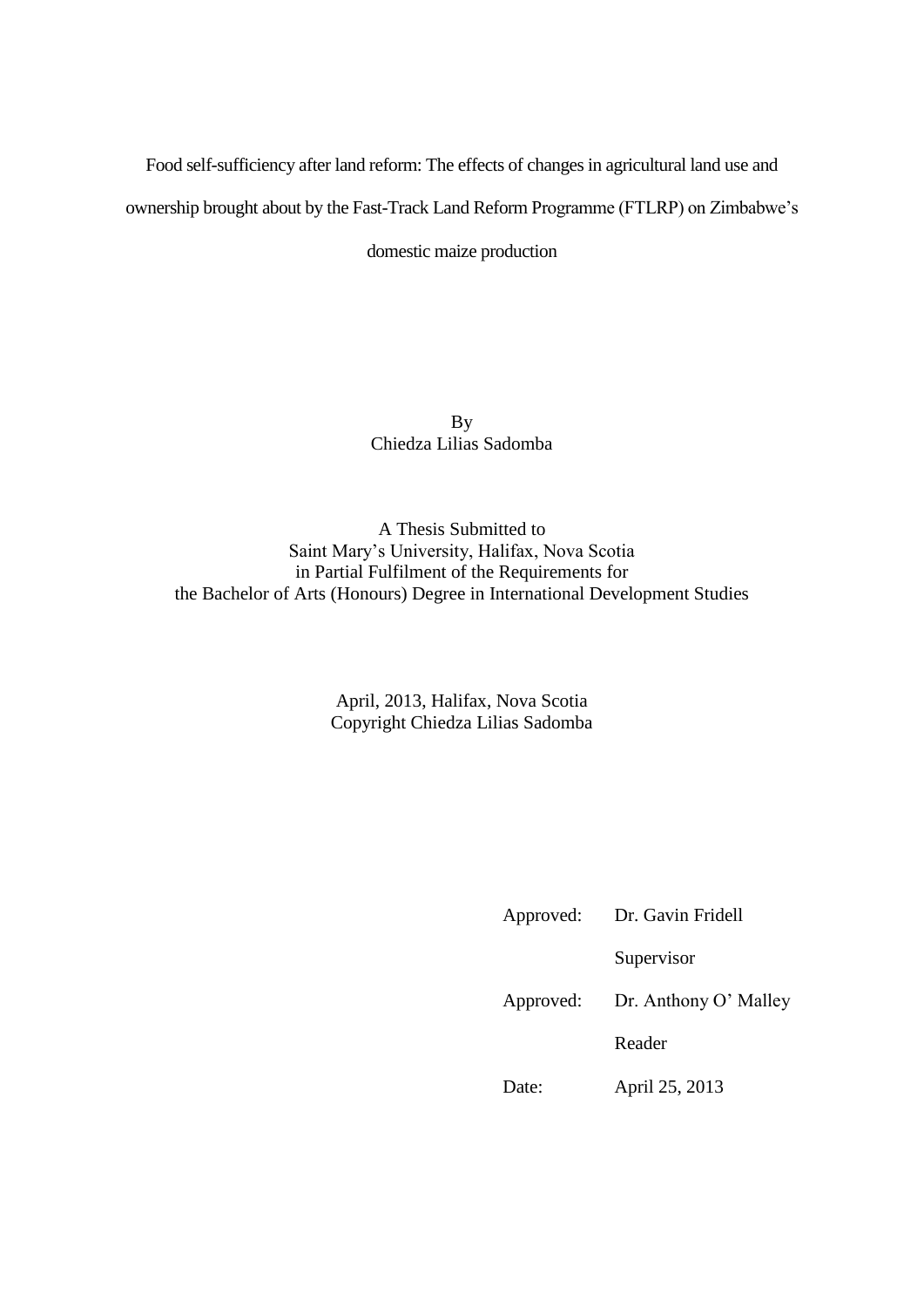## **Abstract**

Food self-sufficiency after land reform: The effects of changes in agricultural land use and

ownership brought about by the Fast-Track Land Reform Programme (FTLRP) on

Zimbabwe's domestic maize production.

By Chiedza Lilias Sadomba

Since the Fast-Track Land Reform Programme (FTLRP) in 2000, Zimbabwe has changed from being mostly maize self-sufficient to being dependent on maize imports to provide food for the country. The FTLRP is seen as largely to blame for the changes in domestic maize production, but debate has arisen over whether the change in land ownership brought about by the FTLRP was the cause of these changes and has resulted in a decline in the country's maize self-sufficiency. This is significant in finding whether or not communal farmers can be depended on to ensure food self-sufficiency in a country. In finding whether the changes in land ownership and use brought about by the FTLRP resulted in a decline in maize selfsufficiency, secondary data from government documents, reports and scholarly articles was analysed, with a particular focus on changes in maize production, land ownership and efficiency between large-scale commercial farmers and communal farmers in Zimbabwe between 1980 and 2010. Communal farmers are found to be more efficient in their land use and so are capable of ensuring food self-sufficiency, but they lack incentive to do so, mainly as a result of economic challenges being faced by the country that have hindered the government's ability to subsidise farmers. As a result, commercial farmers are also found to be imperative in producing cash crops for the international market so that returns can be used to fund the incentivising of communal farmer food crop production. These findings give rise to the conclusion that changes in land ownership and use did result in a decline in maize selfsufficiency, but this was more as a result of poor organisation and timing rather than the ability of the communal farmers.

April 25, 2013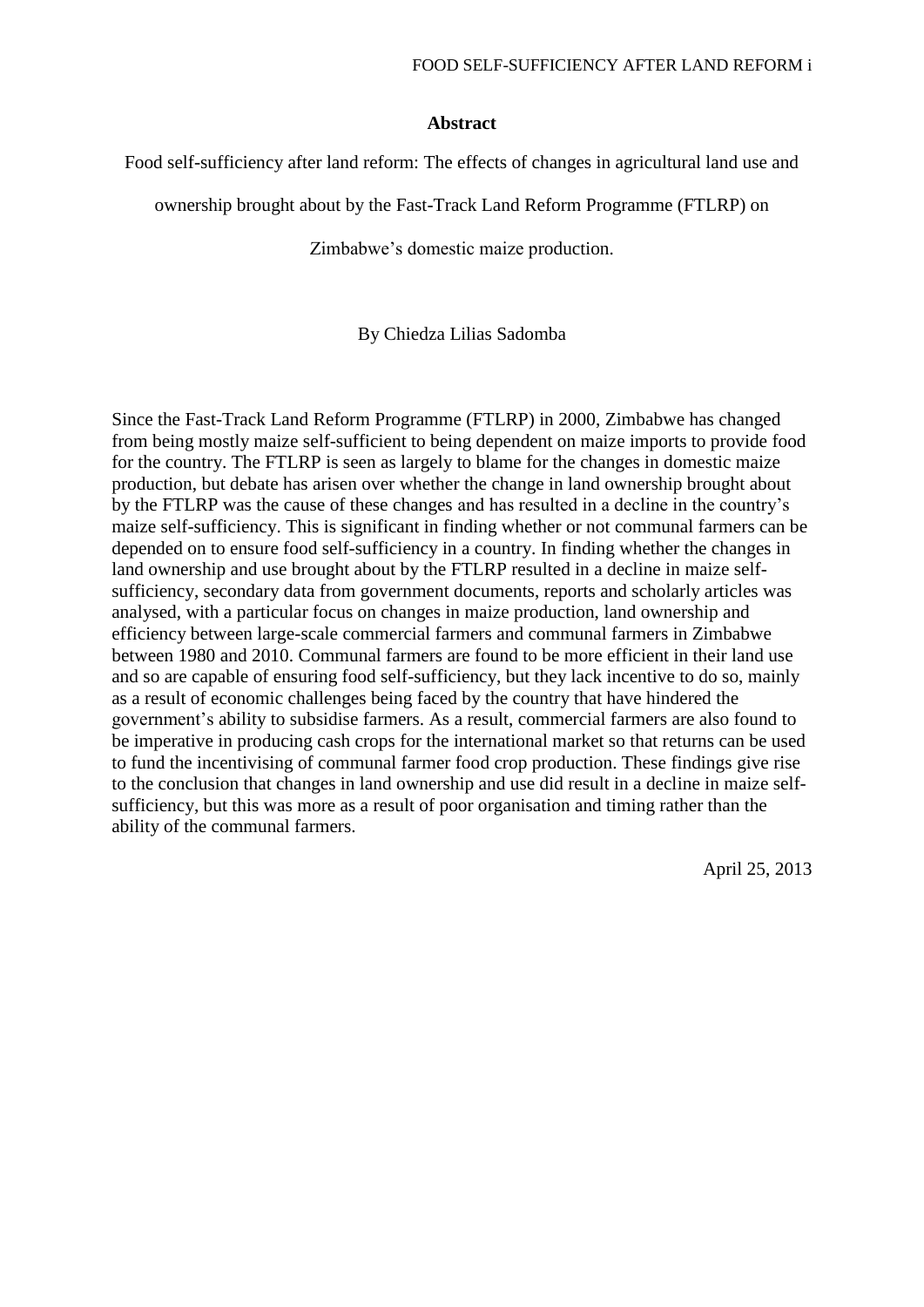## FOOD SELF-SUFFICIENCY AFTER LAND REFORM ii

# **CONTENTS**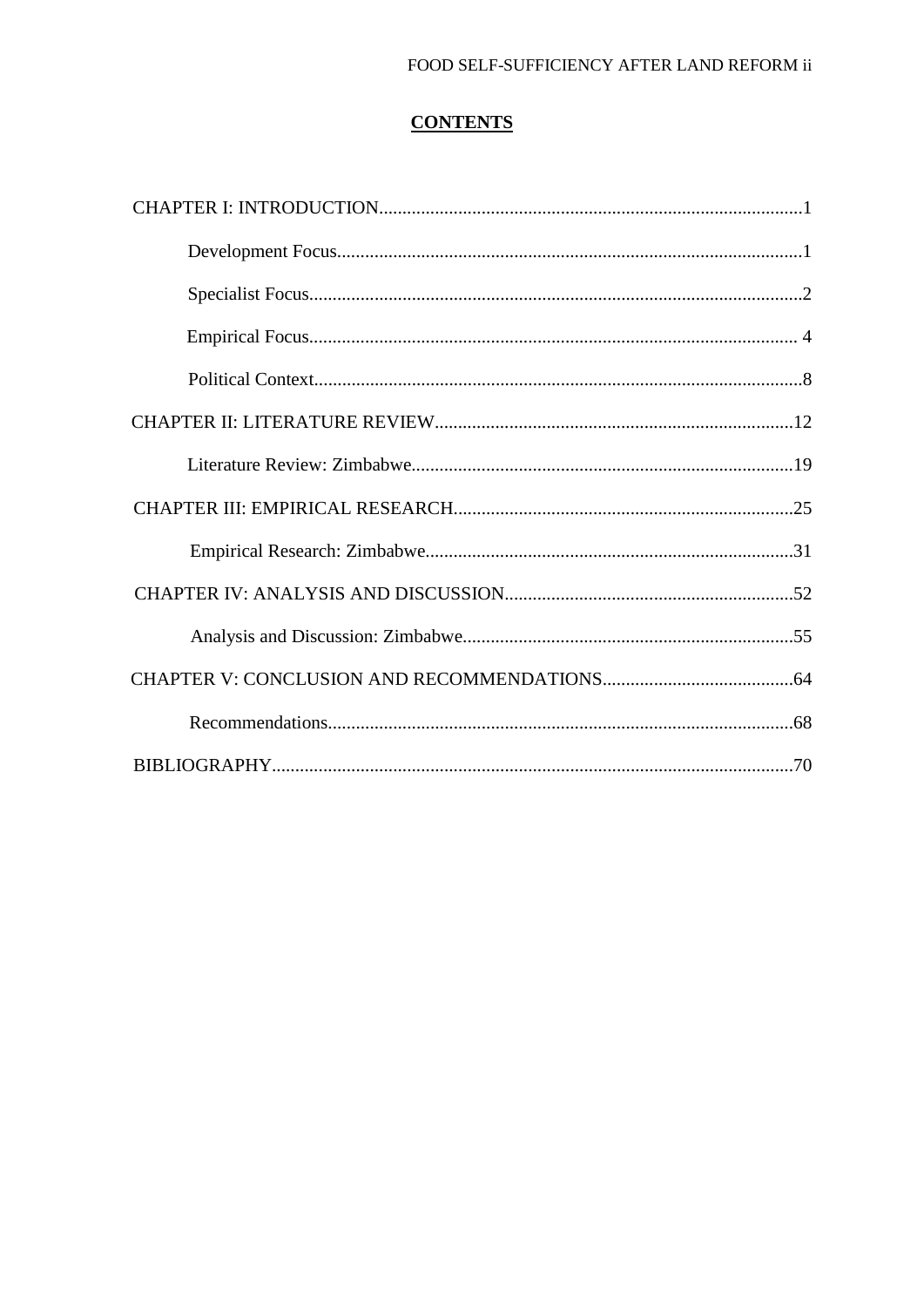# **FIGURES**

| 3.4 Unmanufactured tobacco production in Zimbabwe between 1980 and 201039         |  |
|-----------------------------------------------------------------------------------|--|
| 3.5 Comparison of maize and unmanufactured tobacco production in Zimbabwe between |  |
|                                                                                   |  |
|                                                                                   |  |
|                                                                                   |  |

## **TABLES**

| 3.2 Changes in number of farms and farm sizes under each farm type between 1980 and |  |
|-------------------------------------------------------------------------------------|--|
|                                                                                     |  |
| 3.3 Changes in the area of land under each farm type between 1980 and 201042        |  |
| 3.4 Amount of land acquired from national regions between 1980-199943               |  |
|                                                                                     |  |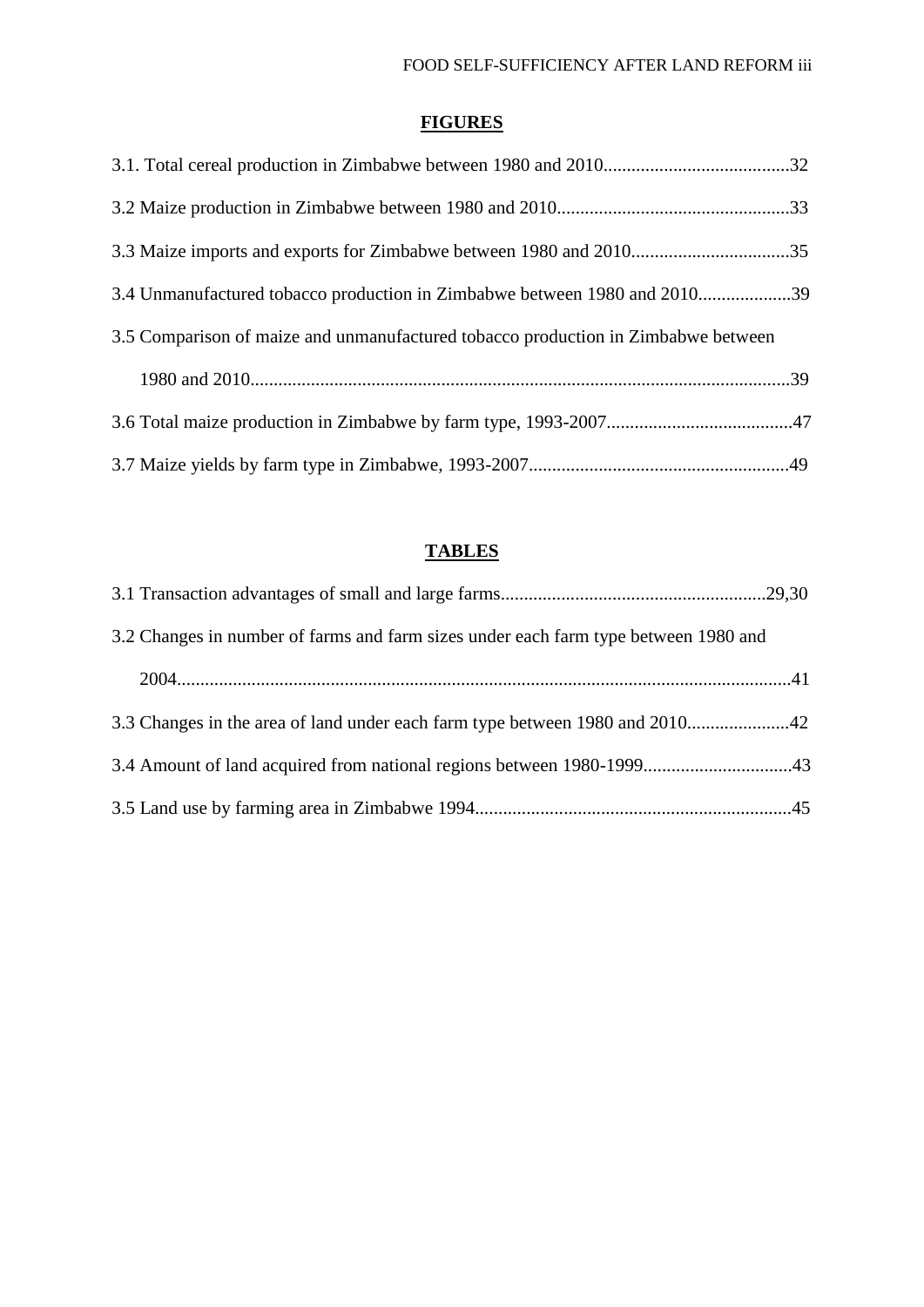# **ACRONYMS AND ABBREVIATIONS**

| FANRPANFood, Agriculture and Natural Resources Policy Analysis Network |
|------------------------------------------------------------------------|
|                                                                        |
|                                                                        |
|                                                                        |
|                                                                        |
|                                                                        |
|                                                                        |
|                                                                        |
|                                                                        |
|                                                                        |
|                                                                        |
|                                                                        |
|                                                                        |
|                                                                        |
|                                                                        |
|                                                                        |
|                                                                        |
|                                                                        |
|                                                                        |
|                                                                        |
|                                                                        |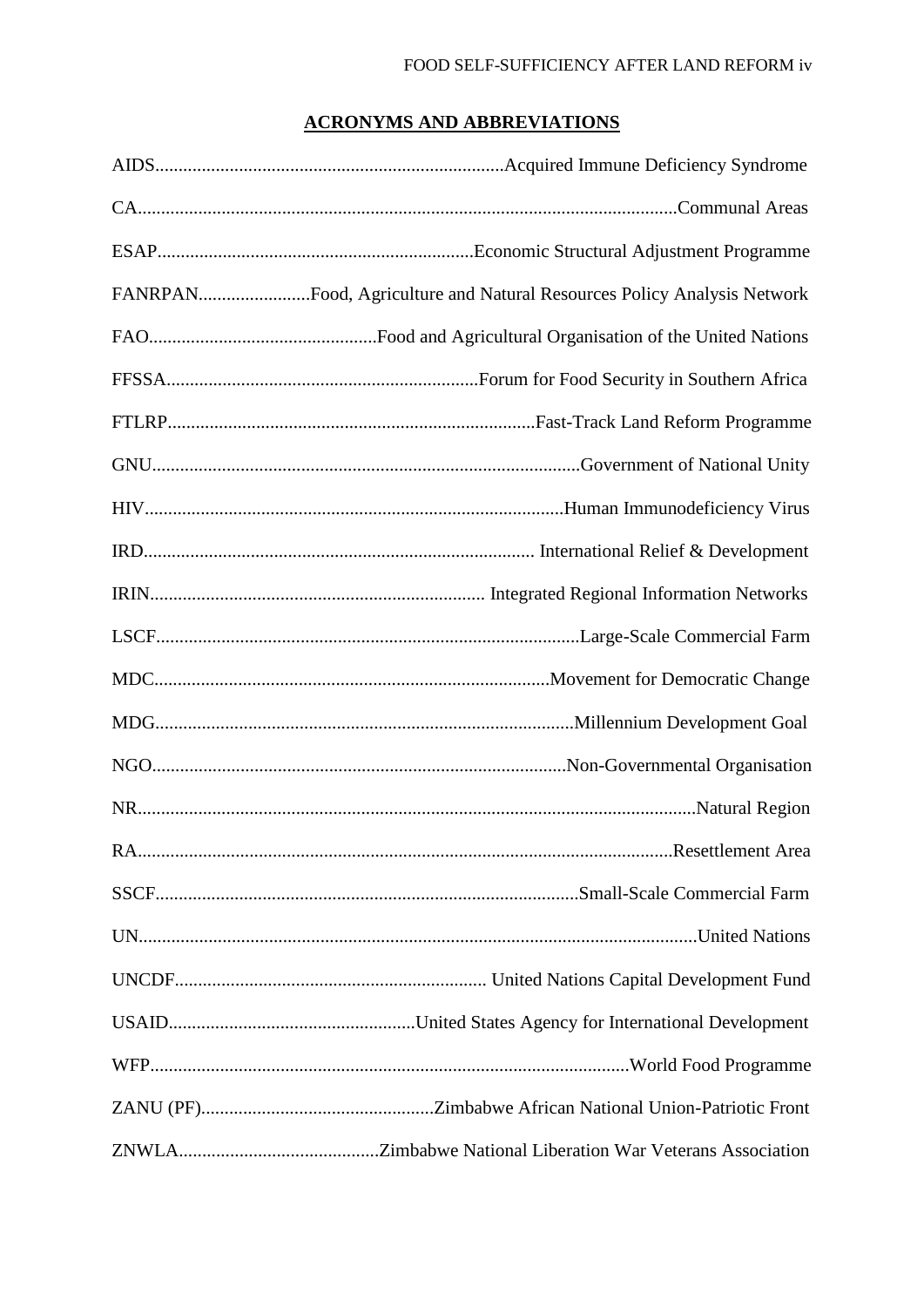### **CHAPTER I: INTRODUCTION**

## **Development Focus: Food Security**

According to The World Food Summit of 1996, food security exists when "all people, at all times, have physical and economic access to sufficient, safe and nutritious food that meets their dietary needs and food preferences for an active and healthy life" (World Food Summit, 1996). Over the years, food security has been an issue of increasing importance with regards to development, with "recent decades...see[ing] a significant change in the thinking on food security...mainly due to better understanding of the various factors causing both food crises and the vulnerability of entire countries to famine" (United Nations Capital Development Fund [UNCDF], 2007, p. 17). In 2000, when the Millennium Development Goals were agreed upon by members of the United Nations, the first goal was – and still is – to "eradicate extreme poverty and hunger" (United Nations [UN]). This shows an acknowledgement of the problematic nature of food insecurity in the development of countries in the global South. It is essential that food security be addressed as a development issue as "many years of empirical evidence point to the negative impact of hunger and malnutrition on labour productivity, health, and education, which ultimately leads to lower levels of overall economic growth" (Guha-Khasnobis, Acharya & Davis, 2007, p.1). Guha-Khasnobis et al. (2007) note that "hunger and malnutrition are major causes of the deprivation and suffering targeted by all of the other MDGs [and]...without rapid progress in reducing hunger, achieving other MDGs...will be difficult, if not impossible" (p. 2). As a result, addressing food security serves as a starting point for addressing other developmental issues, thus making it exceedingly relevant in development as a whole.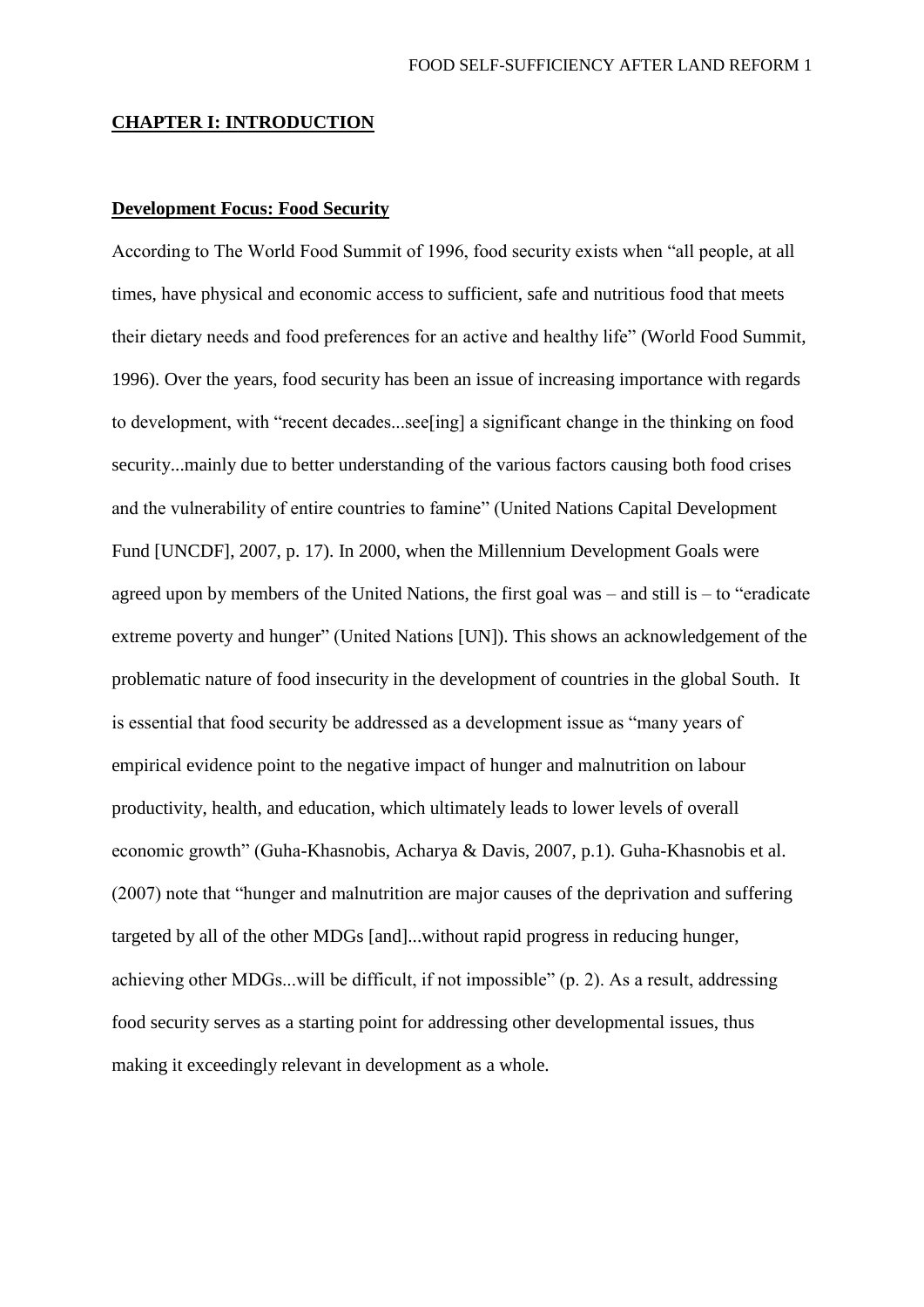## **Specialist Focus**

Food security includes food availability, food accessibility and food use (World Food Programme [WFP]). Some academics and organisations, including Frayne, Moser, and Ziervogel (2012) and the FAO, also include food stability as a food security outcome. Before food accessibility, food use and food stability are addressed – and they will not be addressed in this thesis – it is imperative to ensure that food is available. If there is no food available in a country, then there cannot be food accessibility, good food utilization, and food stability cannot be considered as there would be no continuity in food accessibility and supply. In the same way that addressing food security is a starting point in addressing other developmental issues, food availability is a starting point in addressing food security. While greater attention is being paid to other elements of food security, food availability is increasingly taking a back seat, yet it remains an essential element of food security, especially given that there are some regions that are unable to produce enough food to feed their populations. As a result of its importance as a precondition to food accessibility, utilization and stability, as well as the inadequate availability of food in certain regions, my thesis will pay close attention to issues regarding food availability so as to draw back attention to an essential element in ensuring food security.

Food availability is defined as "the availability of sufficient quantities of food of appropriate quality, supplied through domestic production or imports (including food aid)" (FAO), and "includes the production of adequate crop, livestock and fisheries as well as the collection of wild fruits and resources for migratory and indigenous communities" (Frayne et al., 2012, p.22). Imports and food aid are supplementary to domestic production, with imports coming in provided that the country in question can afford them, and food aid coming in as a result of the country being unable to import adequate food from other countries, as well as produce its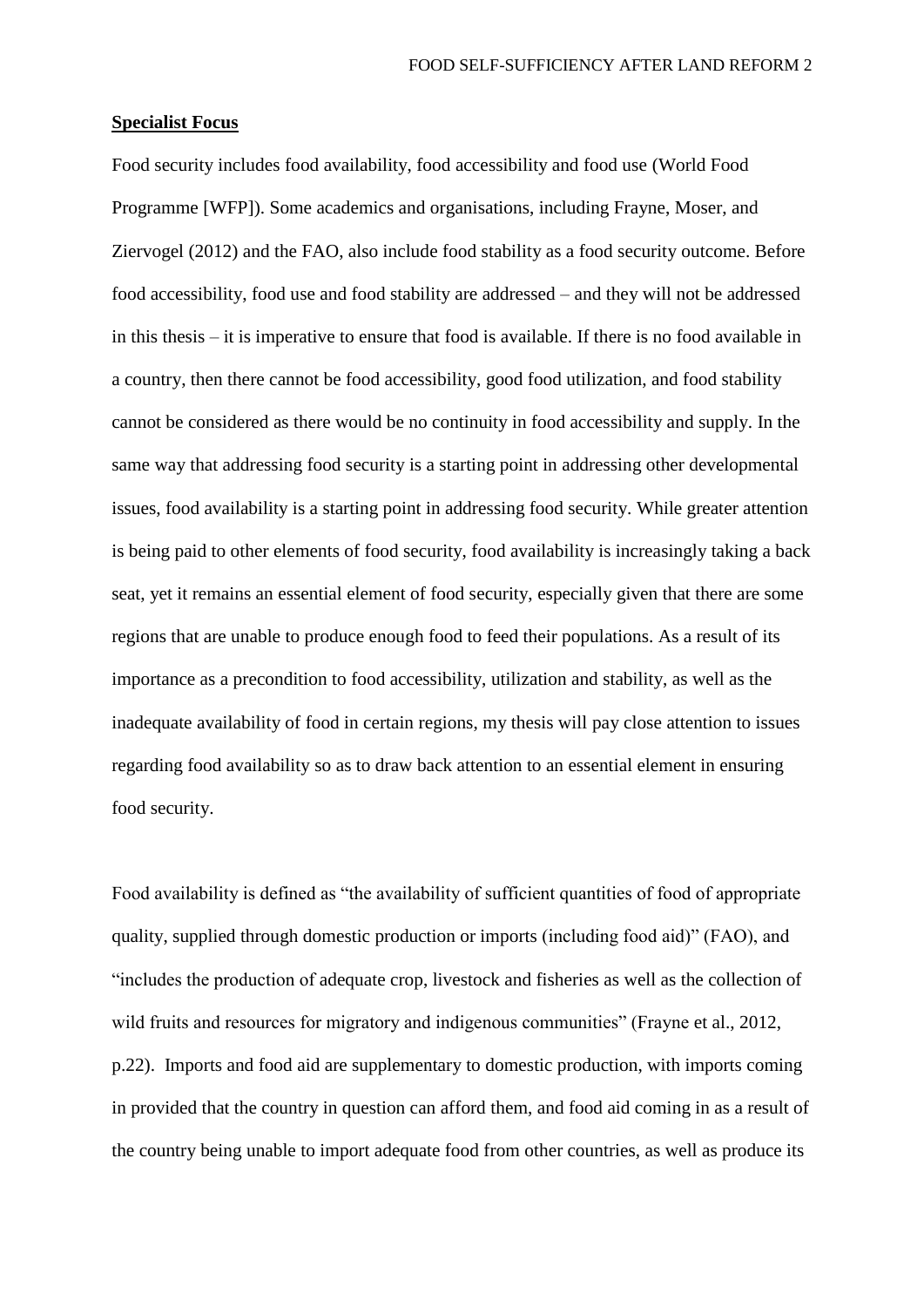own, thus facing a food crisis. Given the significant power and influence of the neoliberal framework on a global scale driven by the Global North, self-sufficiency continues to be discouraged in favour of liberalized trade. There is, however, a growing realization of the imperfect competition that puts developing countries at a disadvantage against developed countries when it comes to trade and domestic crop production that ensures food selfsufficiency requires greater emphasis as it may be a more feasible, reliable and affordable option for many developing countries. Of the three components of food availability mentioned above, therefore, I shall focus on domestic crop production, centring my thesis on food self-sufficiency, which "has become a goal in many developing countries (Ruppel and Kellogg, 1991, p.3).

Food self-sufficiency through domestic crop production requires the use of land, and so it follows that whoever owns the land and the way in which the land is used has an effect on how much food is produced by the land. Land ownership, particularly in terms of different types of farmers, is imperative to study when analysing domestic crop production as it determines access to resources, the way in which the land is used in terms of the types of crops grown and the amount of land that is cultivated. There are many factors that affect food self-sufficiency through domestic crop production, including environmental ones that, in some cases, are beyond human control. The effect of changes in land ownership on food selfsufficiency is, however, particularly important to study given the contentious nature of land ownership in some developing countries, coupled with the pursuit of increased domestic production and deciding which types of farmers should be responsible for growing food for a nation, and the amount and quality of land that that they may access. As a result, this thesis will focus on how and whether land ownership and use has affected food self-sufficiency.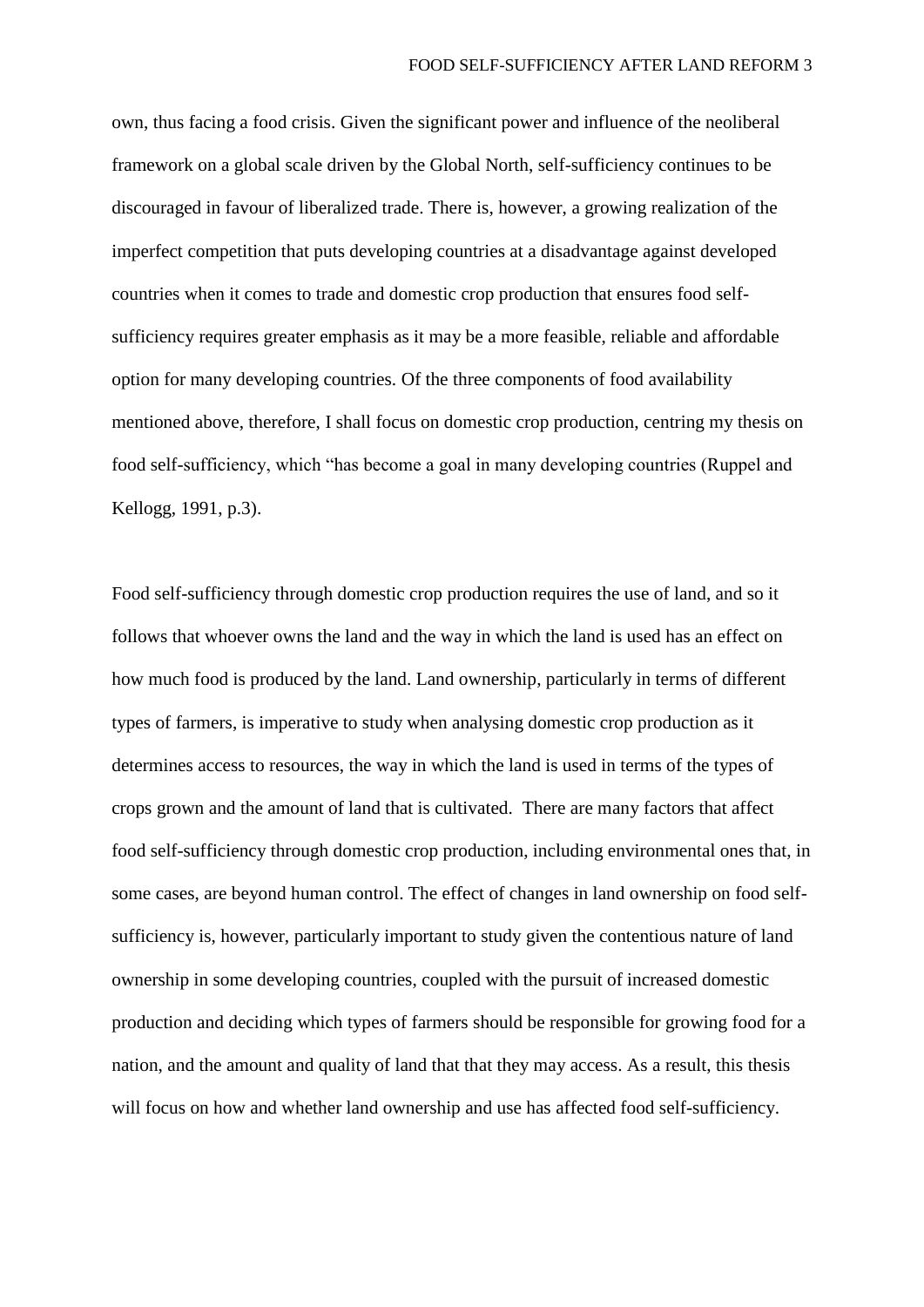One of the ways in which land ownership and land use is changed is through land reform, which is defined as "compristing] [of] compulsory takeover of land, usually by the State, from the biggest landowners, and with partial compensation; and the farming of that land in such a way as to spread the benefits of the man-land relationship more widely" (Lipton, 1993, p. 643). Land reform is significant in how changes in land ownership and, sometimes, use of land, occur, and so is an appropriate occurrence to observe any changes in land ownership and use that may affect food self-sufficiency in a country. Although land reform is often a contentious issue, in this thesis, it will only be addressed in relation to the changes in land ownership and use and their effect on food self-sufficiency.

## **Empirical Focus**

The relationship between changes in land ownership and use and domestic crop production will be studied in Zimbabwe, a country that underwent a fast-track land reform programme in 2000. The Fast-Track Land Reform Programme (FTLRP) was the third phase of land reform in Zimbabwe since 1980. The agricultural sector in Zimbabwe was divided into commercial and communal farming (Richardson, 2004, p. 50). In 1980, when Zimbabwe gained its independence from Britain, land ownership was skewed in favour of white large-scale commercial farmers, who owned the majority of land while communal farmers, who were in the majority, owned a minority of the land. The redistribution of land under Zimbabwe's land reform was essentially a redistribution of white-owned large-scale commercial farm land to communal farmers, with "the broad aims of the resettlement programme [being] to redress the historical imbalance in access to land between the races, and to create an opportunity for alleviating the economic plight of some of the poorest rural people, whilst maximizing the economic potential of the land" (Dudley, Madeley & Stolton, 1992, p. 89-90). The first phase of land reform was from 1980 to 1998, the second in 1998 (Gunjal, Shiferaw, Dradri &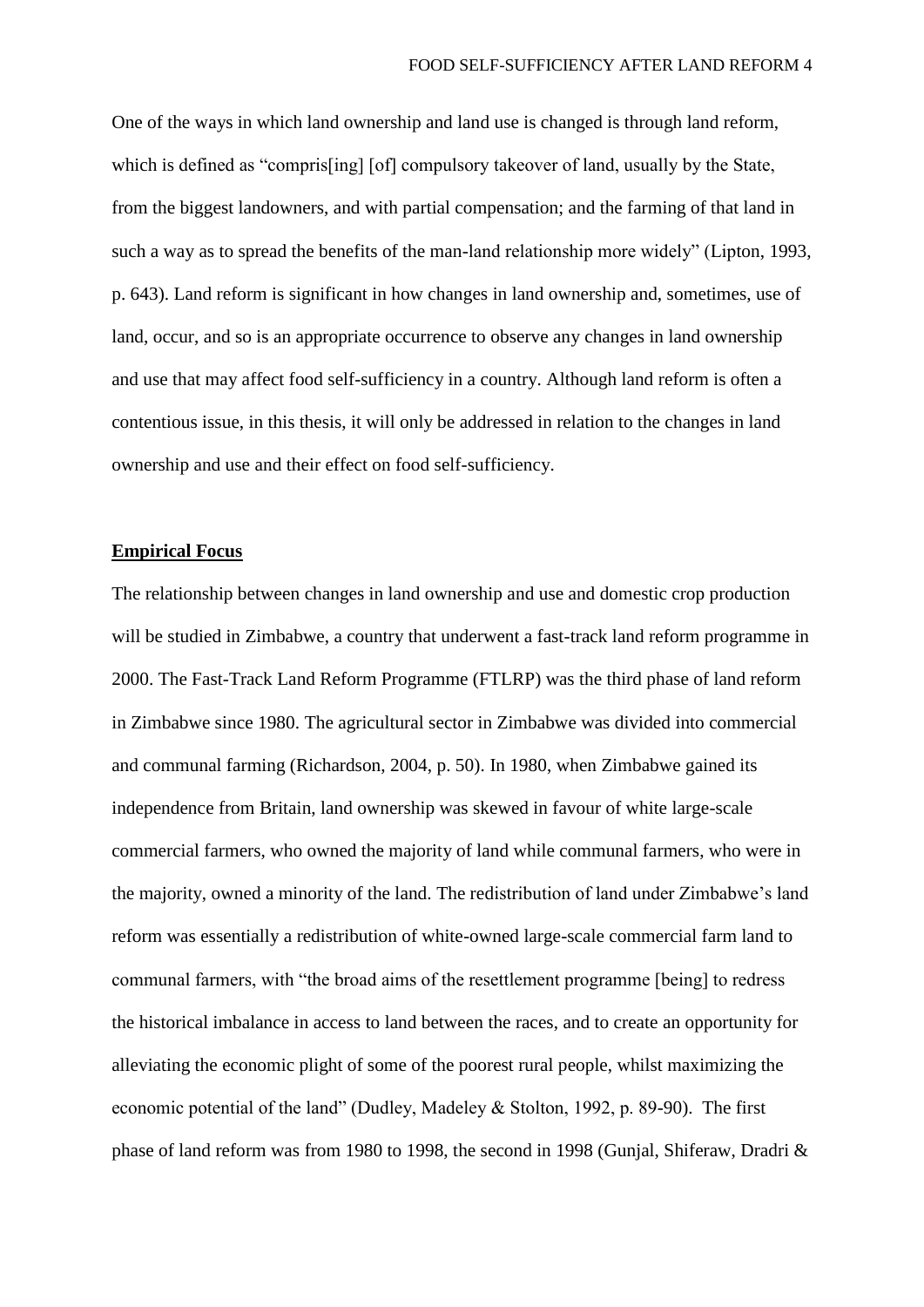Rammala,, 2008, p. 10), and the third, which came about as a result of a second phase that had not met the expected targets and other politically contentious issues, was officially launched in July 2000 and resulted in rapid and significant changes in land ownership. Under the FTLRP, land that was owned by large-scale commercial farmers was distributed and given to farmers who either fell under Model A1 or Model A2. The purpose of Model A1, which is what the FTLRP is largely based on, is to "decongest communal areas and is targeted at land-constrained farmers in communal areas" (Zikhali, 2008, p. 4) while Model A2 is "a commercial settlement scheme comprising small-, medium-, and large-scale commercial settlements, intended to create a cadre of black commercial farmers" (Zikhali, 2008, p. 4). The FTLRP came to an end in October 2002 (Sachikonye, 2003, p. 227). An indepth discussion of the history and process of land reform in Zimbabwe can be found in Bowyer-Bower & Stoneman (2000) and Richardson (2004).

Although Zimbabwe produces a variety of crops, close attention shall be paid to the production of its staple crop, maize, as most of the nation's people's diet is made up of maize and a change in the production of this crop can be said to be reflective of the country's state of food availability. The specialist focus of this thesis, therefore, is the effects of changes in agricultural land use and ownership brought about by the Fast-Track Land Reform Programme (FTLRP) on Zimbabwe's domestic maize production. This thesis shall argue that changes in land use and ownership brought about by the FTLRP in Zimbabwe resulted in a reduction of the country's maize self-sufficiency.

The following will require data:

- Total cereal production before and after the FTLRP
- Maize production before and after FTLRP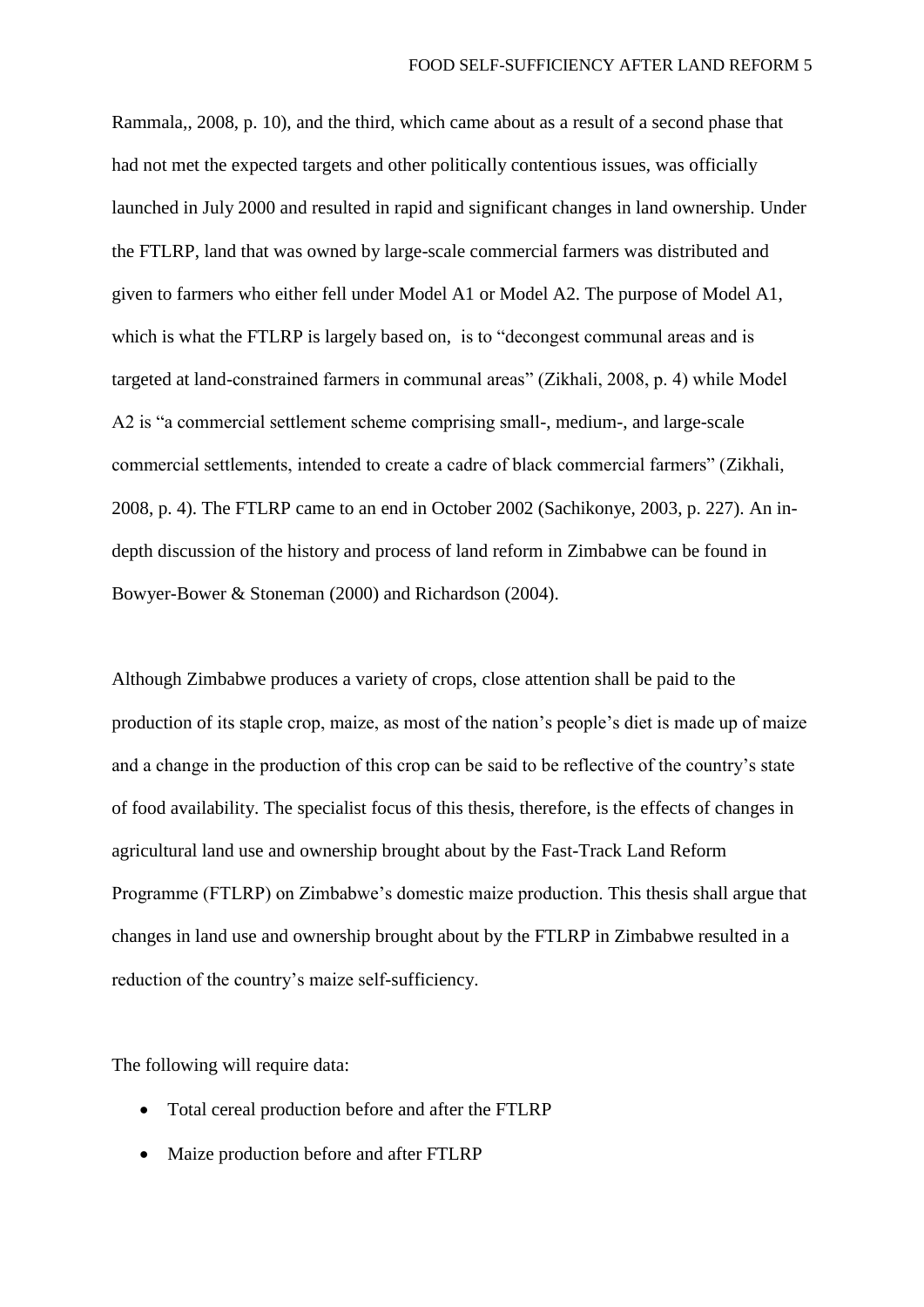- Imports and exports of maize before and after FTLRP
- Land distribution before and after FTLRP
- Land use before and after FTLRP

Data showing changes in maize production will serve to show changes in production amounts as far as the country's staple food, which is also the food crop with the highest yield in the country, is concerned. This will also serve to show whether there have been any changes in domestic maize production since the FTLRP took place. This data will also be compared with data showing total cereal production so as to find whether changes in maize production can be seen as somewhat representative of changes in total cereal production. There will also be data provided showing maize production by commercial farmers and communal farmers separately so that the different contributions to maize production can be noted and analysed. Data showing imports of maize before and after FTLRP may present a clearer view of the extent to which the country has been dependent on food imports to feed its people prior to and after the FTLRP, and will also assist in highlighting the country's degree of selfsufficiency in maize based on how much food it has had to purchase to substitute food it has been unable to produce. Data showing exports of maize before and after the FTLRP will be used to show periods of surplus maize production when compared with maize import, and maize production amounts, as well as showing if there have been any changes in maize export amounts since FTLRP. Drawing such a conclusion from this data may, however, be problematic as there is the possibility of food being exported, even when it was inadequate to feed the population. Data showing changes in land use and distribution is imperative as these are the two factors that are being examined in this thesis in terms of defining maize production in Zimbabwe. Data showing land distribution before and after FTLRP can be divided into three main aspects, being the amount of land under each farm type, the number of farmers under each farm type sharing the land, and the amount of land under each farm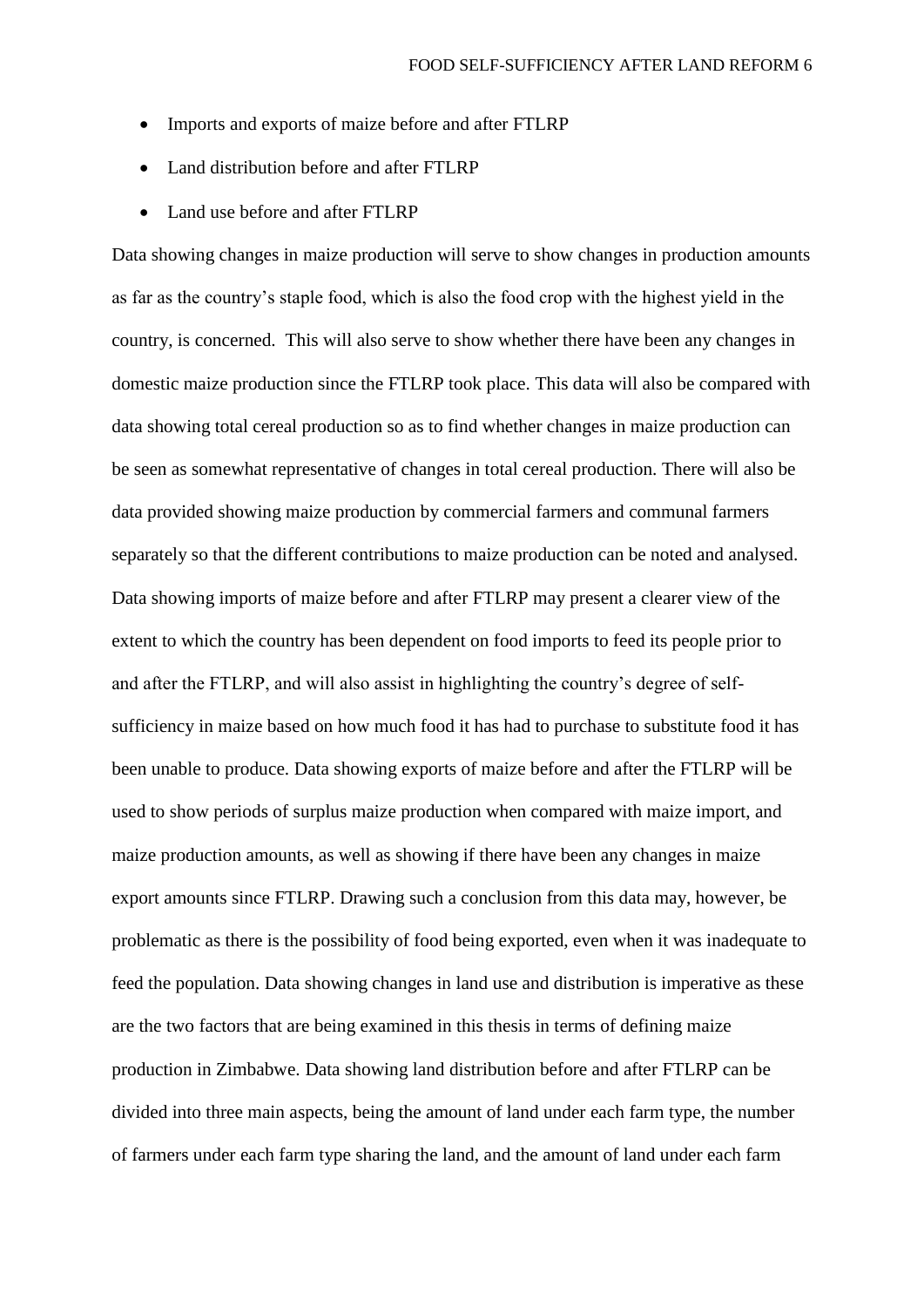type in each natural region. This data is necessary to show the extent of changes in land ownership. Such information may help to show the degree of changes in land ownership brought about by the FTLRP, and can then be used to find whether there is a correlation between these changes and changes in maize production. Data showing changes in land use will show how much of the land available is being utilized to produce food for the country, in comparison to how much was being used before FTLRP. This data will be shown for each farm type. This is essential in addressing the efficiency of maize production, and changes in maize production amounts in Zimbabwe. Changes in land use will also show whether there are changes in the type of crops that are being grown, types of crops being between cash crops and food crops. This data will be useful in deducing the relationship that exists between different types of crops, and whether an emphasis on one can threaten the other. Changes in maize production will be used as a representation of themselves, as well as food crops, while changes in unmanufactured tobacco will be used to show changes in cash crop production.

Although it is the changes in production surrounding the FTLRP in 2000 that are under scrutiny, data, depending on availability, shall stretch from 1980 to 2010. Making data available from 1980 is essential because the transfer of land from large-scale commercial farmers to small holder farmers that took place as a result of the FTLRP was a culmination of land reform, with similar changes in ownership and land use, which began in 1980. It is essential to analyse the data that is available showing any changes in production since land reform after independence began so that, while the changes that the FTLRP brought about remain the main focus, the data that reflects the state of commercial and communal farming from the time that land reform began can be used to understand the impacts in their totality. Data will stretch as far as 2010 so as to allow for any adjustments that may have occurred years after FTLRP, and to ensure that the results being analysed portray a more wholesome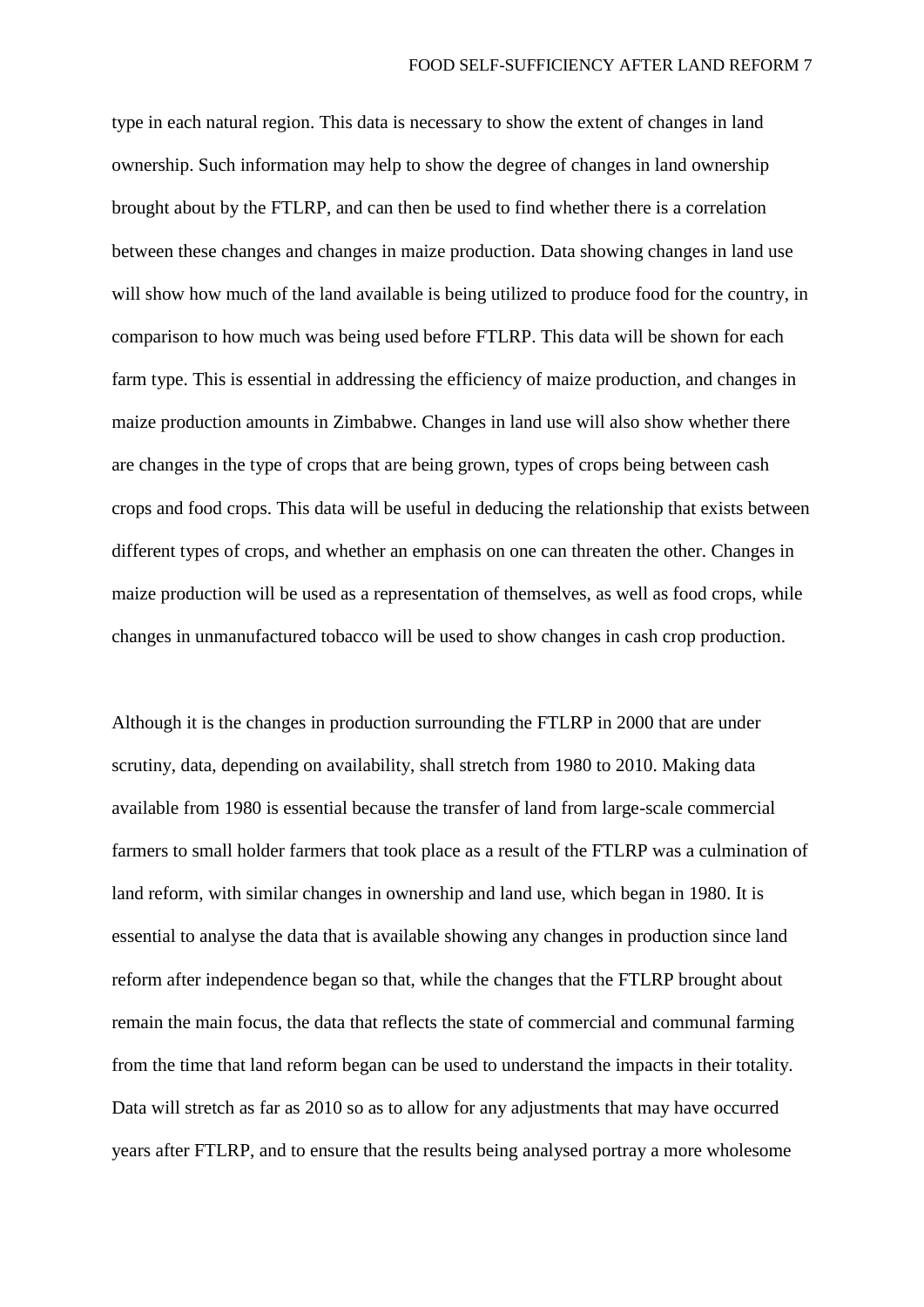picture of relatively long-term results rather than sudden changes due to a fast-paced land reform.

"Before and after FTLRP" does not indicate only two sets of data, but rather some years before FTLRP, and some years after FTLRP. The term "land ownership" will not refer to who owns the land based on title deeds and tenure, but to who owns it in terms of the type of farmer, be it commercial or communal farmer, who has authority over it. "Land use" refers to the amount of land that is used for cultivation as a proportion of the land available for cultivation on different farm types, and will not refer detailed uses of land beyond the farming of food crops and cash crops.

Given my distance from Zimbabwe, as well as a lack of resources, all of my data will be secondary data from government documents, reports by non-governmental organisations and institutions, newspapers and scholarly articles.

## **Political Context**

Given the complexity of the social, economic and political environment in which the FTLRP took place, the political context is worthy of brief exploration so that the other factors surrounding and affecting the changes in maize self-sufficiency in Zimbabwe can be kept in mind as changes in land use and ownership are discussed and evaluated, although they are not the focus of this thesis.

After Zimbabwe's independence in 1980, the new nationalist government under President Robert Mugabe "focused on reconstruction, reconciliation and redistribution under an apparently socialist banner carefully tempered by pragmatism" (Hammar & Raftopoulos,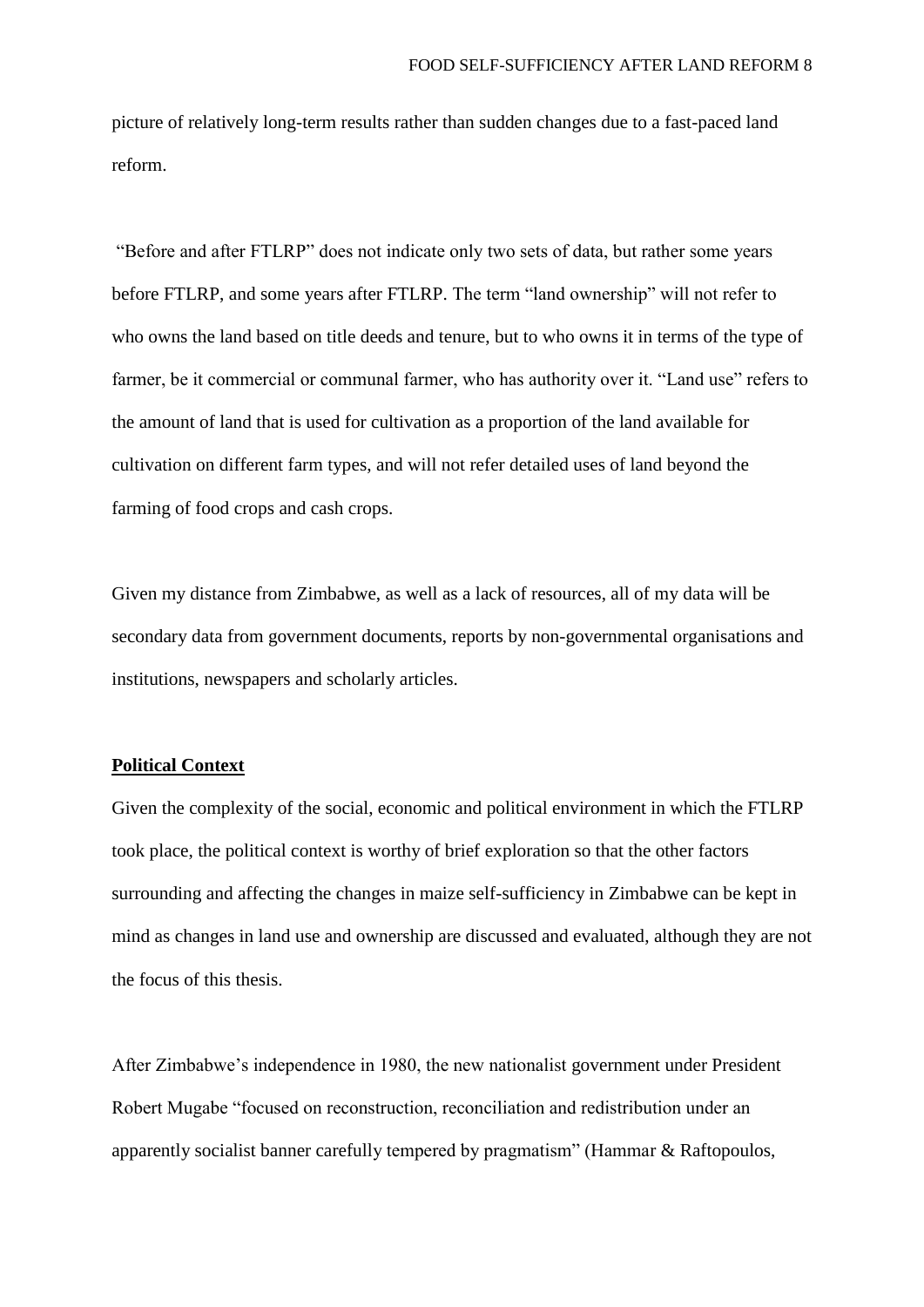2003, p. 4). Redistribution of land to redress social imbalances was mapped under the Lancaster House constitution, where land could be acquired through a "willing-seller, willing-buyer" approach for the first ten years, a hindrance to the rate of land redistribution. The economic structural adjustment program (ESAP) adopted by the country in the early 1990s resulted in an increase in poverty and a higher inflation rate, which was worsened by greater strains on the economy through troop deployment to the Democratic Republic of Congo in August 1998. Government corruption worsened, and protests by civil rights movements against harsh social and economic conditions grew. In 1997, the Zimbabwe National Liberation War Veterans Association (ZNWLA) began demanding greater compensation for their role in Zimbabwe's independence. Acknowledging their importance in Zimbabwe's independence and fearing loss of support, Mugabe awarded war veterans gratuities in cash and pieces of land, worsening the country's already struggling economy (Scoones et. al, 2010). Regardless of these gratuities, war veterans started invading whiteowned commercial farms, largely propelled by the slow pace of land redistribution. Worsening social and economic conditions saw donor organisations and the international community insisting on government transparency and accountability, but this pushed the government more towards national sovereignty, blaming Western interference for the country's problems. A "no" vote in "the constitutional referendum held in February 2000 challenged the hegemonic and increasingly authoritarian rule of President Robert Mugabe and his ruling nationalist Zanu (PF) party" (Hammar & Raftopoulos, 2003, p. 1), raising alarm, especially with parliamentary elections approaching in June 2000 and so, to regain political popularity, the FTLRP served in part as a means to this end (Hammar & Raftopoulos, 2003). Violence and intimidation were used in the acquisition of land. It remains widely contested, however, whether the land invasions were a top-down approach or peasant-led and facilitated by war veterans (Scoones et. al, 2010, p. 23). What is certain,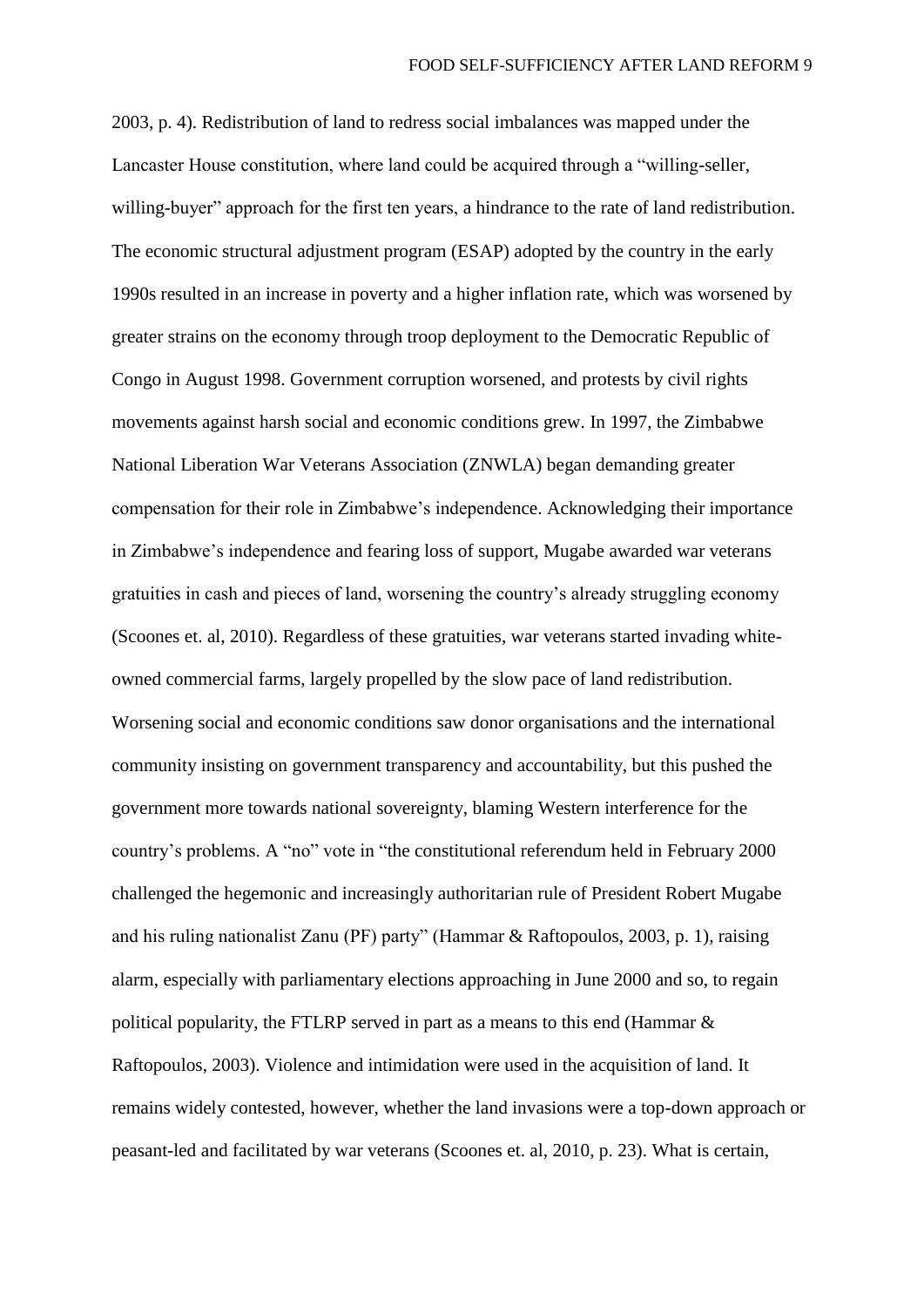however, is that the economy of the country was further worsened by the disruption in farming that arose from the invasions, and socio-economic conditions worsened for many of the citizens in the country, especially farm workers who lost their livelihoods along with the land invasions. The crisis in the country, long overdue loans and the farm invasions received a lot of international condemnation, particularly from Western governments and especially Britain (Scoones et. al, 2010). In response to issues such as a lack of respect for the rule of law and property rights, prevalent and extensive political violence and alleged human rights abuses (Chingono, 2010, p. 66), sanctions were imposed on the country, mostly by the USA, the UK, the EU, Canada and Australia. Chingono (2010) notes that, "regarding the Zimbabwean situation, consensus prevails among the Western states that the fundamental objective of the Zimbabwe sanctions is to restore democracy and normalcy as according to the Western modern standards of democracy" (p. 66). Zanu-PF has continued with its rhetoric that Western motives, as well as those of the main opposition party, Movement for Democratic Change (MDC), are those of modern-day colonization and blames the imposed sanctions for the difficulties that the country is facing. The instability of the country in the early and mid-2000s discouraged investment by Western countries, but the formation of a government of national unity (GNU) and the change in currency from the Zimbabwe Dollar to the use of the US Dollar and the Rand has stabilised the country, although political factionalism has increased, and the future of the country remains uncertain in the face of looming parliamentary elections.

Given the context within which the FTLRP took place in Zimbabwe, there are many factors of importance that could be addressed in evaluating the changes in maize self-sufficiency after the FTLRP, including sanctions and government policies. Changes in land use and ownership are, however, particularly important to evaluate regarding these changes as there is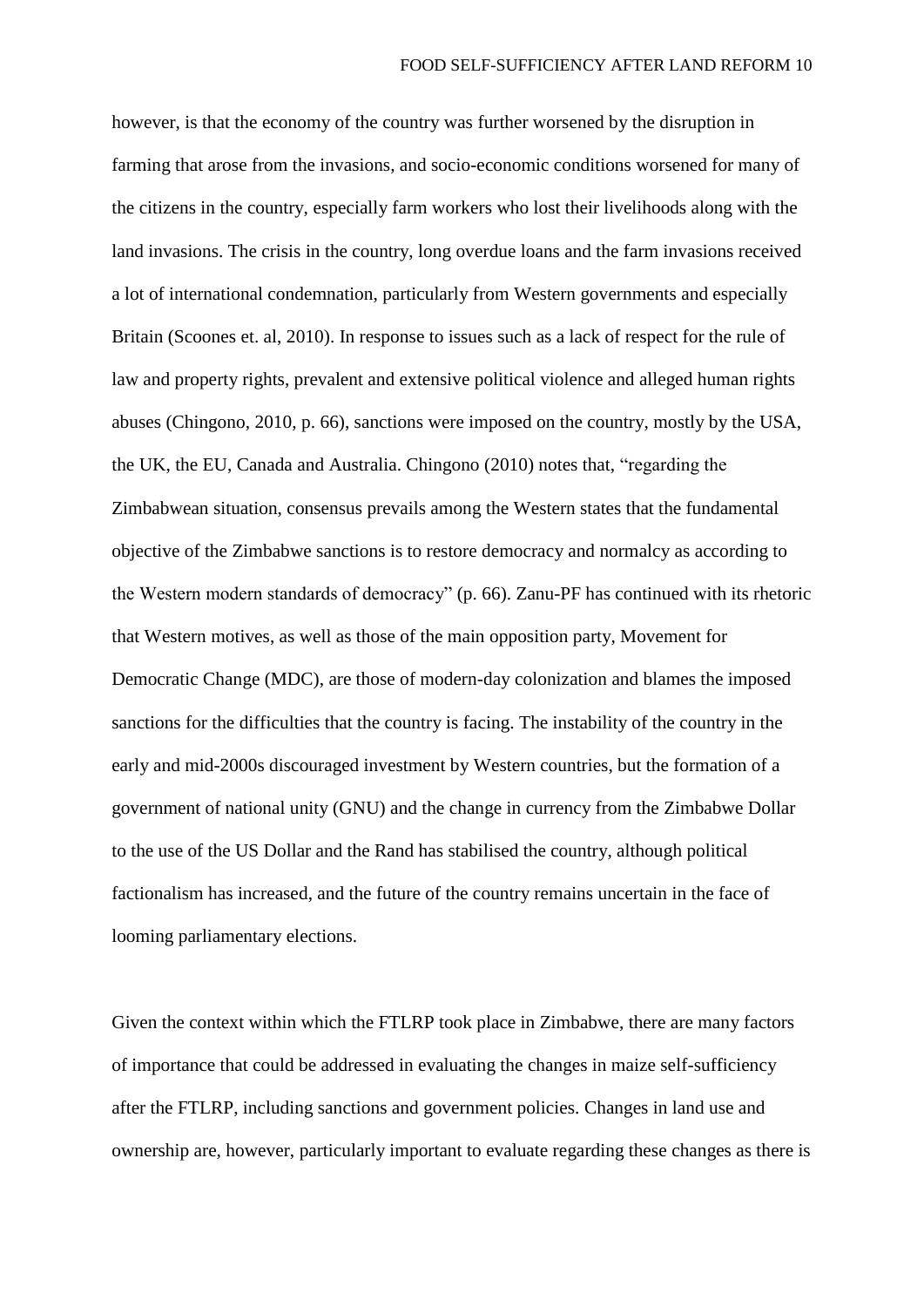not plenty of literature that is available that looks exclusively at these changes and how they relate to changes in food self-sufficiency. Moreover, a study of changes in land use and ownership serve to highlight whether the policy of land redistribution itself, seen as essential to redress social imbalances and further shake off a colonial past in many developing countries, is problematic in a nation being able to be food self-sufficient.

The following chapter, Chapter II, shall explore the debates surrounding the issues being addressed in this thesis. These debates are those surrounding the importance of food availability in relation to food security, nations growing their food as opposed to purchasing it on the international market, the relationship between the production of cash crops and food crops, and the responsibilities of commercial and communal farmers in growing food to feed a nation. These debates will be explored first on a global scale, and then on a regional and national scale. Chapter III shall consist of empirical research as outlined in the empirical research section of Chapter I, but shall begin with data and generalizations regarding the issues on a global scale, before narrowing down on Africa and, more specifically so, Zimbabwe. Chapter IV shall be an analysis and discussion of the data provided in Chapter III, and Chapter V shall comprise of the conclusion and recommendations for the issues being addressed by this thesis and, more so, justify the argument that has been put forward in this thesis.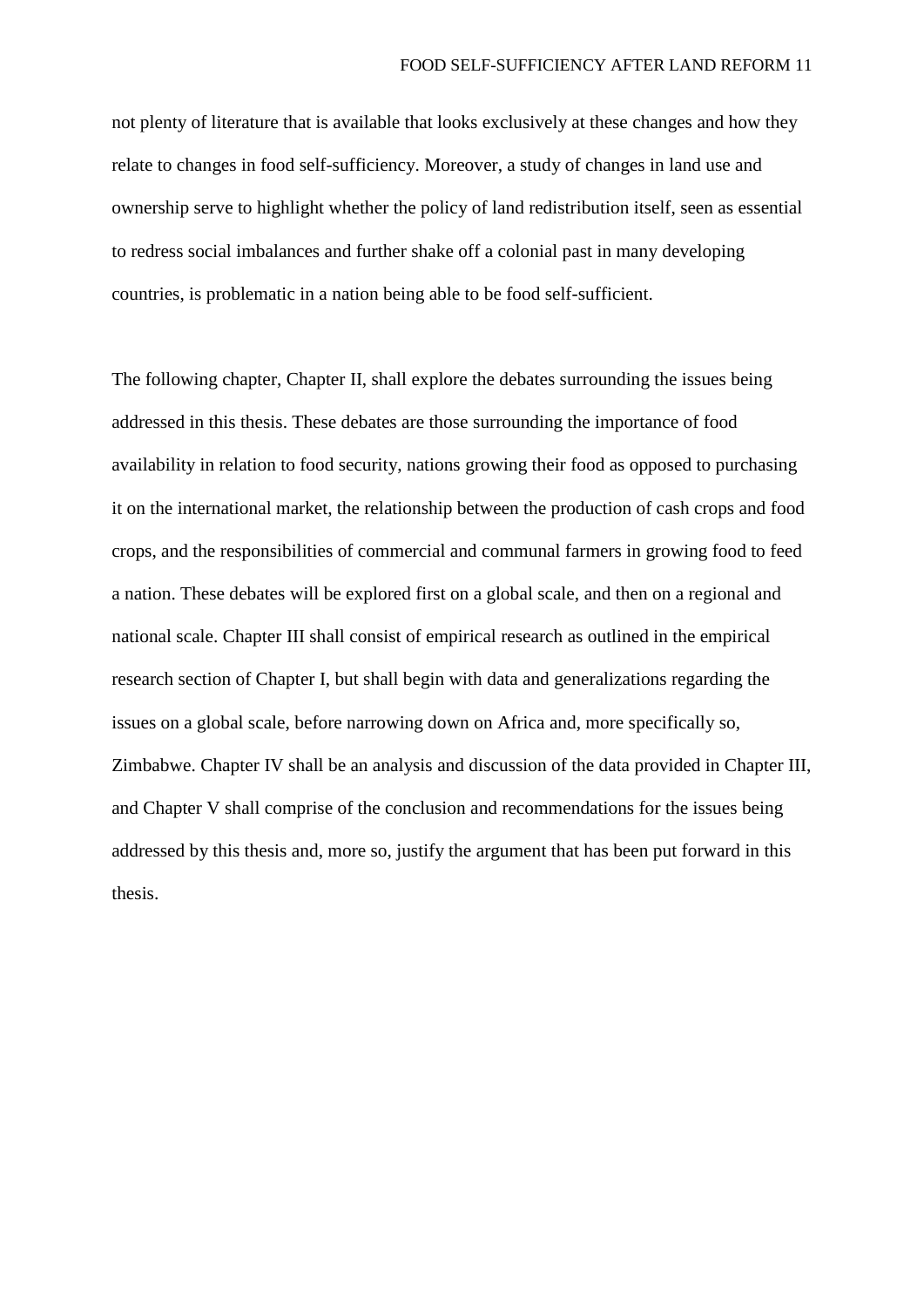#### **CHAPTER II: LITERATURE REVIEW**

Over the years, there has been a shift in how food security is addressed, with less emphasis being placed on food availability on the macro-level, and greater attention being paid to the individual and food accessibility, food use and food stability (Scanlan, 2001, p. 233). While this shift has taken place, issues continue to arise over which dimensions of food security should receive more attention when addressing food security. While food use and food stability also receive a significant amount of attention when discussing food security, it is the tension that arises between food availability and food accessibility that is more prominent in addressing and formulating strategies to ensure food security. Sen (1981) sees starvation as being the result of challenges in food entitlement rather than food availability (p. 7) and claims that "larger recent famines confirmed that famines could thrive even without a general decline in food availability" (p. 154). Sen's argument is supported by the UNCDF, which acknowledges that food insecurity arises from both low agricultural production and poor accessibility, but highlights that it is food accessibility, rather than food availability, that is seen as a precondition to food security, because "food production will not increase food security for those without effective entitlements to that food" (2007, p.49). While Tweeten (1999) acknowledges the importance of food accessibility (p. 475), and sees the alleviation of poverty as the alleviation of food security, considering that it is the poor who have little entitlement to food (p. 476), he argues that, given that the majority of food insecure people in developing countries live in rural areas, food availability, or production, is essential for food accessibility, and so it remains the most fundamental course to food security (p. 475). Sasson (2012) states that inadequate food supply is the key cause of food insecurity and global supply of food is insufficient. He also advocates for more food to be produced so that output does not fall below demand, thus pushing up food prices. The claim that global food supply is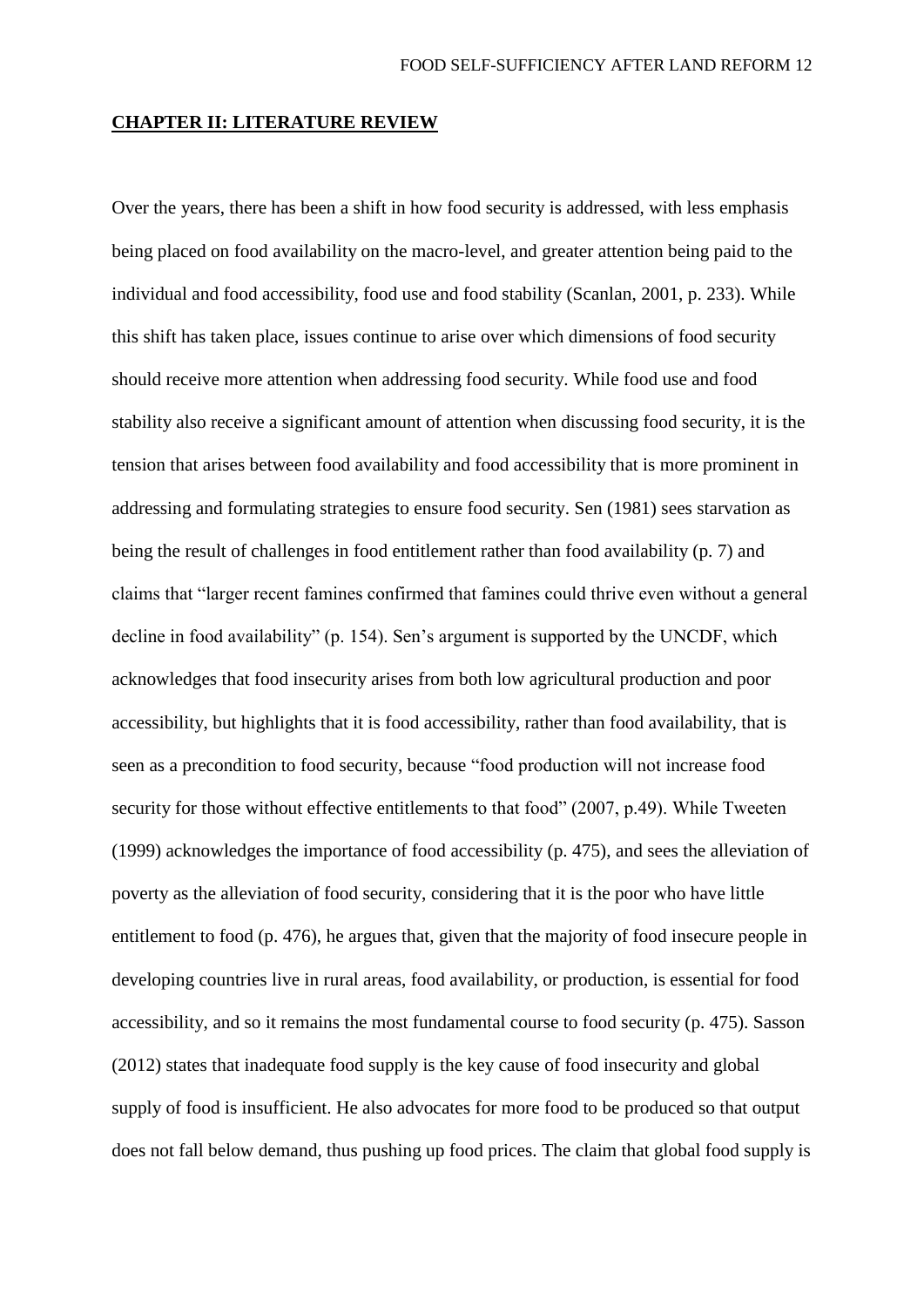insufficient is, to a certain degree, also supported by Neo Malthusian perspectives which argue that the limited availability of food is the most significant challenge regarding food security, given that population growth continues to compromise the earth's ability to supply food for the global population (Scanlan, 2001, p. 235). The Director-General of the FAO, José Graziano Da Silva, however, counters the argument that sees a growing population as a prime factor of food insecurity, claiming that there is enough food being produced in the world to feed its inhabitants (da Silva, 2012). Clover (2003) supports da Silva (2012), highlighting the failure of efforts to address food insecurity through technical solutions pertaining to increasing production so as to feed a growing population, arguing that population growth is an "aggravating factor" and not a cause of food insecurity as resources exceed the needs of the people (p. 7). In the case of Africa, Clover recommends that the key to addressing food insecurity lies in improving the performance of the agricultural sector (2003, p. 12).

When it comes to food availability, nations have the option of either growing their own food domestically or of purchasing food on international markets. The option of growing food domestically is aligned with efforts towards self-sufficiency, while the option of purchasing food on international markets reflects a more open stance towards trade under a neoliberal model. Some of the support for countries purchasing food rather than opting for selfsufficiency is based on comparative advantage and efficiency. Hill (2011) notes that, "international trade allows a country to specialize in the manufacture and export of products that can be produced most efficiently in that country, while importing products that can be produced more efficiently in other countries" (p. 161), and that higher growth rates are experienced in countries that have taken a more open standpoint regarding international trade than those with economies that are not open to trade (p. 172). Support for the purchasing of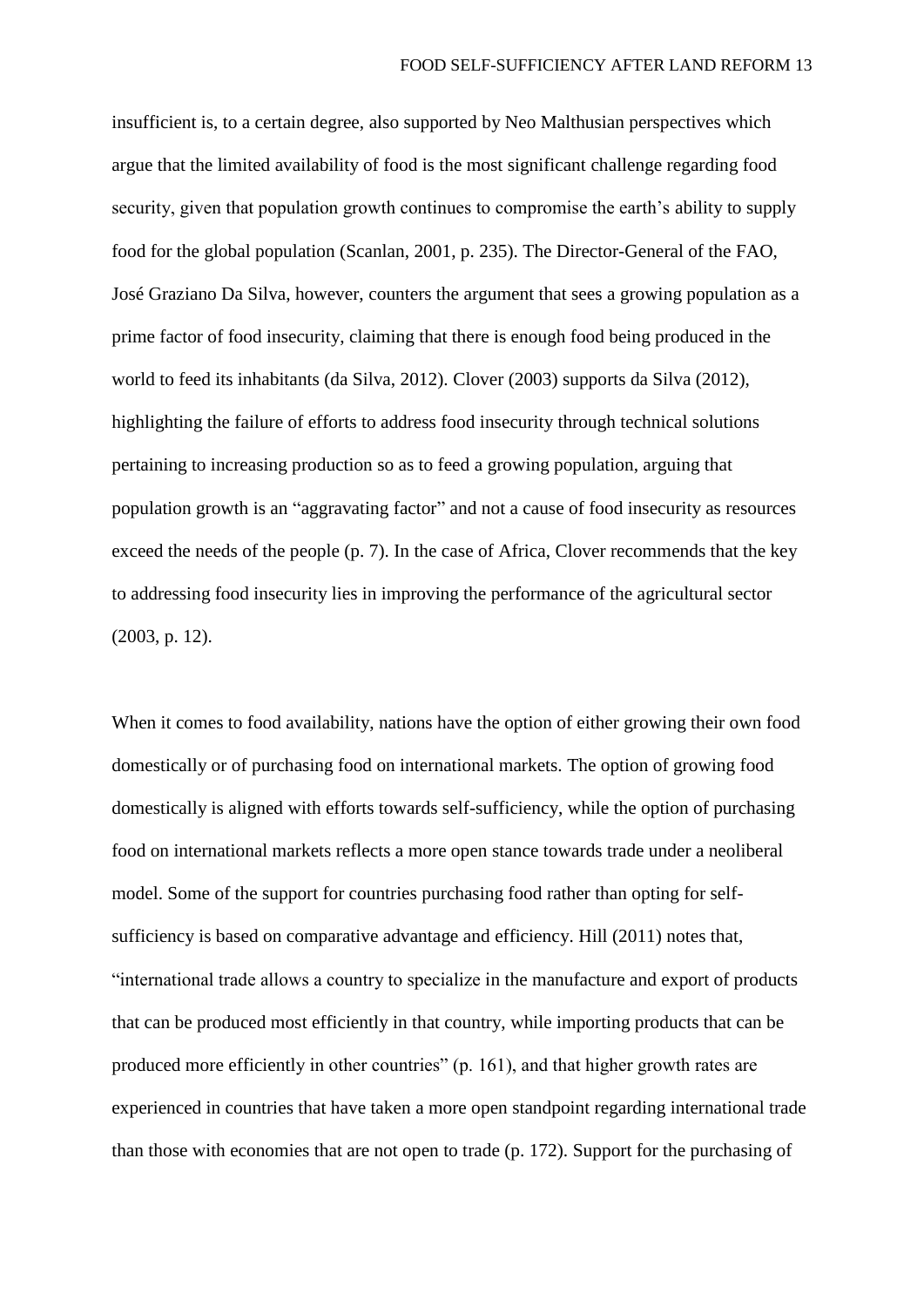food on the international market and production based on comparative advantage can also be drawn from the nature of the structural adjustment programmes put forward by the World Bank, which argued that "because global market integration exacts pressures for production everywhere to be defined by the rationality of comparative advantage it is expected that integration will lead the global food economy as a system towards increasing efficiency, maximized production and stabilized low prices and supply" (Weis, 2007, p. 119-120). Those in support of a model based on efficiency argue that it is imperative for the world's production to be directed by competition accompanied with comparative advantage within the confines of liberalized trade as the foundation of the global food economy as this will result in the maximization of food supply and will prove to be beneficial for populations on a global scale (Weis, 2007, p. 164). Based on these arguments, former US agriculture secretary, John Block, concludes that "the idea that developing countries should feed themselves is an anachronism from a bygone era [and] they could better ensure their food security by relying on US agricultural products, which are available, in most cases at lower cost" (Bello, 2009, p. 136). Dodaro (1991) criticizes the argument for trade and production based on comparative advantage leading to efficiency, stating that, within international trade, there is a predominance of imperfect competition and recurrent market distortions that override the ideal functionality of comparative advantage (p. 1159). Weis criticizes the efficiency argument that is backed by the World Bank and structural adjustment programmes, and supports Dodaro in highlighting this imperfect competition by stating that the argument in favour of comparative advantage ignores "the subsidy-fuelled market distortions at the heart of the global food economy" (2007, p. 125).

The fluctuations of prices on the global market have also raised questions as to whether or not food self-sufficiency is preferable over importing food. Economists see international trade as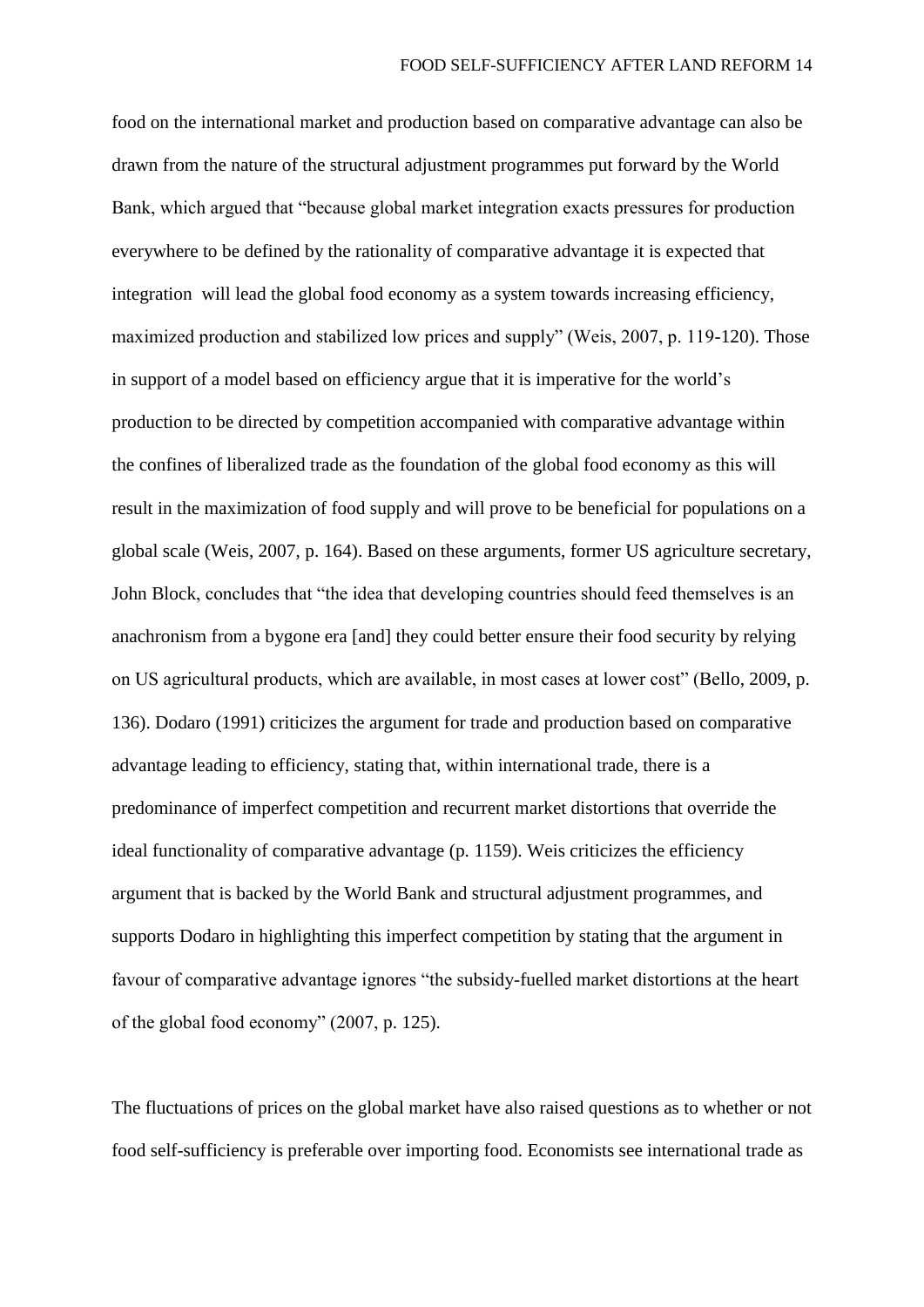having the ability to provide stability to domestic prices because of the lower variability of production on a global scale than on a domestic scale (Ruppel & Kellogg, 1991, p. 18) but O'Hagen (1976) highlights that "countries have faced considerable difficulties arising from fluctuations in import prices of food and feed" (1976, p. 359). Olivier de Schutter, special rapperteur of the United Nations on the right to food, supports O'Hagen's claim regarding the fluctuations of import prices, stating that "if most poor countries are still very vulnerable, it is because their food security depends too much on food imports whose prices are increasingly high and volatile" (Sasson, 2012, p. 2). Ruppel and Kellogg (1991) also highlight that, when dealing with commodities that are not high in demand on the world market, volatility is high and so depending on international markets may be a huge risk (p. 18). Based on arguments of distorted markets and price instability, Bello (2009) states that "the goal of agricultural policy should be food self-sufficiency [and a] country's farmers should produce most of the food consumed domestically" (p. 136). Ruppel and Kellogg (1991) argue for self-sufficiency to a certain degree so that, in the event that the subsidies for farmers in high income countries should run out, causing prices to rise, there is still an adequate amount of food being produced for a population (p. 21) and food self-sufficiency can allow for foreign exchange to be used to increase imports in other economic sectors while maintaining food security (Ruppel & Kellogg, 1991, p. 108).

Closely related to the debates surrounding food self-sufficiency and the purchasing of food for a nation is the dilemma that exists when considering whether countries should focus on food crops or cash crops. Emphasis on food crops implies efforts towards self-sufficiency while emphasis on cash crops can be said to be more inclined towards trade and production based on comparative advantage. One of the significant issues regarding this matter is the correlation between the production of cash crops and that of food crops. Storey (1986) refers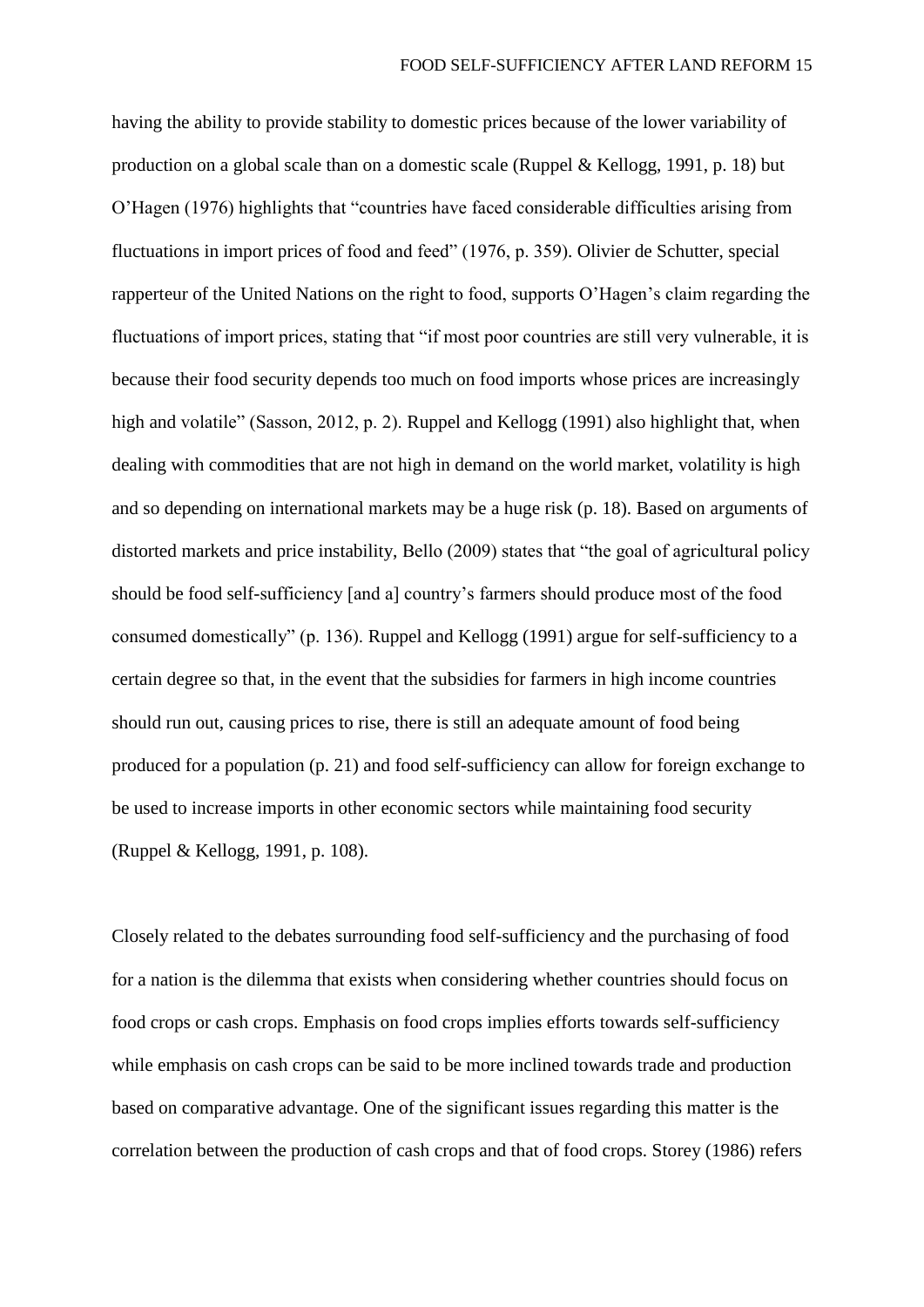to the two arguments that surround this issue as the "competition argument" and the "complimentary argument". The competition argument states that "export crop production 'crowds out' the production of basic food staples" (Storey, 1986, p. 44). In other words, an increase in the production of cash crops is at the expense of the production of food crops. Storey states that those who support the competition argument claim that the production of cash crops will "increasingly be controlled by an expanded agribusiness, and thus lead to an increase in rural poverty and hunger through competition between food and export crops for scarce capital, land and other inputs" (1986, p. 44). Those in support of the competition argument also argue that "at both the household and national level...sales of agricultural output undermine access to food" (Maxwell & Fernando, 1989, p. 1686). Contrastingly, the complimentary argument does not see the production of cash crops as posing a threat to food crops. This argument is supported by the World Bank, particularly in the Berg Report of 1981, stating that "export crop production need not affect food production levels negatively and that, in fact, the two forms of production are most likely to expand or decline at the same time in any one country" (Storey, 1986, p. 44). Govereh and Jayne (1999) suggest that "commercialization of smallholder agriculture, featuring high-valued cash crops, can under certain conditions provide a strong stimulus to smallholder agriculture and have major indirect benefits for food crop productivity" (p. 19). Von Braun and Kennedy argue that "there is no competition: most countries either manage a combination of growth in both cash cropping and food production or fail to manage either" (Maxwell & Fernando, 1989, p. 1687).

Aside from the conflict between the complimentary argument and the competition argument, the growth of cash crops is also encouraged so that revenue may be used to purchase food, rather than grow it. Govereh and Jayne (1999) note that "economists have long advocated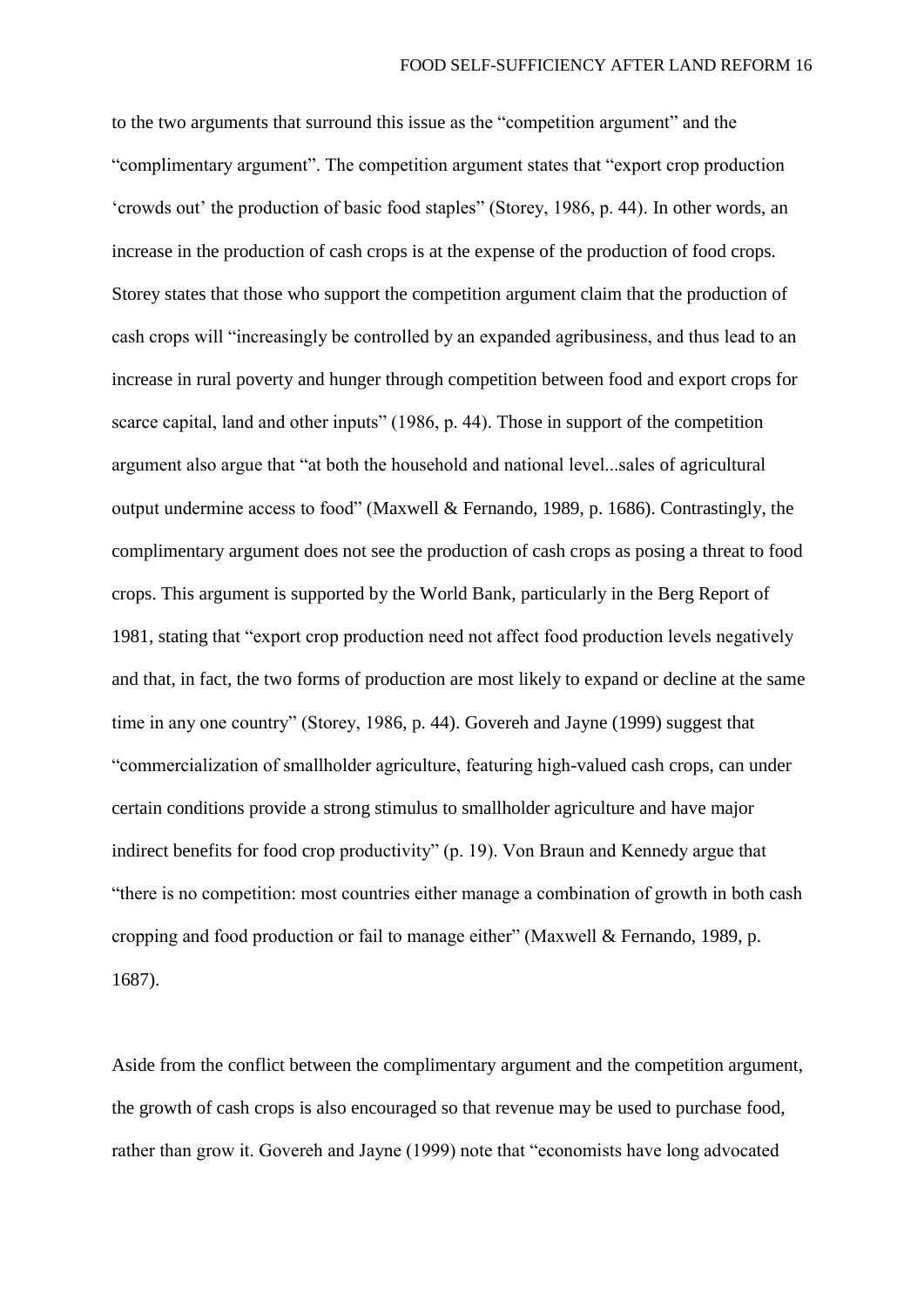cash crop production as part of a broader strategy of comparative advantage [with] the underlying premise [being] that markets allow households to increase their incomes by producing that which provides them with the highest returns to land and labor, and then use the cash to buy household consumption items" (p. 2). Given that these issues are only imperative in this study on a national and global scale rather than at household level, this argument is only highlighted at the household level to reflect the possible effects of cash cropping and food cropping on communal farmers. While the growth of cash crops may be seen as an opportunity to earn foreign currency to purchase food on international markets, Lappé, Collins and Fowler (1977) highlight the tension between this option and growing food crops to feed the population, noting that, at times, those who toil to grow the food so that it may be available may still go hungry while it is exported to other countries. Another argument against cash cropping is that it exacerbates inequality and poor distribution of wealth. Maxwell and Fernando (1989) argue that, in a static sense, cash cropping is often only limited to those who are better off, given how they benefit from economies of scale, are in a better position to overcome any obstacles that may serve as limitations to their access to markets, and are able to benefit from the support that they receive from the state (p. 1684). This argument is necessary to highlight as it introduces one of the questions which shall be addressed shortly regarding the role of commercial farmers, assumed to be better off in terms of the resources that they may have at their disposal, and that of communal farmers when it comes to producing crops for a nation.

Efforts towards ensuring high domestic crop production raise the debate over the importance of different types of farmers when it comes to growing food for a nation. This tension exists mainly between commercial farmers being responsible for ensuring that there is enough food being grown for a nation and communal farmers holding this responsibility. The arguments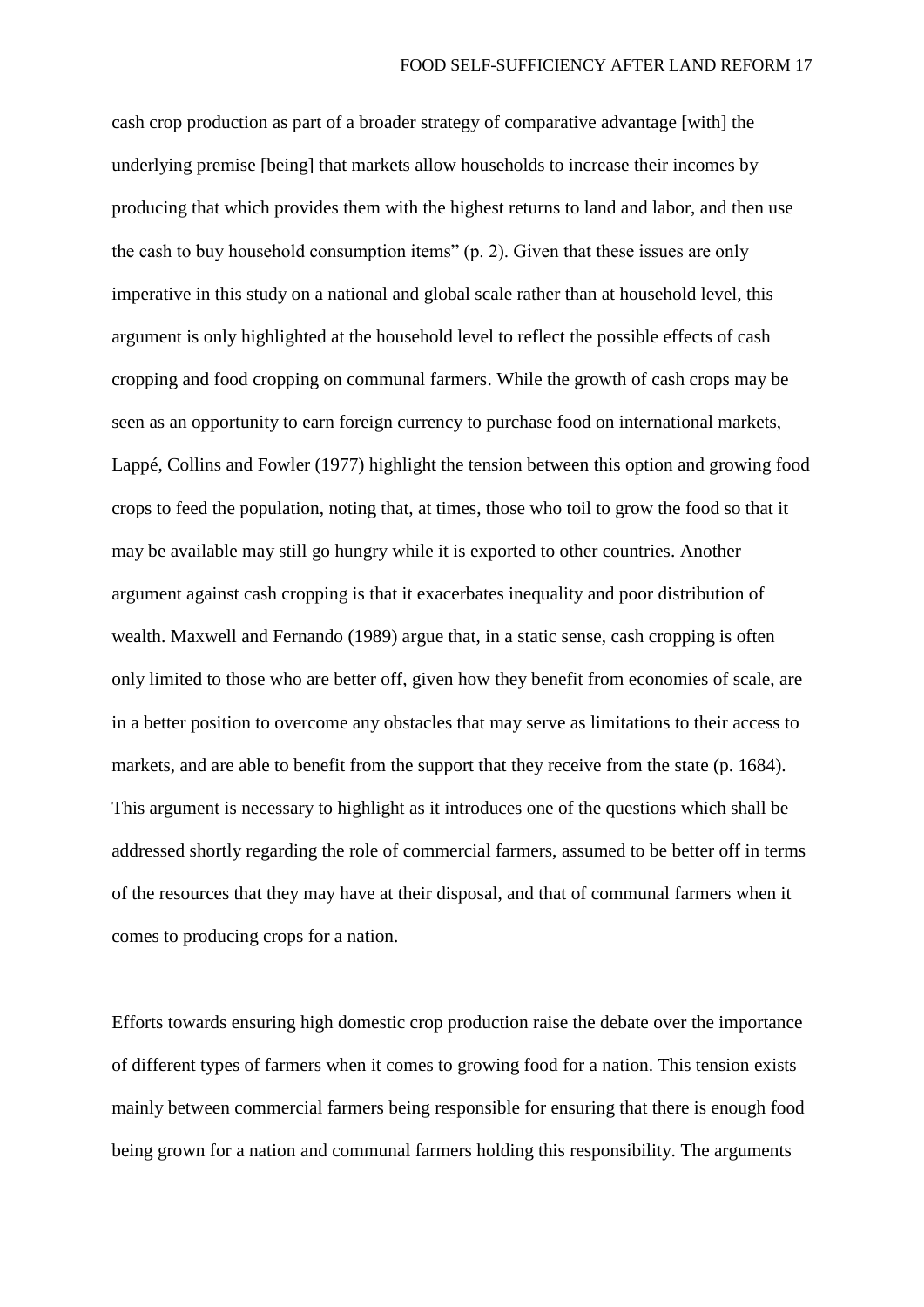are largely based on efficiency and access to resources. On one hand, commercial farmers are encouraged to take charge of domestic production. Maxwell (2004) argues that the growth of agriculture lies in large commercial farms which "are able to deliver predictable and traceable volumes of high quality produce to increasingly sophisticated and integrated market agents [while] farms that cannot meet these requirements will survive only to the extent that they are subsidised by non-agricultural incomes". Economists tend to agree with the significance of large-scale commercial farms' contribution to domestic production and exports (von Blanckenburg, 1994, p. 3). On the other hand, there is the argument that small scale farmers are more efficient than large scale farmers in terms of land use and providing higher yields of output per hectare, which would put them in a better position to provide food for a nation. According to Wiggins (2009), "more farm output can be achieved largely through communal development" (p. 15). The 'inverse farm size-productivity relationship' put forward by agricultural economists supports small farmers in terms of efficiency, arguing that redistribution of land from large to small farms results in increased efficiency based on small farmers using a greater proportion of their land than that used by large farms, and resulting in higher output per hectare (van den Brink, Thomas, Binswanger, Bruce & Byamugisha, 2006, p. 19). Hazell (2005) also supports small-farm led growth as it may increase their income and bring more people in rural areas out of poverty, as well as ensuring that economic growth is more equitable (p. 94). There is also support for the involvement of agribusiness with small scale farmers in domestic crop production. In the World Development Report 2008, agribusiness is encouraged as it provides communal farmers with the resources that they need to increase production and brings them into the global market (World Bank, 2008). Islam (1994) notes that "commercialization of agriculture that is based on communals and on technological progress in food...production leads to an expansion of income and employment...and can strengthen food security" (p. 118). Amanor (2009), however, states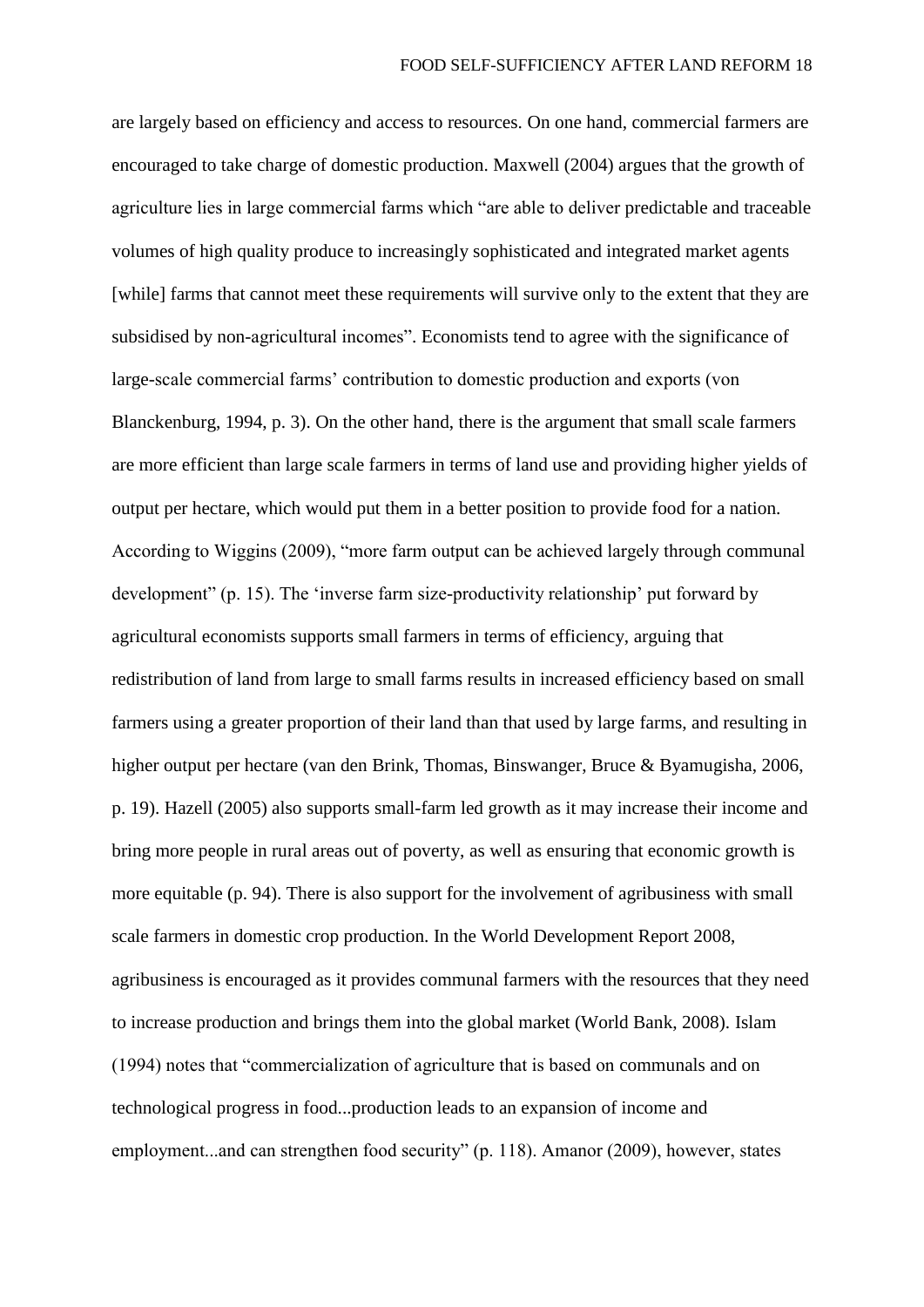that "it is likely that the greatest benefits of investments in the 'agribusiness for development agenda' will accrue to the agribusiness companies and transnational supermarket chains and not to the communal farmer" (p. 251).

## **Literature Review: Zimbabwe**

The levels of food insecurity in Zimbabwe have stirred plenty of debate over how best food security in the country can be addressed, especially given that Zimbabwe was once food selfsufficient. Given that crop production has fallen over the years in Zimbabwe, and that the government has had difficulty in meeting the expenses of importing food for its people, food availability is at the forefront of many perspectives in addressing food security in Zimbabwe. At a FFSSA/FANRPAN workshop on food security in March 2004, "the main concerns expressed by participants...were about food production and food availability" (Wiggins, 2004, p. 28). While food availability has been of concern, there are also approaches to food security that acknowledge the necessity of food availability in food security, but emphasize that food availability is not the answer for food security in Zimbabwe, and that accessibility, stability and utility are also essential. Rohrbach (1989) notes that, "while rapid growth in maize production may be a necessary condition for food security in Zimbabwe, it is not a sufficient condition [but] the ultimate objective of food security is to ensure all households have consistent access to enough food for a healthy life" (p. 73). Wiggins notes that NGOs have expressed great concern over access, raising questions over "how better to target food relief within the communal areas; and about what to do in urban areas and mining camps, and the former LSCF farm workers and persons living with HIV/AIDS" (2004, p. 28). Rohrbach (1989) recommends that an all-encompassing approach be taken towards food security, with "food security policies...[encompassing] development strategies affecting food access as well as food supply" (p. 74).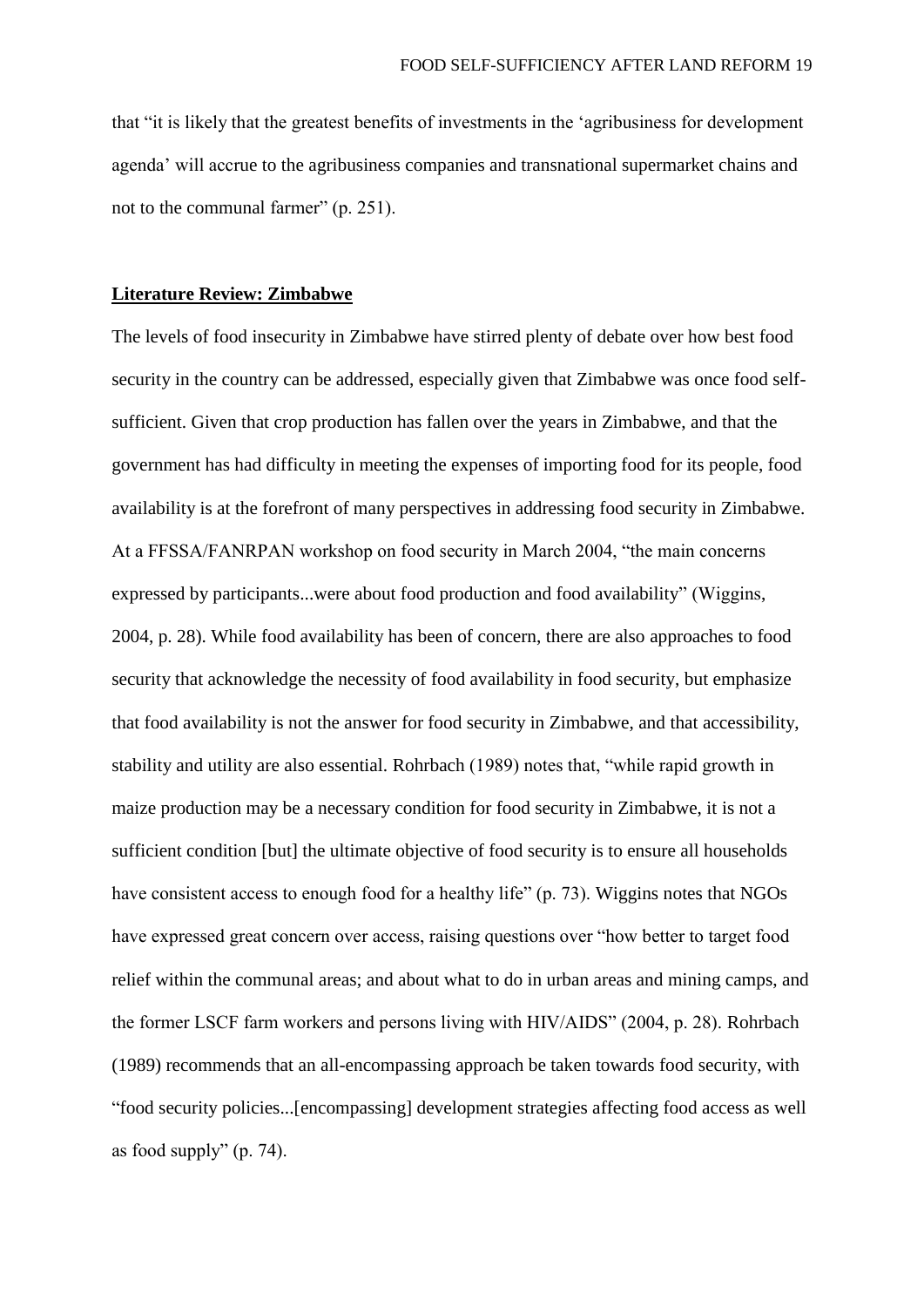Given that Zimbabwe was once a country with "an agricultural yield of some crops that was the best in the world and one of the few African countries that was relatively self-sufficient in food" (Richardson, 2004, p. 65), the change to a country that heavily depends on food imports has been drastic. Over the years, debates have surrounded whether Zimbabwe should grow its own food, or purchase it on international markets. This debate can also be framed in such a way that either the use of arable land is maximised under communal farmers (thus working towards self-sufficiency) or foreign currency can be earned under the large-scale commercial sector (so that food can be purchased on international markets) (Weiner, 1988, p. 77). Some of those who advocate for Zimbabwe growing its own food and striving towards self-sufficiency do so on the basis of affordability for the country and price stability. Pinckney (1993) notes that "liberalization of the staple food market should ideally stimulate increased food production...[but], unfortunately, these benefits only occur in the long run [while], in the short run, liberalization is often thought to result in...rapid fluctuation price" (p. 325). Jayne and Rukuni (1993) state that "self-sufficiency in white maize...has normally been an explicit policy goal on the grounds that the world market for white maize is thin and that the producer price needed for self-sufficiency can normally be achieved at price levels below import parity" (p. 334). Wiggins (2004) supports the above claim, stating that "domestic production is far and away the cheapest source of staple food in Zimbabwe" (p. 29) and Jayne and Rukuni note that those who advocate for self-sufficiency "argue that a departure from [its] objectives...would thus represent an agricultural policy failure" (1993, p. 337). Koester, however, argues that "there is considerable potential for intra-regional trade in maize to improve food security in Southern Africa as...trade could [also] assist in risk management strategies such as holding sufficient stockpiles of grain to provide adequate national supplies during periods of extended drought" (Blackie, 1990, p. 387). Lipton,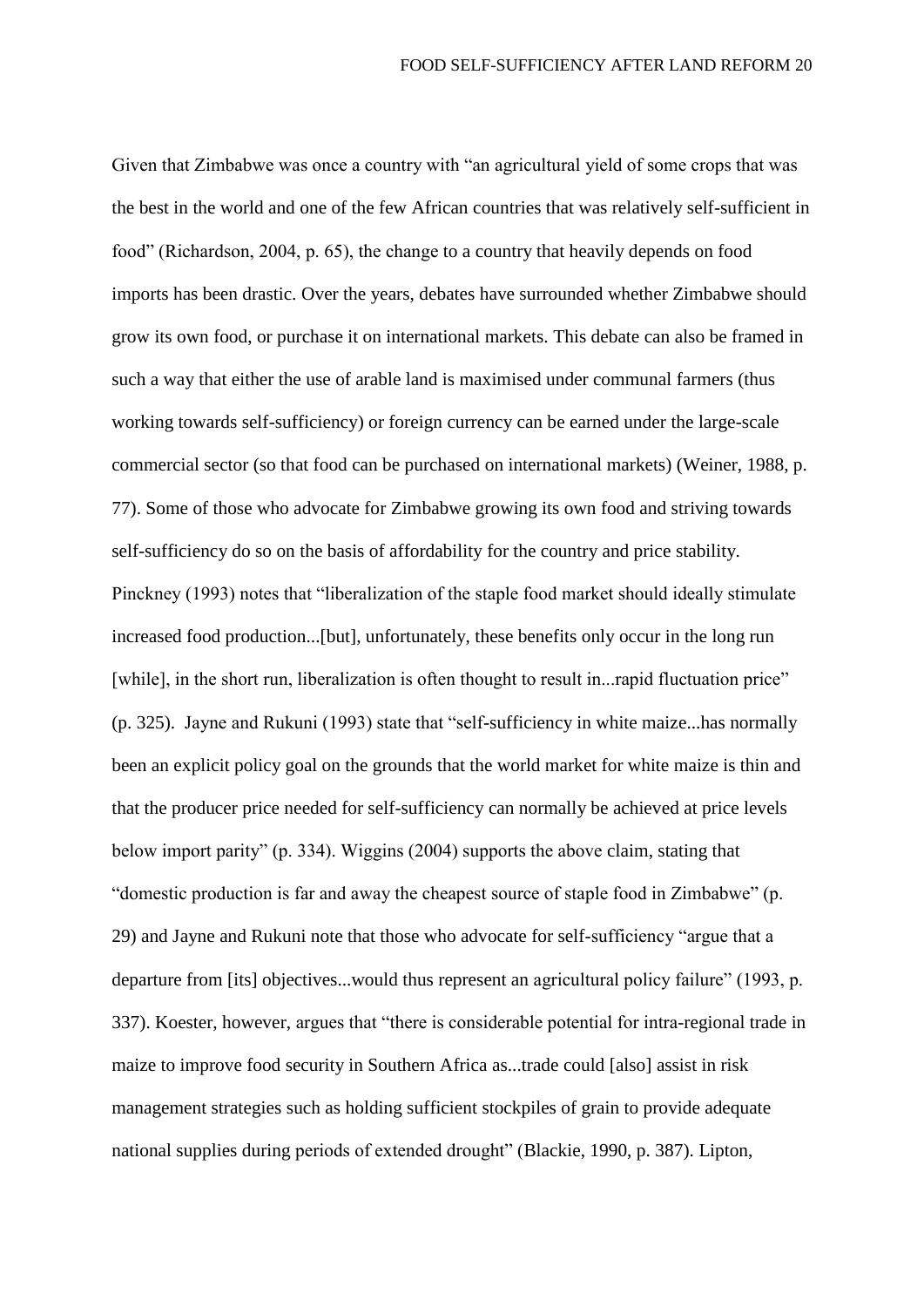however, disagrees with Koester, arguing that "until there is a major increase in rural output...it is unrealistic to expect the development of a reliable and significant level of intraregional trade in maize" (Blackie, 1990, p. 387).

Zimbabwe's agriculture is orientated with both the growth of cash crops and food crops, but there is debate over whether or not greater attention should be paid on one type over the other, as well as the potential implications that increased focus on one over the other may have, and whether there is a correlation that exists between the growth of food crops and cash crops in Zimbabwe. The argument that supports the growth of cash crops over food crops is based on the high profitability of cash crops, and that the returns from cash crops can be used to buy inputs for food crops. Jayne (1994) notes that there is large support throughout sub-Saharan Africa that food security can be achieved through increased emphasis on cash crop production as it provides higher returns to land and labour, thus promoting the food security and income growth of smallholder farmers (p. 387). Although there are the prospects of high returns, Jayne also adds that "cash crop production can be economically unviable...in an environment of high food-marketing costs to rural areas" (p. 387). This is supported by Keyser (2002), who states that, while cash crops such as tobacco, roses and coffee have high returns for the country, they are also expensive to produce and so "it is also probable that traditional field crops including maize, cotton, groundnuts, soybeans and wheat will have an important role to play in providing supplemental income and steady cash flow needed to sustain the overall cash system" (p. 53).

Some of the most significant issues surrounding Zimbabwe regarding domestic crop production largely involve the types of farmers who are responsible for this production. Debate arises over who has a greater degree of relevance when it comes to food production in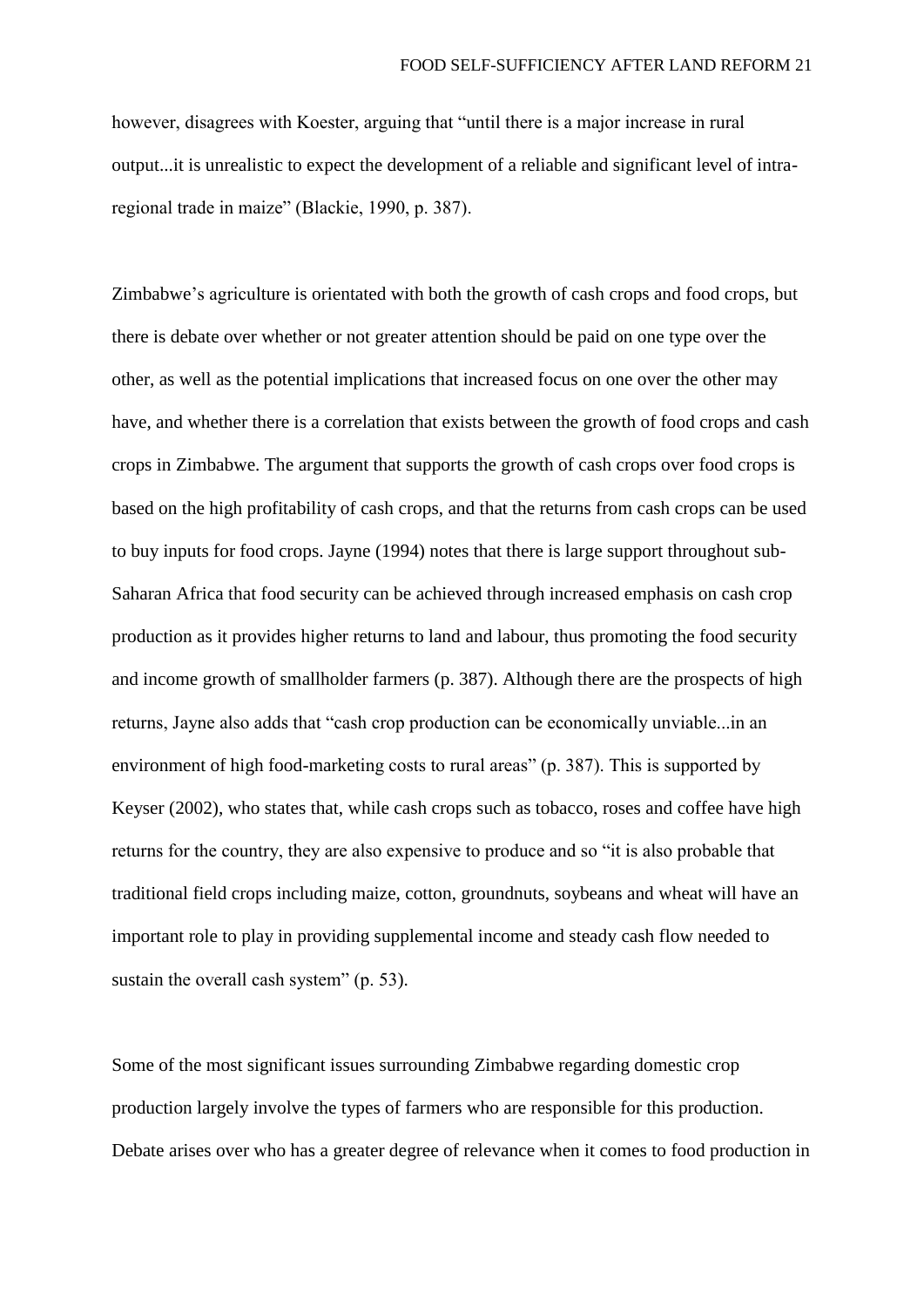the country, and whether production is maximal under large scale commercial farms or communal farms which, in this case, also include the resettlement areas and the new farms under the A1 model where small-scale farming is adopted. In other words, there is tension over which farm types can ensure that food crop productivity is, and remains high. Those who argue for more land being under communal farmers so as to increase productivity do so on the basis of efficiency. Thomas (2003) claims that, "to maximize agricultural production under-utilised or barren commercial farm land must be made to fulfil its productive potential" (p. 696). Cliffe (1988) supports this claim, adding that the expansion of communal areas may be a viable alternative to increase the production of food for subsistence or sale, given that land that was previously unutilized is now being used for crop production (p. 21). In 1997, the Zimbabwe High Commission went beyond the argument of underutilization of land by commercial farmers to their diversification of land use to activities such as safari operations and game ranching, arguing that, given this diversification, "the smallholder sector operates at better and higher levels of productivity than the [large-scale commercial farming sector], [thus]...underpin[ning] the food security in the country and region as a whole" (Stoneman, 2000, p. 52-53). On the other hand, Thomas highlights that, in 1982, the Zimbabwean government criticised the low efficiency and low productivity of communal areas, blaming it on traditional tenure and poor farming practices (2003, 701). These criticisms were also sounded by the Commercial Farmer's Union, who claimed that problems hindering production in communal areas would be replicated in other areas upon the redistribution of land (Cliffe, 1988, p. 15). Richardson (2004) sees an increase of land under communal farmers in Zimbabwe as a characteristic example of a "tragedy of the commons", whereby there will be degradation of land due to a lack of secure tenure, and claims that the unsustainable nature of communal farming practices would result in the perpetuation of land degradation, even on better land (p. 51). This echoes what Moyo (2002) refers to as "a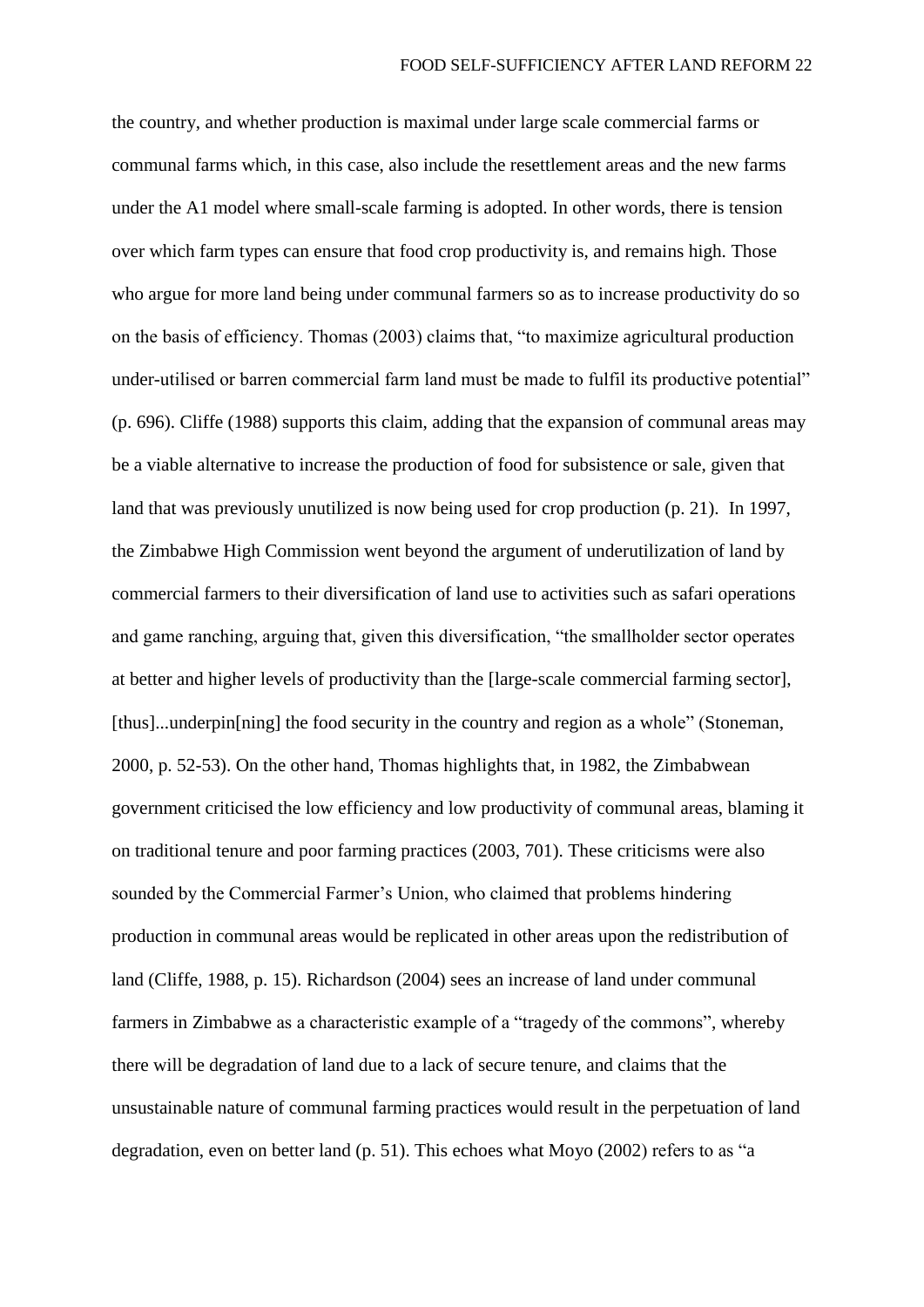common middle class belief in the myths that the poor degrade land and that the large scale commercial sectors use land efficiently" (p. 13). Stoneman, however, states that the argument against communal farming fails to acknowledge that communal farming moved from subsistence in 1980 to contributing the majority of national output under unfavourable conditions (2000, p. 52). The Zimbabwe Farmer's Union also argues that smallholder farmers are able to "produce at levels comparable to the large-scale commercial sector" (Bowyer-Bower, 1988, p. 67). In terms of yield, J. Tattersfield of the Ministry of Agriculture's Department of Research and Specialist Services suggested that the average maize yield in communal areas was significantly lower than that in large-scale commercial farms, a sentiment agreed on by the Whitsun Foundation and Bill Kinsey who, thus discouraged the redistribution of land to too many communal farmers (Weiner, 1988, p. 67). Weiner, however, opposes this argument, stating that efficiency in communal areas can be high provided productive resources are accessible (1988, 68). Weiner also highlights the "methodological problems of comparing high-input farming on high-potential land with lowinput farming on poor quality land" which may produce the results put forward by Tattersfield (1988, p. 68). While Richardson (2004) brings the productivity of communal farmers into question given their vulnerability to droughts, Moyo (2000) counters the argument that puts commercial farmers at an advantage due to the availability of drought mitigation schemes, arguing that the majority of large-scale commercial farmers do not have irrigation facilities to stabilise the production of crops (p. 74). Regarding the availability of resources and technology and their effects on crop productivity, however, Weiner (1988) argues that, for there to be efficient land use, increased mechanization is required, and this will require an increase in foreign currency which can be achieved by large-scale commercial farmer production (p. 83).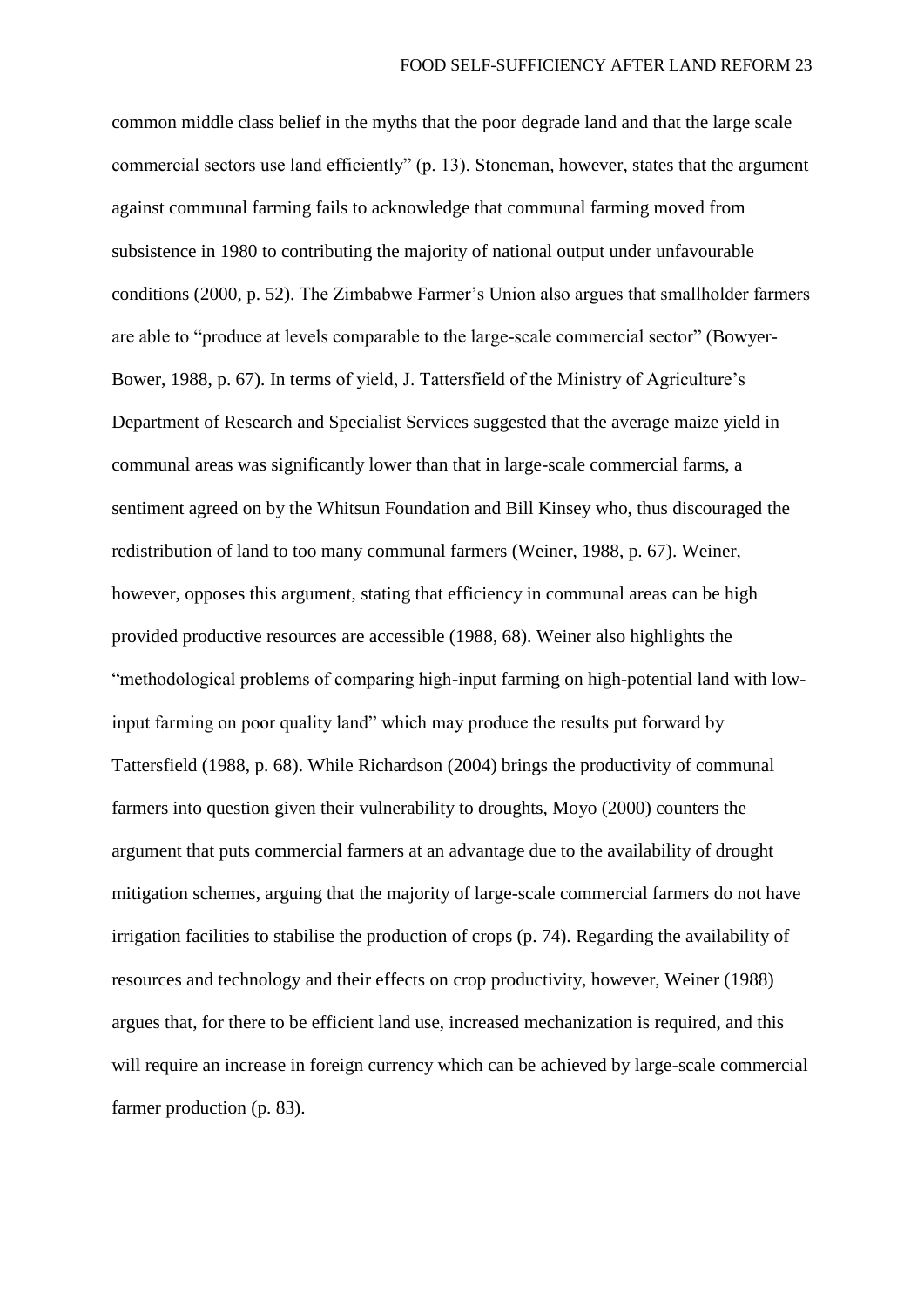Given the inevitability of racial relations being incorporated into debates about farming and productivity in Zimbabwe, especially considering the demographics of farm type and land ownership prior to and during the different phases of land reform, some perspectives take a race-based approach in their arguments regarding the efficiency of different farmers. Compagnon (2011) states that "the government-proffered fiction that Zimbabwe could at least be self-sufficient without a vibrant large commercial farming sector does no stand up to [the] evidence, as large-scale (white) commercial farms have always been crucial in meeting the country's food security" (p. 184). Thomas (2003), however, states that the argument that black farmers are inefficient is prejudicial and incongruous given that many 'blacks' manage farms for absentee white farmers, and claims that his argument is strong in opposing the view that the dispossession of commercial farmers of their land would have detrimental effects on productivity (p. 703).

The main issues surrounding changes in land use and ownership and food self-sufficiency are surrounded by many opposing arguments, which highlight the contentious nature of the matter at hand. In a country such as Zimbabwe where land is of great historical, cultural, social and, to many, economic importance, there is potential for this to come into conflict with the importance of food self-sufficiency. Redistributing land, mainly to black communal farmers is, however, an important policy, as is food self-sufficiency, and so the tension lies in whether or not both can be achieved, that is, finding whether or not communal farmers are able to ensure food-self sufficiency in a country if they own the majority of the land. The arguments outlined above serve as a baseline for this investigation and will be used as a backdrop for data to support the argument that changes in land use and ownership brought about by the FTLRP in Zimbabwe resulted in a reduction of the country's maize selfsufficiency.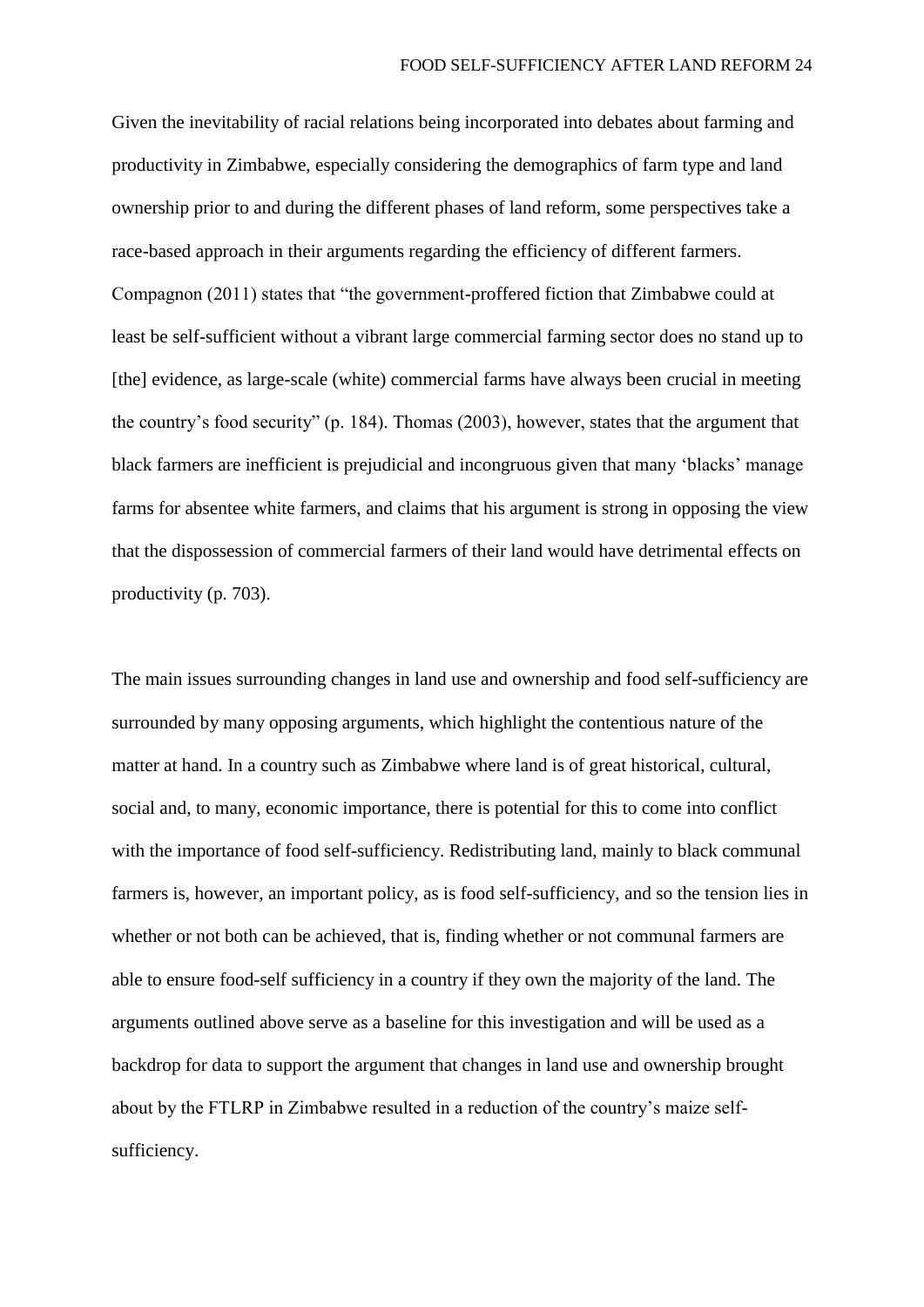### **CHAPTER III: EMPIRICAL RESEARCH**

Food insecurity remains a significant challenge in the developing world, and efforts have been made to reconcile the amount of food that is produced on a global scale with the number of people who are food insecure. According to the FAO, between 2000 and 2010, total cereal production in the world increased by 2.221 percent. In 1996, the FAO "estimated that the world was producing enough food to provide every man, woman and child with 2,700 calories a day, several hundred more than most adults are thought to need" (The Economist, 2011). Although food production increased in the last three decades of the  $20<sup>th</sup>$  Century, the number of undernourished people also increased in that time period (Clover, 2003, p. 5). Between 1992 and 2006, "the undernourished population in the developing countries...declined by only 3 million people: from 823 million to 820 million" (FAO). According to the FAO, "about 870million people are estimated to have been undernourished (in terms of dietary energy supply) in the period 2010-12" (2012, p. 8). Godfray et al (2010) notes that "recent studies suggest that the world will need 70 to 100% more food by 2050" (p. 813). In Africa, the challenge of food insecurity remains graver than in other continents. Pinstrup-Anderson (1994) claimed that there would be an annual three percent increase in population in Africa, while food production would only increase by two percent a year, a trend which, if it continued, would result in an estimated food shortage of 250 million tonnes in the continent by 2020, according to the World Bank. Between 2000 and 2010, however, total cereal production in Africa grew by 3.582 percent, by 2.624 percent in the Americas, by 2.426 percent in Asia, 0.968 percent in Europe, and fell by 0.336 percent in Oceania (FAOSTAT). Although Africa's total cereal production growth was the highest in the decade on a global scale, it was still significantly lower than that of the previous decade as estimated by Pinstrup-Anderson (1994). Despite this growth, Africa still has the highest proportion of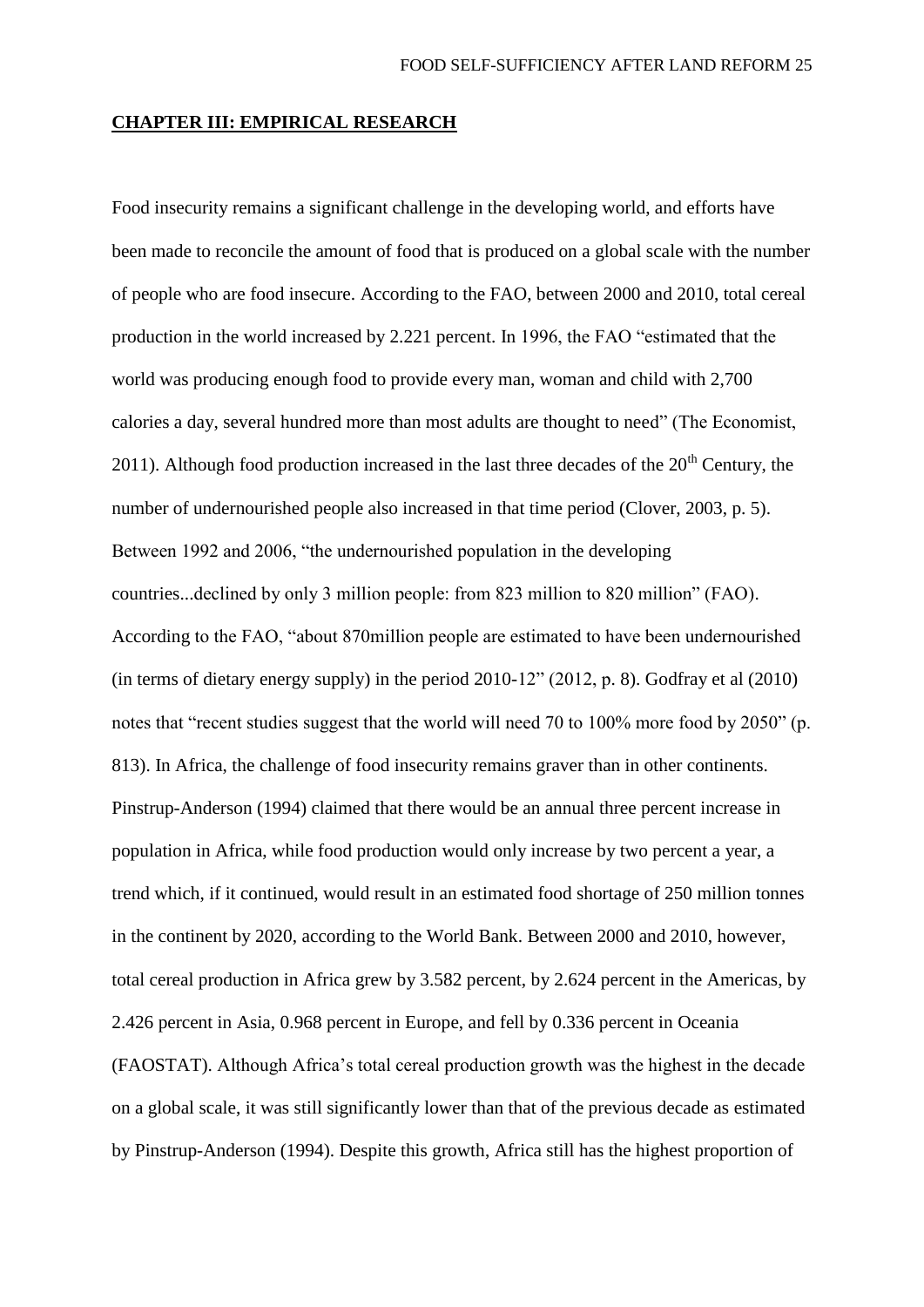undernourished people in the world and has made the least progress in successfully confronting and reducing the prevalence of undernourishment (Clover, 2003, p. 6).Africa's population is also growing at a rapid rate, with its population of 1 billion predicted to double in the next 40 years (Smith, 2011). Africa receives the most food aid, and is no longer a key exporter of agricultural commodities but now largely depends on imports (Clover, 2003, p. 6). 70 percent of the population in Sub-Saharan Africa lives in rural areas (World Bank) and there is significant dependence on agriculture for the rural population's livelihoods.

Food availability for a nation involves the nation growing its food domestically, importing food through purchase on the international market or as food aid, or a combination of the options. The importing of food often works to supplement domestic food production when it is not sufficient to meet the needs of the population. Food self-sufficiency in a country, which implies that the demand for food is being met by domestic production, negates the need for food imports in as far as that particular food is available. As a whole, Africa's standing regarding food self-sufficiency through food crop production and importing food has changed over the years. During decolonisation, in the 1960s, Africa was largely self-sufficient and was also a net food exporter, exporting an average of 1.3 million tonnes of food per annum between 1966 and 1970 but, today, the continent is a net food importer with 25 percent of its food being imported and famine becoming a frequent occurrence (Bello, 2009, p. 68). The purchasing, and selling, of food on the international market is not based on a level playing field for all countries. The conditions that are placed on developing countries under the guise of ensuring greatest efficiency are different from those practiced by some developed countries. Weis (2007) notes that, while developing countries were coerced into greater participation in the market and reduced state support in terms of agriculture, "the USA and Europe were intensifying their subsidy-fuelled export competition and selectively increasing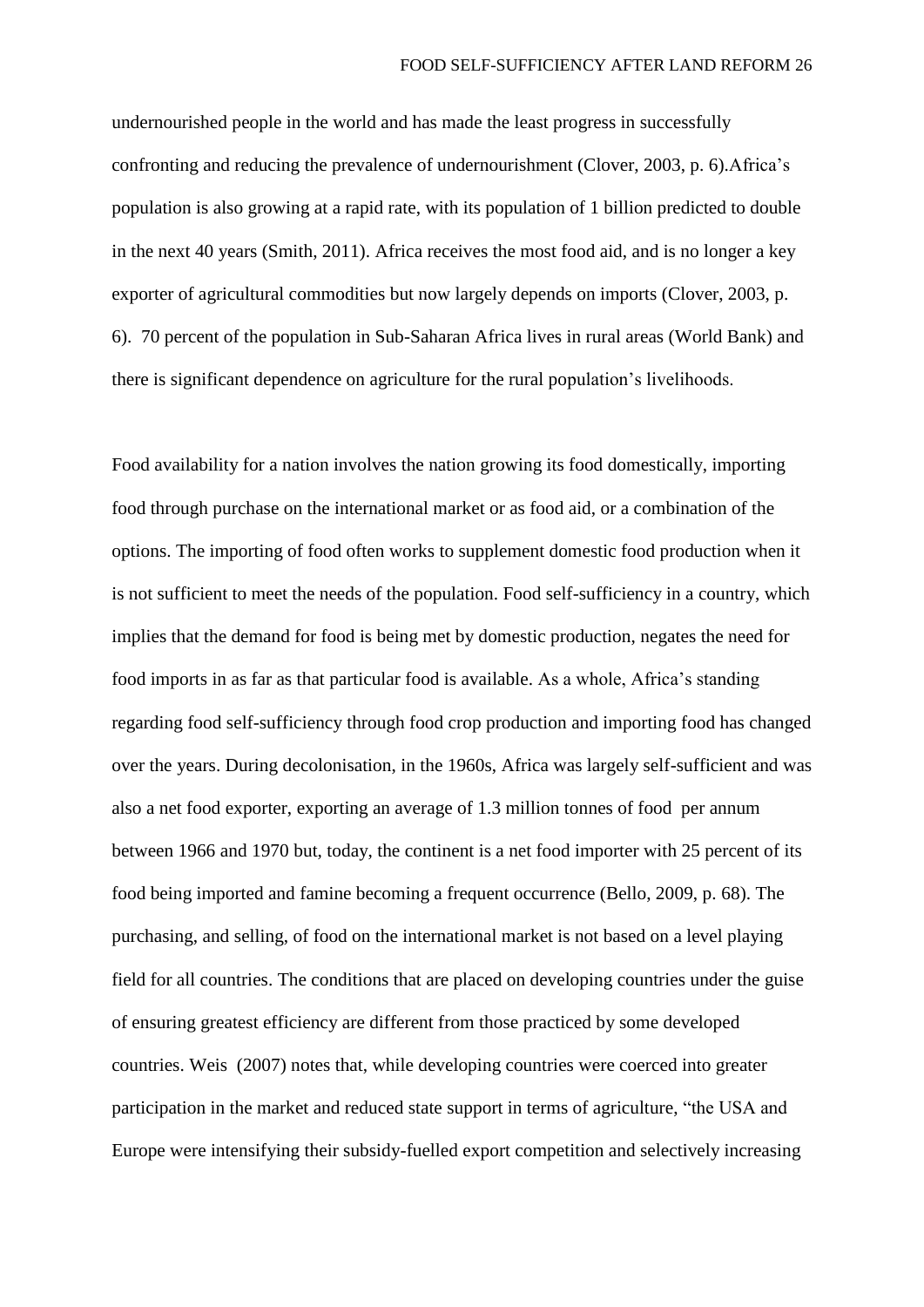protectionism with tariff and non-tariff barriers – devastating the logic's core assumptions about the neutrality and efficiency of comparative advantage" (p. 124). In 2003, in the USA, each farmer received an average subsidy of \$20 000 per annum, an amount that was set to increase (Clover, 2003, p. 13), while tariff barriers continued to be encouraged in many developing countries. These tariff barriers have not only resulted in the deterioration of the favourability of trade and export but have also promoted the dumping of food in these countries by the USA and the EU (Clover, 2003, p. 13) which puts local producers at a disadvantage. The importation of cheap food results in greater import dependence, as local producers are discouraged by the flooding of grain from other countries and the depressed food prices (Weis, 2007, p. 101). Weis notes that "the many sub-Saharan African nations that remain bound to the traditional export/cheap grain import model have fared the worst, as recurring famines and persistently high levels of undernourishment attest" (2007, p. 126). In Burkina Faso, wheat imports increased by 84 percent between 1996 and 2000 (Bello, 2009, p. 76). Bello notes that "when their wheat production was rendered noncompetitive by these subsidized imports, farmers in French-speaking West Africa invested heavily in cotton as an alternative to food production, calculating that their costs of production made them very competitive vis-a-vis other cotton producers" (2009, p. 76) but subsidized US cotton was sold at 20 to 55 percent of the production costs on the world market, resulting in West African farmers losing \$200 million per annum between 1997 and 2001 (p. 76). Purchasing food also requires the instability of world market prices to be taken into consideration. With particular regard to agricultural commodities, it is the norm that there is instability in prices on the world market (Hazell, Jaramillo & Williamson, 1990, p. 227). Prices on the world market for agricultural commodities tend to fluctuate significantly over weeks, months and years. On June 12, 2009, the price for a tonne of maize was US\$190.74 (Food Security Portal). This amount fell to US\$149.70 per tonne of maize on June 11, 2010, rose to US\$315.15 on June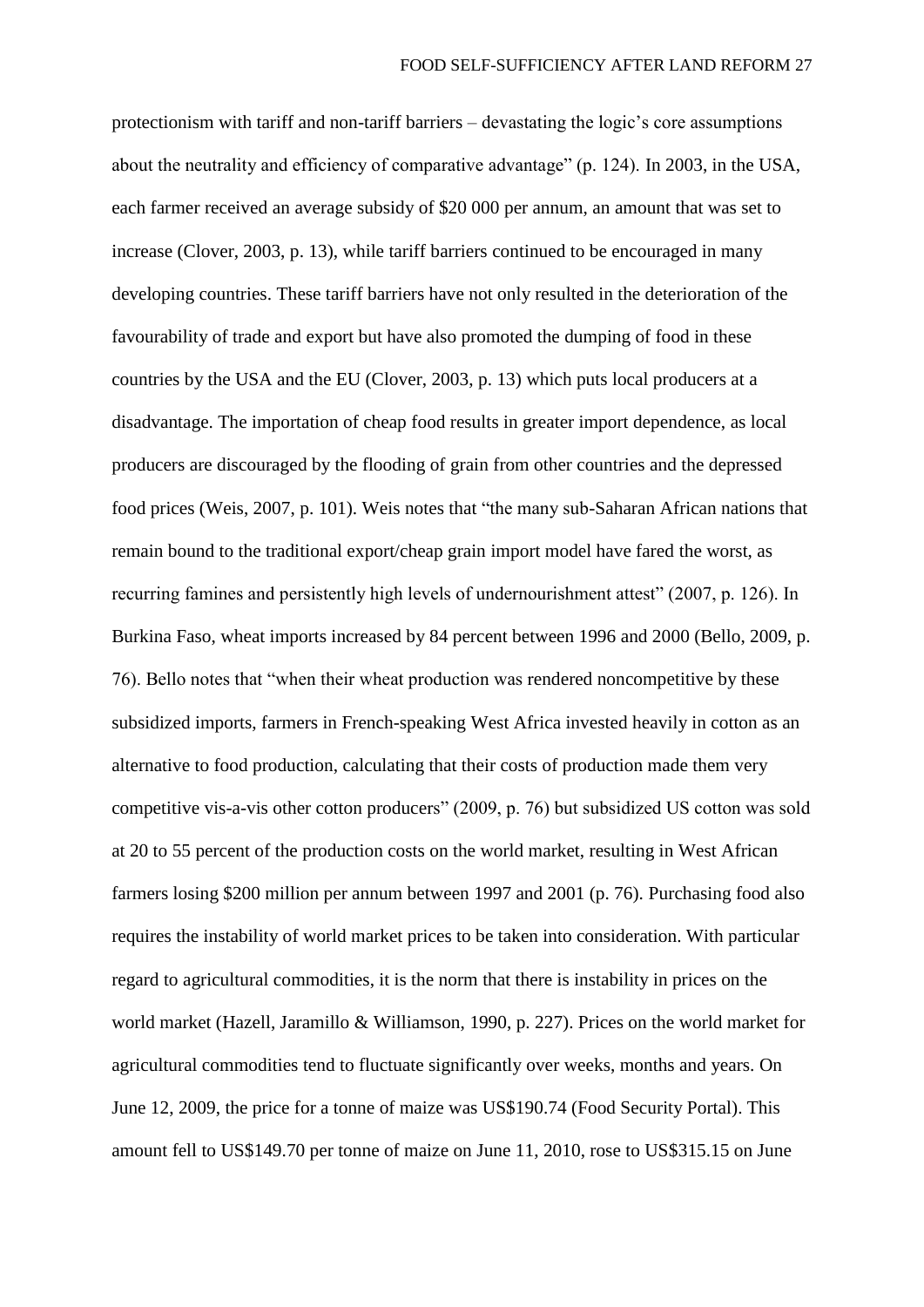10, 2011, and fell to US\$254.32 on June 8, 2012 (Food Security Portal). Although these are fluctuations are, on average, at year-long intervals, there are also fluctuations within those intervals.

Closely linked to the availability of food through either domestic production or imports is the production of cash crops and food crops, where emphasis on food crops serves as a path towards self-sufficiency through domestic production, while an emphasis on cash crops may be based on committing more land and other resources to grow crops which can be sold for foreign currency. It is imperative to study whether there is a correlation between cash crop production and food crop production so as to address land use between the two different types of crops when relating to providing food for a country, or earning enough foreign currency to do so. Storey (1986) makes mention of a study carried out by Von Braun and Kennedy in 1985, in which 78 LDCs were examined between 1968 and 1982. In this study, it was found that "the majority of countries which managed to expand their *per capita*  production of basic food staples simultaneously increased, rather than reduced, their share of land area devoted to each" (Storey, 1986, p. 47). The growth of cash crops and food crops has, in some cases, therefore, presented itself as more beneficial to some communities than opting to place a significant focus on one over the other. A study carried out by Reeves (1984) in North Kordofan in Sudan showed that farmers grew both cash crops and food crops, depending on cash crops as a crutch when food production failed due to climate changes (Maxwell & Fernando, 1989, p. 1681). The promises of great returns in foreign exchange through the growth of cash crops, however, can also have detrimental effects on the national level if that takes precedence over feeding a population. Maxwell and Fernando (1989) make note of a case where melons were exported from Ethiopia to Britain at a time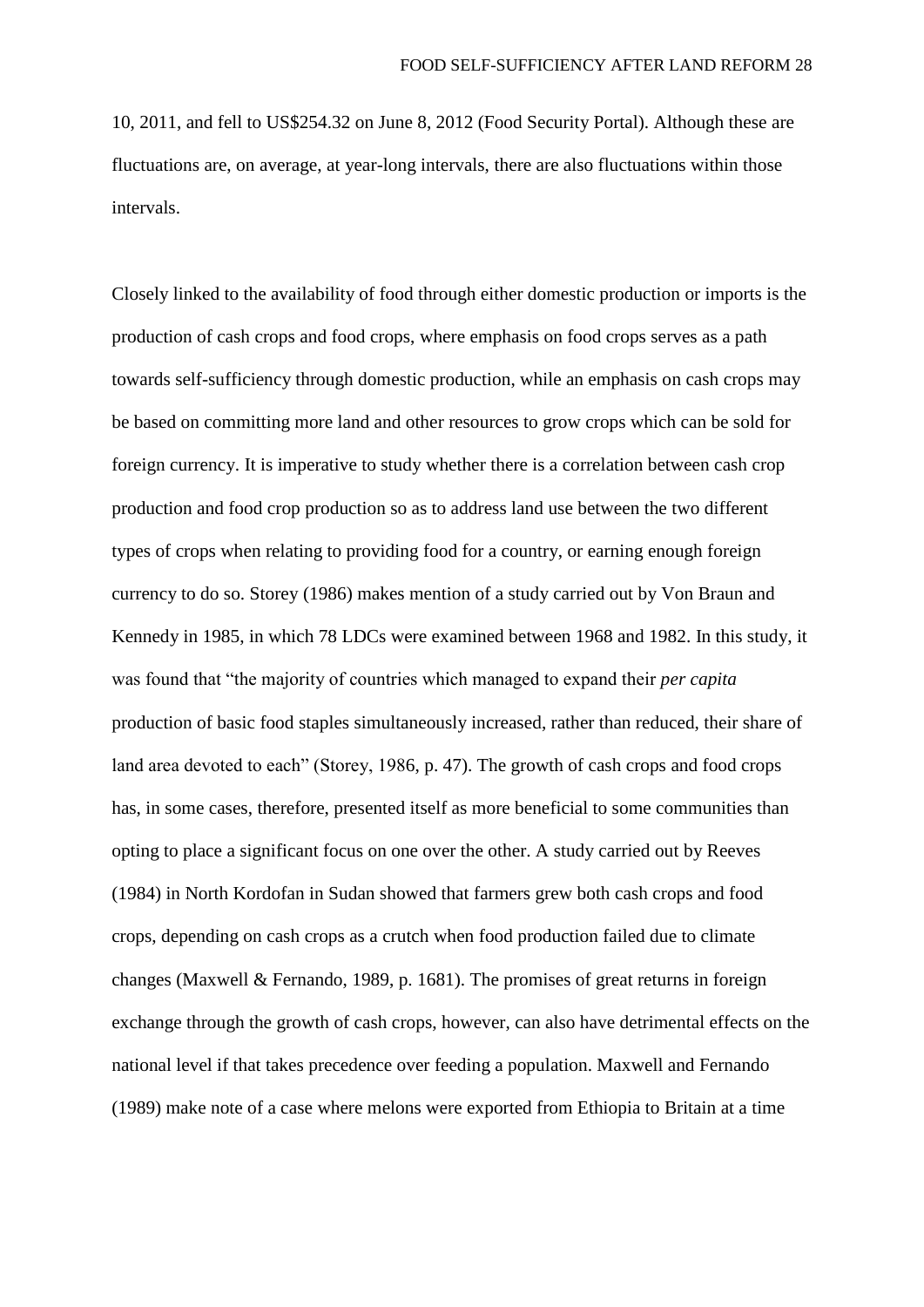when many people in Ethiopia were starving (p. 1686), highlighting the potential competition that may exist between feeding a population and gaining foreign exchange.

There are many different farm types, varying in size, land use and access to resources. Two of these farm types, which can be further broken down into other subtypes, are commercial farms and communal farms. Large scale commercial farms are often compared with smallholder farms, and where a transfer of land takes place between the two, questions are often raised as to which farm type is more advantageous in production and efficiency when it comes to providing for a nation. Von Blanckenburg (1994) notes that "the large farm sector is often a major support for the supply of food to the nation and for hard currency earnings through export production" (p. 2). Large-scale commercial farms often find themselves at an advantage in comparison to communal farms, partially because they are often located in areas with better soils and are closer to markets (von Blanckenburg, 1994, p. 2). Table 3.1 shows the transaction advantages of small and large farms. Transaction cost advantages show which expenses can be more efficiently met, in this case, by small farms over large farms, and vice versa. These serve to highlight who, between those on small farms, in this case communal farmers, and those on large farms, in this case commercial farmers, can produce food for a nation with greater transaction cost advantages.

#### **Table 3.1**

*Transaction Advantages of Small and Large Farms*

|                                                | <b>Small Farms</b> | <b>Large Farms</b> |
|------------------------------------------------|--------------------|--------------------|
| Unskilled labour supervision, motivation, etc. | X                  |                    |
| Local knowledge                                | X                  |                    |
| Skilled labour                                 |                    |                    |
|                                                |                    |                    |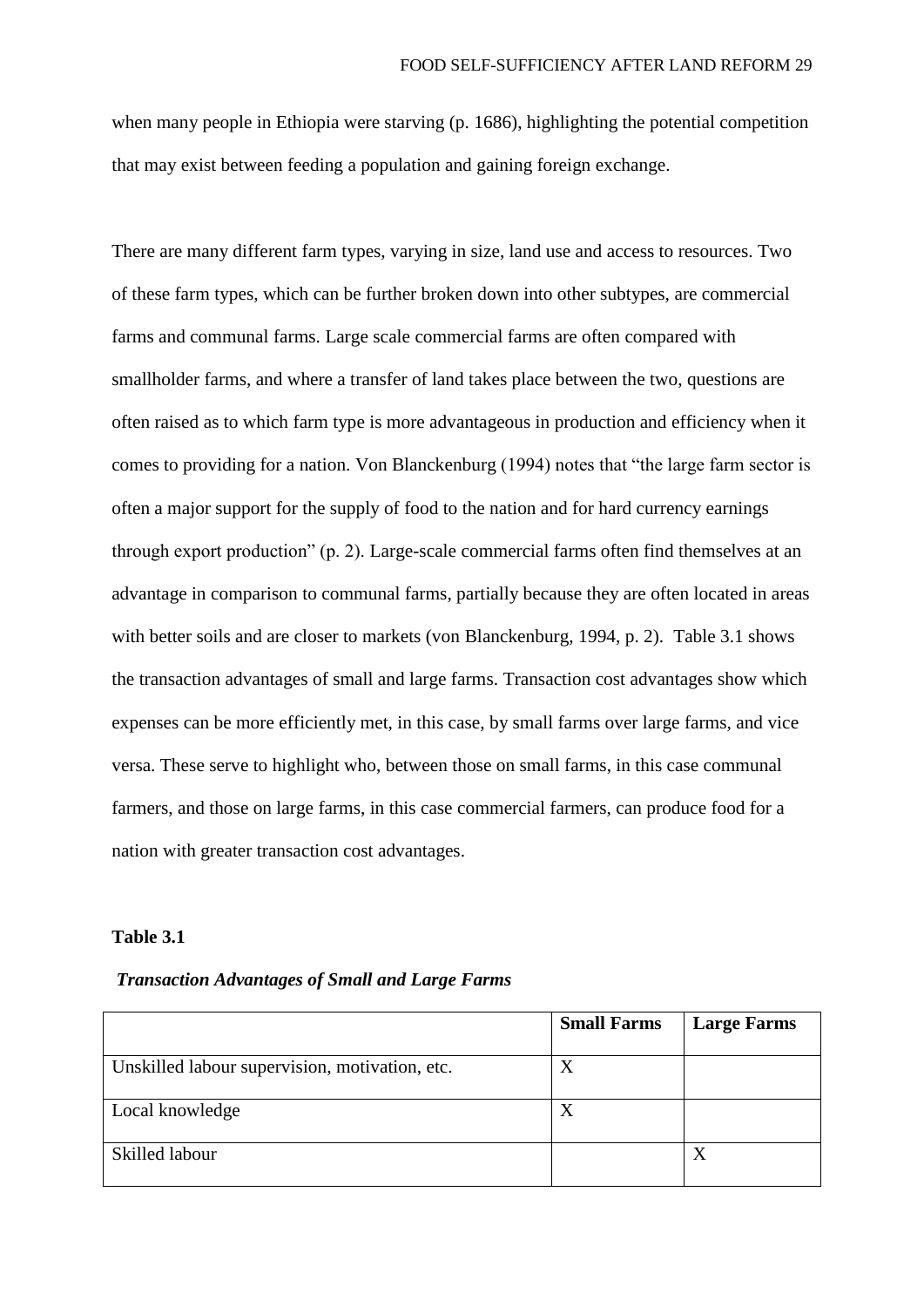## FOOD SELF-SUFFICIENCY AFTER LAND REFORM 30

| Market knowledge                           | X |
|--------------------------------------------|---|
| Technical knowledge                        | X |
| Inputs purchase                            | X |
| Finance & capital                          | X |
| Output markets                             | X |
| Product traceability and quality assurance | X |
| Risk management                            | X |

*Note.* Reprinted from Poulton, Dorward and Kydd (2010, p. 1414)

While communal farms have a transaction advantage over large farms in terms of unskilled labour supervision and motivation and local knowledge, large-scale commercial farms have transaction advantages over communal farms in terms of skilled labour, market knowledge, technical knowledge, inputs purchase, finance and capital, output markets, product traceability and quality assurance, and risk management. Small farmers generally have greater difficulty accessing credit, markets and information regarding new markets and technologies, while large-scale commercial farmers have easier access to credit, especially when a demand arises for products that may require high investment, such as horticultural products (van den Brink et. al., 2006, p. 20). Although small farms have less transaction advantages in comparison to large farms, their size often accompanies with it greater efficiency, based on plenty of data from many places in the world, which confirms that there is an inverse relationship between the size of the farm and land utilization, proportion of land cropped, and productivity per hectare (Thomas, 2003, p. 696). Thomas (2003) also notes that this inverse relationship is also true for the proportion of crops that are food crops on the land (p. 696).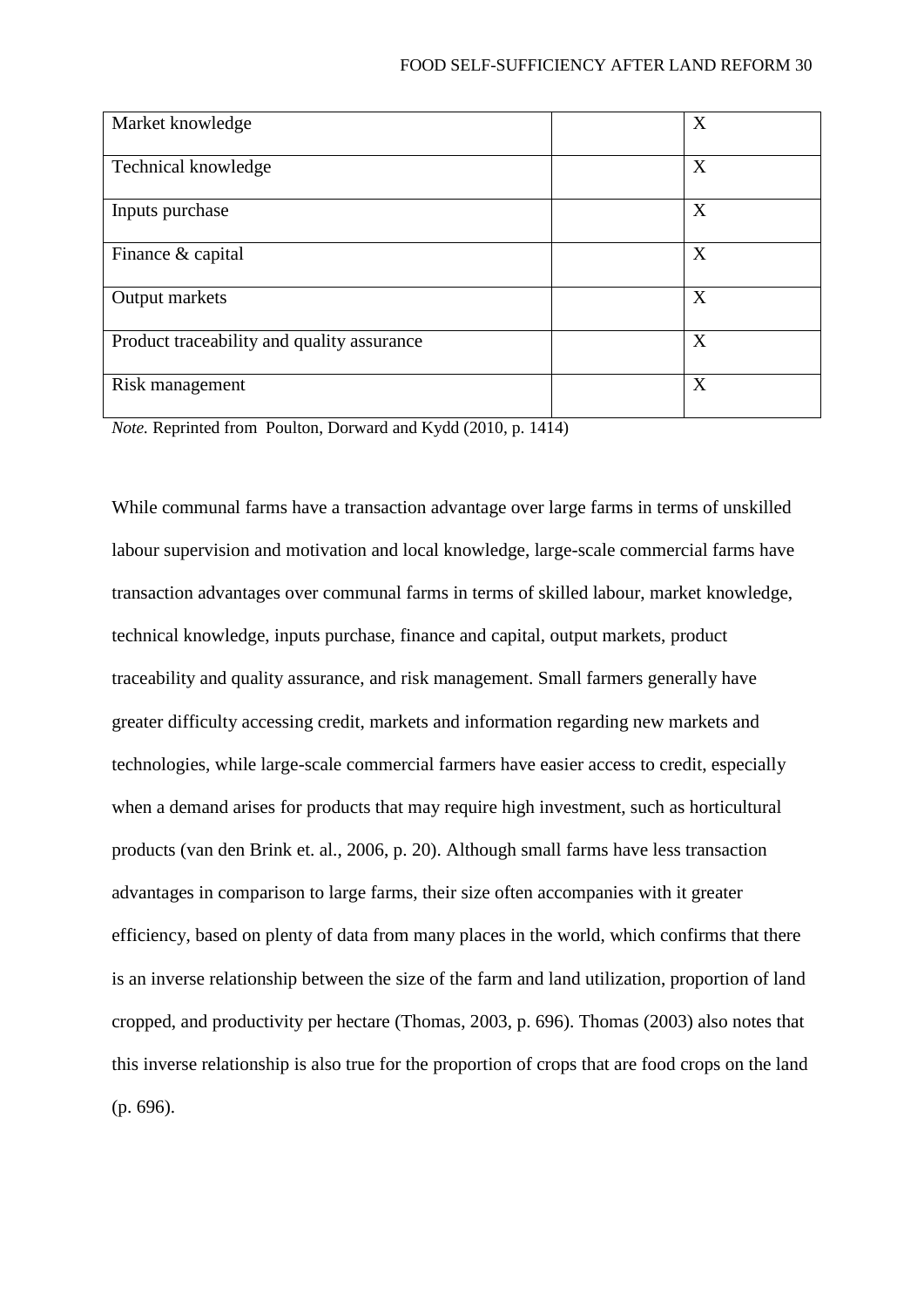### **Empirical Research: Zimbabwe**

Zimbabwe's food security has generally been in a state of decline particularly over the past decade, with agricultural yields falling considerably since 2000 (Richardson, 2004, p. 48). The percentage of the population below the food poverty line increased from 29 percent in 1995 to 80 percent in 2008 (Mutisi, 2009, p. 9) but has since declined. The Zimbabwe Vulnerability Assessment estimates that, between January and March 2013, there will be over 1.6 million people who will be food insecure, this figure being 60 percent more than the one million people who were food insecure at the beginning of 2012 (WFP, n.d.), and more than 12 percent of the country's population of 12 754 378 as at 2011 (World Bank). Since 1985-6, population growth has outpaced agricultural production (Chimhowu et. al., 2009, p. 35-36), and since 1995, food production has declined steadily and there has been an increase in the dependence of food imports, including food aid, so that domestic requirements can be met (Mutisi, 2009, p. 8-9). 38 percent of the population was estimated to be urbanized in 2010 (UNICEF), leaving a majority in rural areas and considerably dependent on crop production for their food and livelihoods, amongst other means of income.

Zimbabwe produces a variety of food crops, including maize, wheat, sorghum and millet. Given that maize is the staple crop of Zimbabwe, and the crop with the highest produce in the country, statistics on maize production can be assumed to be somewhat reflective of the production of food crops in the country. Figure 3.1 shows total production of cereals in Zimbabwe between 1980 and 2010, and Figure 3.3.2 shows total maize production in Zimbabwe over the same time period. Given the similarities in the changes of total cereal production and maize production, statistics on maize will be used as a representation of changes in food crop production, and also as statistics for maize crop production itself, given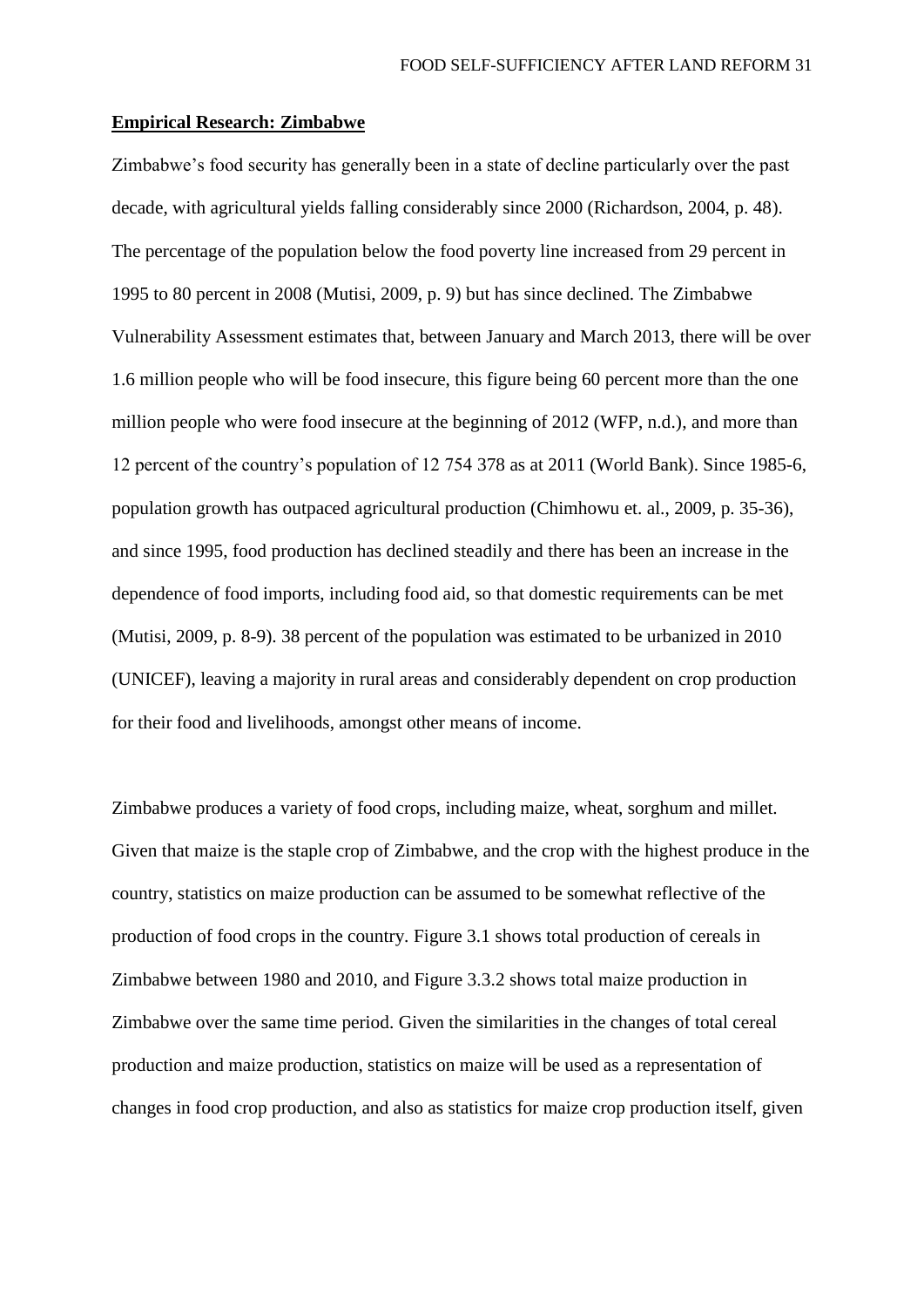that this paper examines changes in maize production, but also seeks to use these results to reflect the bigger picture regarding food crop production in Zimbabwe.



*Figure 3.1.* Total cereal production in Zimbabwe between 1980 and 2010. Reprinted from FAOSTAT (n.d.)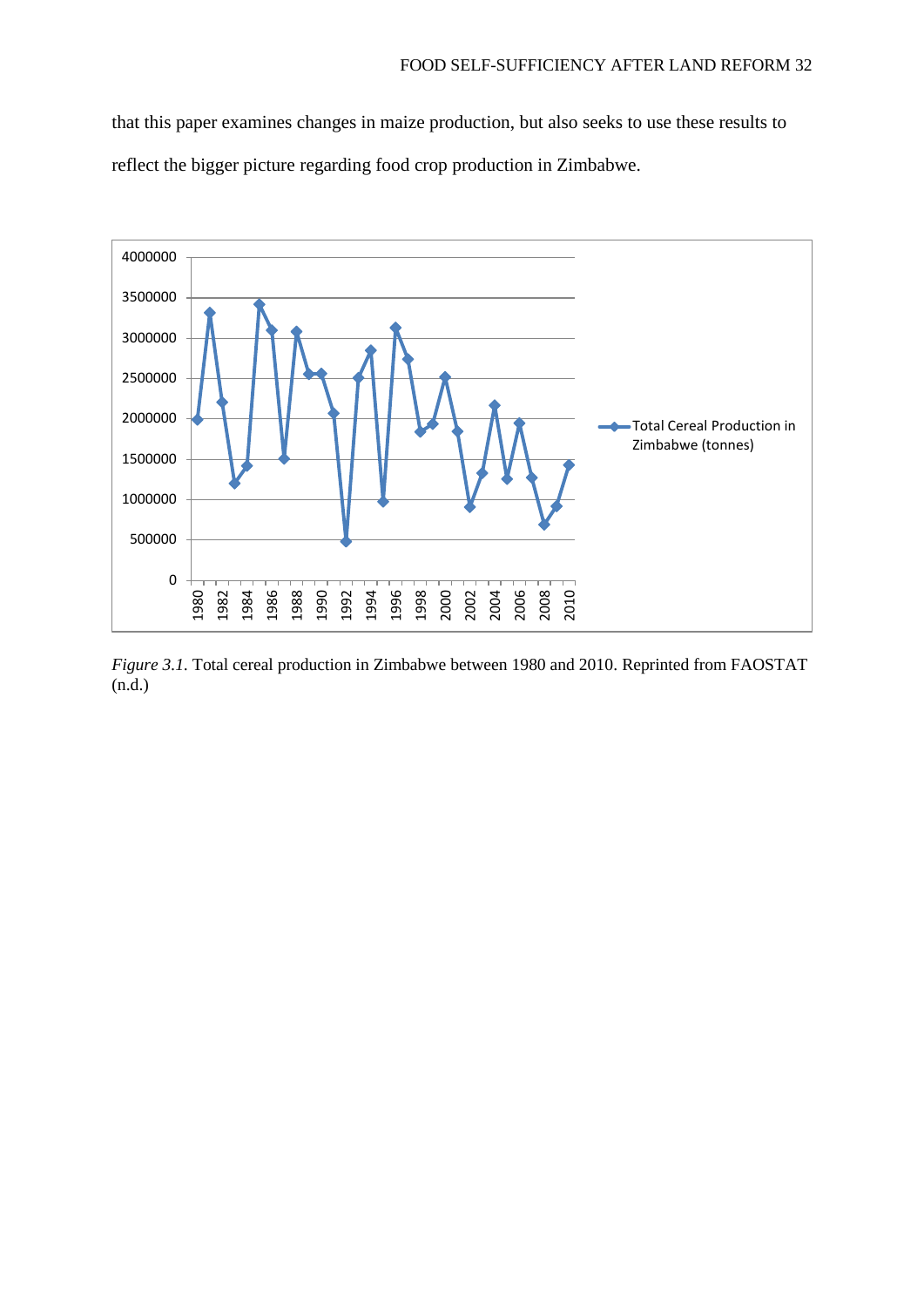

*Figure 3.2*. Maize Production in Zimbabwe between 1980 and 2010*.* Reprinted from FAOSTAT (n.d.)

Figure 3.1 shows that Zimbabwe saw a general decline in total cereal production between 1980 and 2010, reaching its peak in 1985 at 3 420 543 tonnes, and falling from 2 519 351 tonnes in 2000, the year that the FTLRP began, to 908 945 tonnes in 2002, the year that the end of the FTLRP was announced. Maize production followed a similar trend in that time period. In 1985, maize production peaked at 2 828 000 tonnes, and then fell from 2 108 110 tonnes in 2000, to 605 000 tonnes at the end of the FTLRP in 2002 (see Figure 3.2). One of the reasons for the gradual decline in maize production prior to the FTLRP was a gradual shift by large-scale commercial farmers from maize to cash crops such as tobacco and cotton (Gunjal et al., 2008, p. 9). The country requires 1 384 000tonnes of maize for human consumption and the amount required for livestock and feed is 350 000tonnes (Masvora, 2013, p. 1), bringing the total amount of maize required by the nation to 1 734 000tonnes. Since the FTLRP, total maize production has been unable to rise above two million tonnes and has remained below the national requirement for maize. According to Richardson (2004),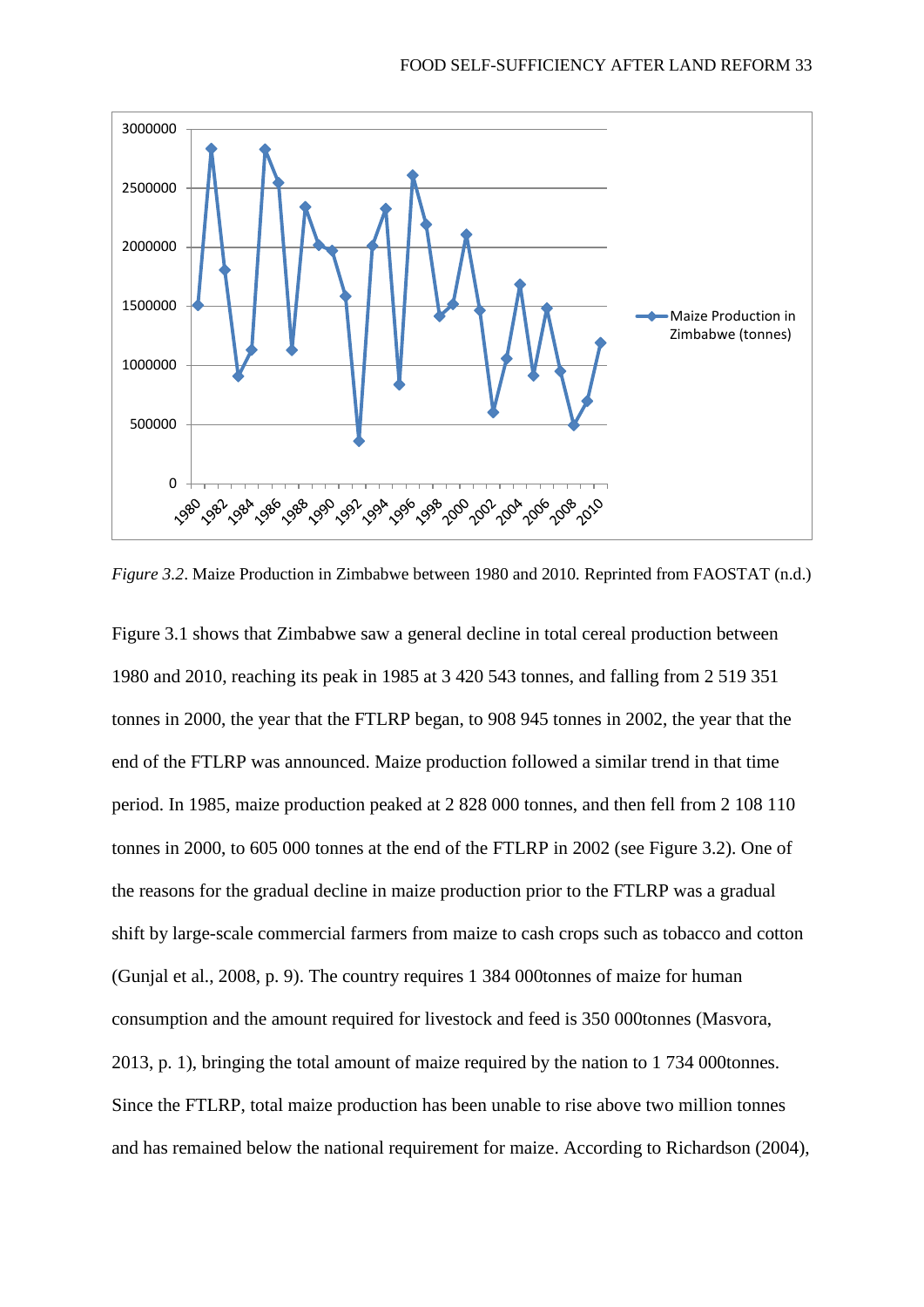drops in maize production in 1983, 1988, 1992, 1995 and 2002 are partially as a result of droughts in those years or preceding years. More information on how changes in rainfall have affected production can be found in Richardson (2004) and will not be discussed further in this thesis.

Zimbabwe was once seen as "the most important exporter of food and cash crops in the region" (Weiner, Moyo, Munslow & O'Keefe, 1985, p. 251). The Commercial Farmer's Union states that, since the FTLRP took place, production in Zimbabwe has been unable to meet the country's needs, particularly with maintaining self-sufficiency (Theron, 2010). Tawodzera, Zanamwe and Crush (2012) note that "most of the food in Zimbabwe's urban markets is imported, rendering the urban population more susceptible to external food shocks and rising food prices" (p. 1). There has been a fall in agricultural exports, "which once accounted for nearly 40 percent of the total foreign currency earnings, [thus] explain[ing] in part the acute shortage of foreign currency earnings gripping the country since mid-2002" (Compagnon, 2011, p. 185). There is also a growing need for imports, one which can partially be blamed on the growing urban population (Jayne, Mather & Mghenyi, 2010, p. 1390). The amount of maize that is imported into the country is essential in analysing the changes in Zimbabwe's self-sufficiency, particularly when compared with statistics on maize production and maize exports. Figure 3.3 shows the amount of maize imported to and exported from Zimbabwe between 1980 and 2010. An increase in imports coincides with a decrease in exports and, when compared to maize production, an increase in maize production coincides with an increase in maize exports. After 2000, there has been a general decline in maize production (Figure 3.2) which, although it has been fluctuating, has been unable to exceed 1.5 million tonnes, with the exception of production in 2004, and reaches lower peaks than those preceding each time there is a significant increase in maize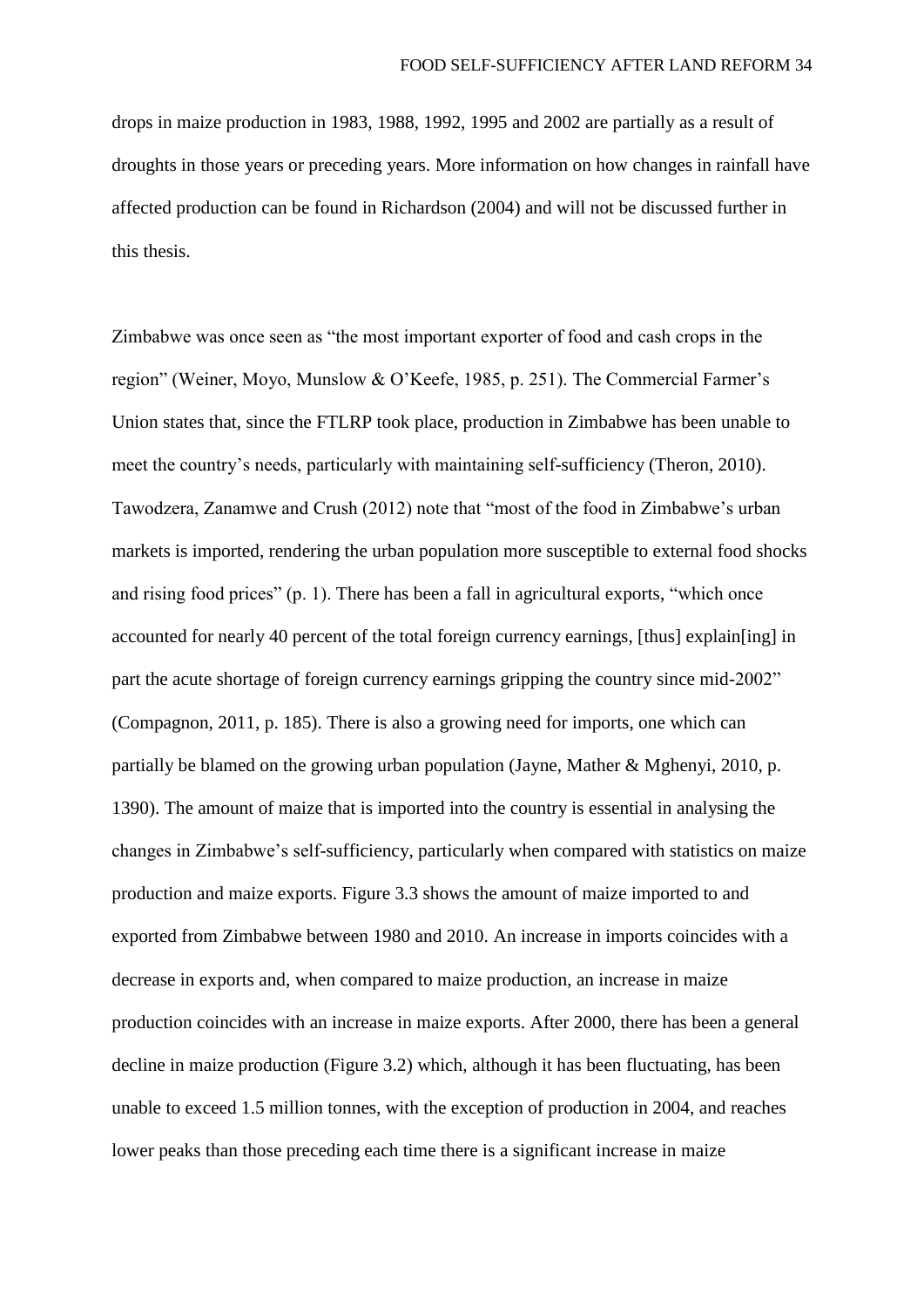production. This general decline in maize production has been accompanied by an increase in maize imports, which were at their highest since 1992 in 2009, and were highest between 2000 and 2009 than the preceding two decades (Figure 3.3). The increase in maize imports coincides with a fall in maize exports, which, after exceeding 1.2 million tonnes in 1994, fell into decline, and after rising above 400 000 tonnes in 1998, declined once again, and have remained below 1000 tonnes since 2003 (Figure 3.3).



*Figure 3.3.* Maize Imports and Exports for Zimbabwe between 1980 and 2010. Adapted from FAOSTAT (n.d.).

Food aid also serves as a form of food imports in Zimbabwe. Due to an unavailability of data showing the total amounts of food aid delivered to Zimbabwe, the change in the number of people requiring food aid as presented below serves to show, to a certain degree, the extent to which the country has been unable to make food available for its country through domestic production and purchased imports. The WFP estimated that almost half of Zimbabwe's population of 12.5 million people required food aid "until the end of the 2002-2003 rainy season" (Compagnon, 2011, p. 185). Following estimates were of 5.5 million people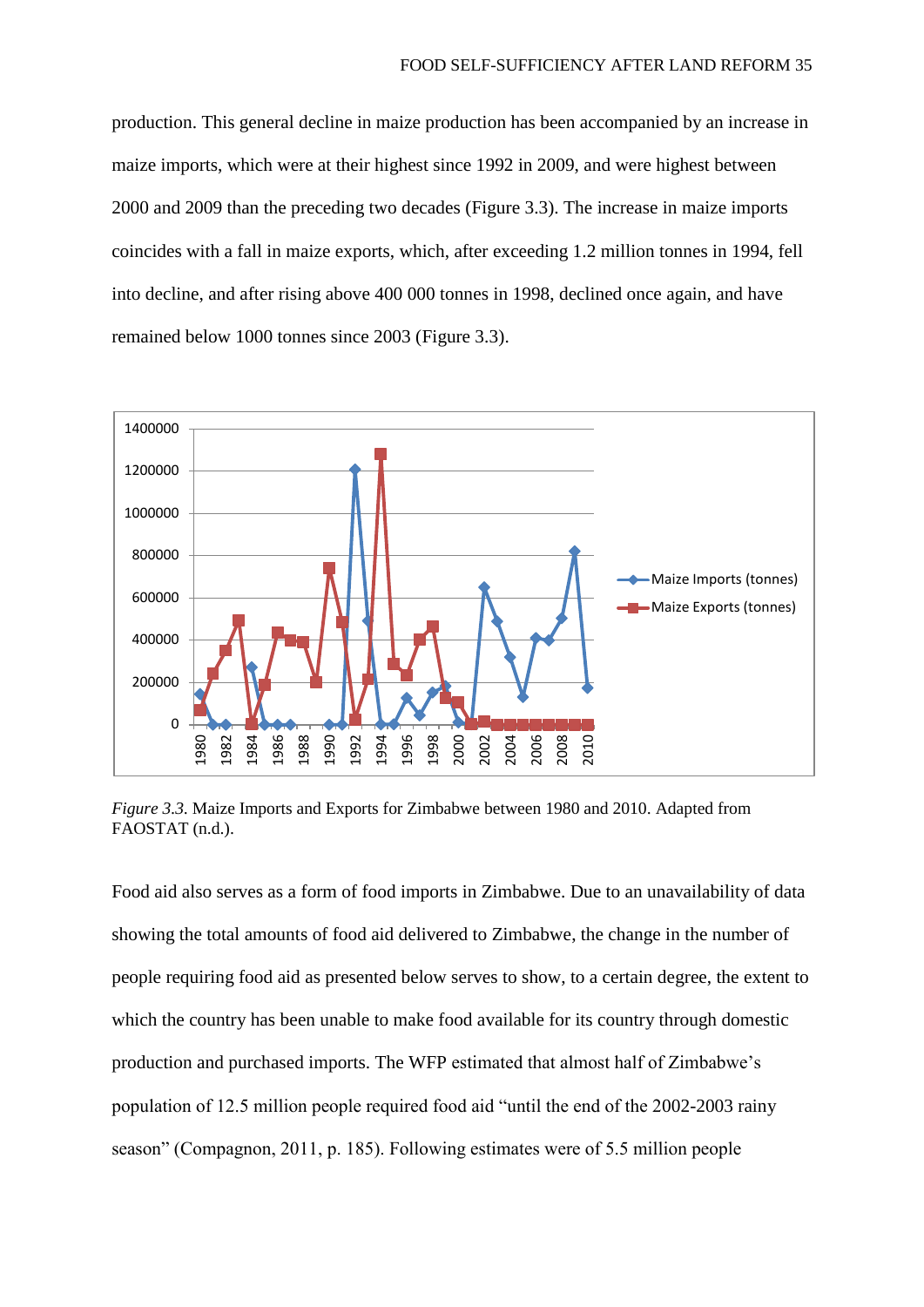requiring food aid until June 2004, and in early 2005, the number had fallen to 3.3 million people (Compagnon, 2011, p. 186). In August 2006, 1.4 million people in rural areas were in need of food aid until 2007 (Compagnon, 2011, p. 186).

It is important to consider whether Zimbabwe should grow its own food or not so as to be able to evaluate whether self-sufficiency is worth pursuing. Wiggins (2004) notes that, "in the mid-1990s... the cost of producing maize on large-scale commercial farms in Natural Region (NR) II of Mashonaland was just US\$69 a tonne, while for smallholders in CAs in the same region, the cost was US\$79 a tonne" (p. 29).Wiggins also notes that "adding another US\$15 a tonne for transport to the main urban markets gives a delivered cost of US\$84–94 a tonne" at a time when "international supplies were costing US\$220 a tonne or more [once] delivered to Harare in 2003" (2004, p. 29). Pinckney (1993) highlights the causes of high costs for trade on the world market as owing to "distance from international markets, poor transportation networks and continued civil strife" (p. 325). Severe shortages of foreign exchange are part of the explanation why countries place emphasis on large domestic grain stocks rather than imports, even though this is accompanied by high costs (Blackie, 1990, p. 387). Maize production deficits are also sometimes covered by stored maize from the domestic grain stock, which is costly. This storage takes place through the Grain Marketing Board (GMB), which encouraged increases in output by communal farmers due to its high purchase prices but suffered heavy deficits, has been unable to keep up with inflation (Compagnon, 2011; Richardson, 2004) and, in 2011, owed farmers US\$21 million dollars for grain deliveries, a fee which it failed to pay due to limited funding (SW Radio Africa). Today, the GMB offers unattractive prices to cereal farmers (Masvora, 2013, p. 2). Domestic production, storage and imports can also work together to ensure availability of food, as was the case during the 1992 drought, when there were no fatalities due to hunger because of the GMB strategic reserves,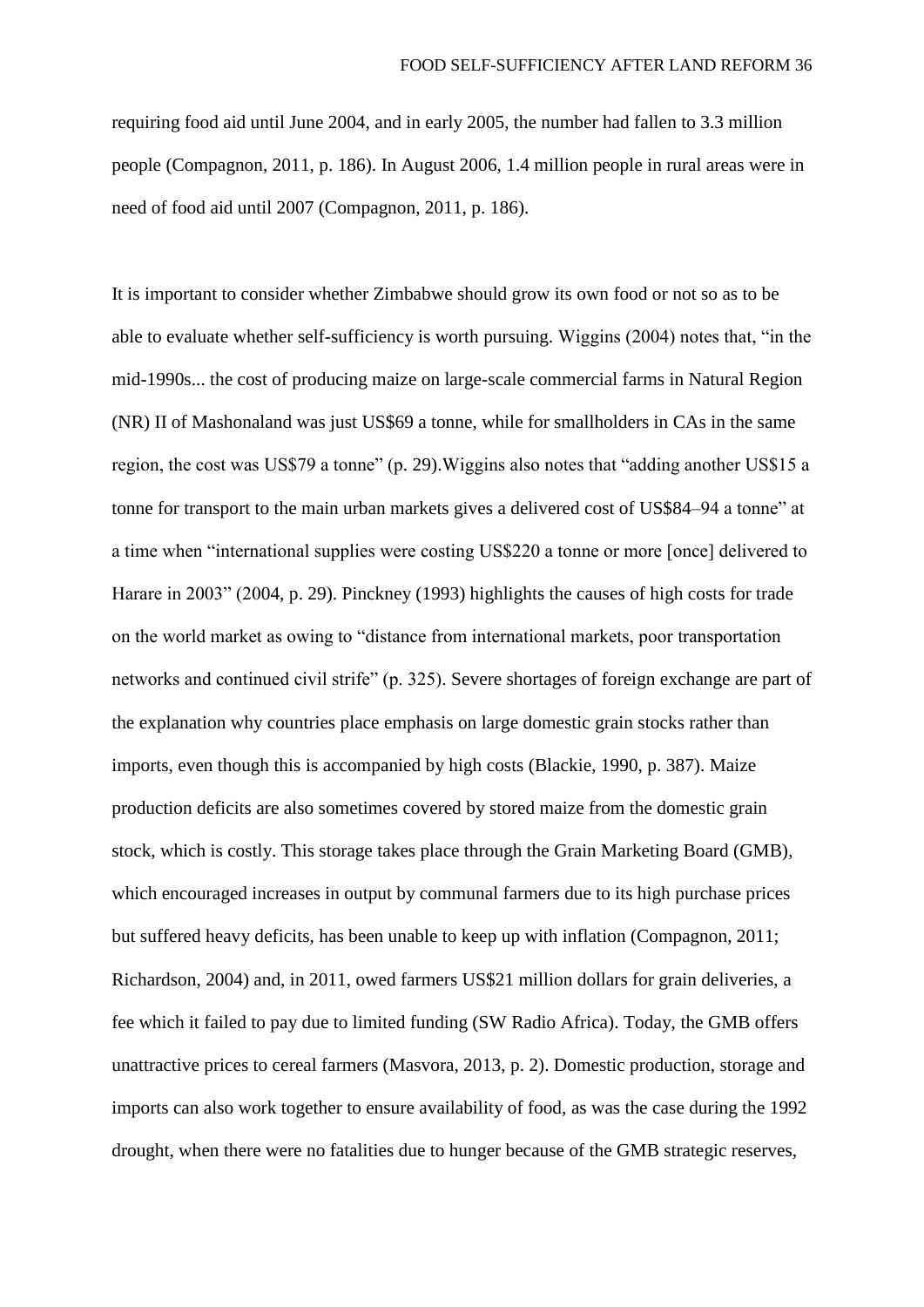commercial farmers' growth in grain production, and the well-timed import of grains to cover the remaining deficit (Compagnon, 2011, p. 186). Low maize outputs have resulted in communal farmers depending more on purchasing food rather than their own produce for subsistence and an increasing number of them moving to urban areas in search for jobs as they struggle to make ends meet by depending on the farming. In terms of trade in white maize, which is Zimbabwe's staple crop, there is little production outside of the Eastern and Southern African region, with most of the trade in Southern Africa, and so it has "little effect on supplies within the region, or on regional opportunities for trade in maize" (Blackie, 1990, p. 385). Maize shortages in Zimbabwe in 2013 have presented the importation of maize from the region as a challenging option, given that South Africa, which has enough maize to export genetically modified maize, is selling it at a more expensive price than Malawi and Zambia's GM-free maize (IRIN, 2013). Zimbabwe permits no more than a 0.01 trace of GM material in the maize that it imports, but importing maize from Zambia is not an option given the maize shortages that it is also facing, as well as the ban that it has placed on maize exports to Zimbabwe (IRIN, 2013).

In exploring whether Zimbabwe should grow its own food or purchase it, it is also beneficial to know the amount of food crops grown in comparison to cash crops. This assists in showing whether the growth of cash crops affects food crop production, or encourages food selfsufficiency by encouraging domestic crop production. It is also important in showing where emphasis should be placed in terms of growing cash or food crops, so as to make Zimbabwe food self-sufficient, or for it to be able to purchase food. Export crops have high returns, but they also have high expenses. From the late 1980s, large-scale commercial farmers placed a greater emphasis on growing export crops such as tobacco, while communal farmers paid more attention to growing food for domestic use (Elich, 2011). Given that there is a variety of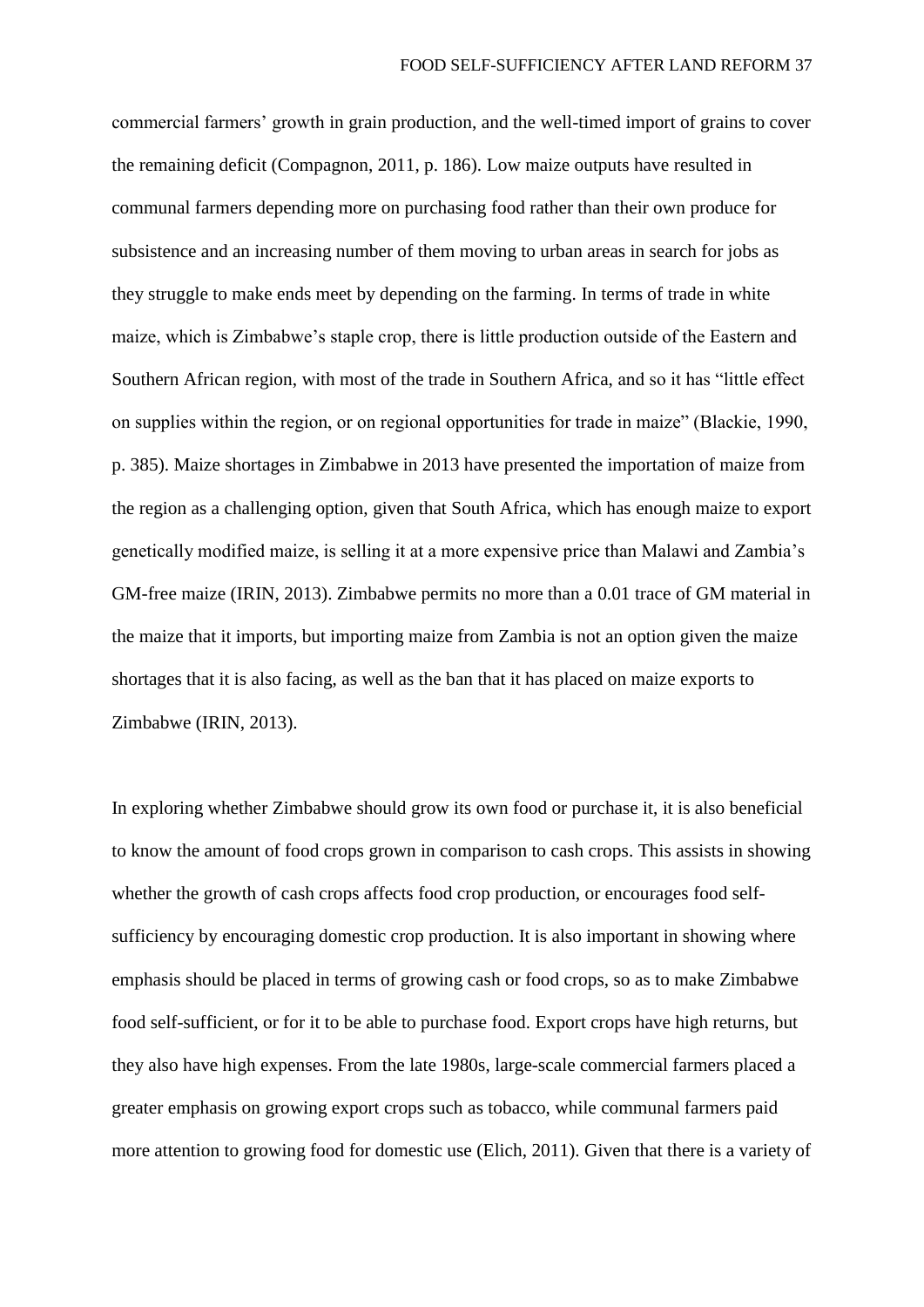cash crops grown in Zimbabwe, tobacco, which is the cash crop with the highest yield in Zimbabwe, shall be used to reflect the changes in production amounts for cash crops in Zimbabwe. As mentioned earlier, maize shall be used to reflect the changes in production amounts for food crops in Zimbabwe. Figure 3.4 below shows the amount of unmanufactured tobacco grown in Zimbabwe between 1980 and 2010. Between 1980 and 2000, Zimbabwe saw an increase in the amount of unmanufactured tobacco produced. After reaching a peak of 260 000tonnes in 1998, and 227 726tonnes in 2000, which was the second largest amount of unmanufactured tobacco produced between 1980 and 2010, the amount of unmanufactured tobacco plummeted, arriving at its lowest amount in the 31 years of 44 451tonnes in 2006, after which it has gradually begun to increase. Figure 3.5 shows changes in maize production and in unmanufactured tobacco in Zimbabwe between 1980 and 2010. The changes in maize production over the given time period show greater fluctuation than the changes in unmanufactured tobacco production amounts. While the unmanufactured tobacco sees a general incline in amount prior to 2000, maize production is high, but with significant fluctuations. After 2000, however, both maize and unmanufactured tobacco production declines significantly. While unmanufactured tobacco production begins to increase from 2006, maize production continues to decline for another two years before it begins to increase in 2008.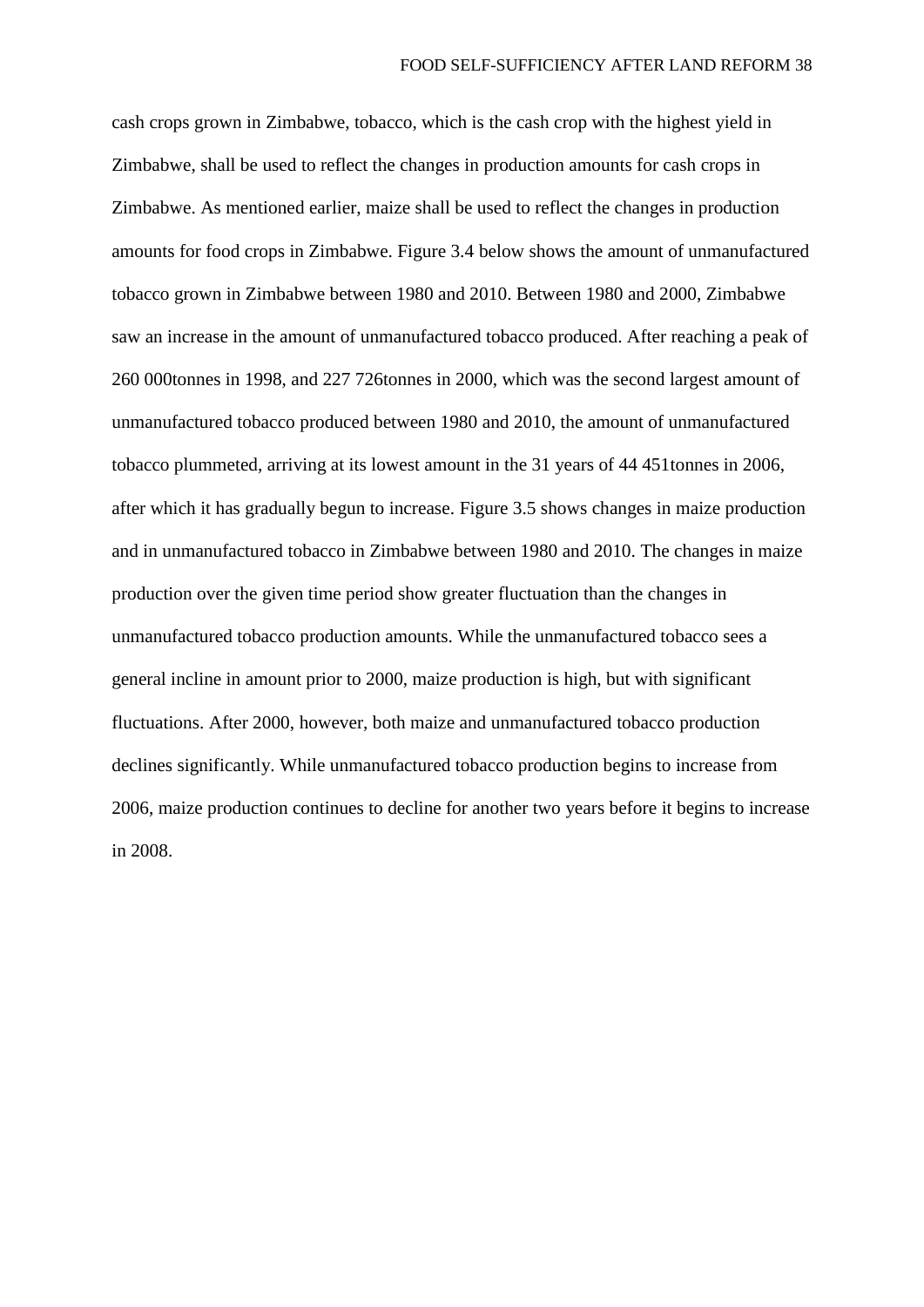

*Figure 3.4.* Unmanufactured Tobacco Production in Zimbabwe between 1980 and 2010. Reprinted from FAOSTAT (n.d.)



*Figure 3.5.* Comparison of Maize and Unmanufactured Tobacco Production in Zimbabwe between 1980 and 2010. Reprinted from FAOSTAT (n.d.).

A report by Masvora (2013) notes that, in 2013, the amount of land under tobacco increased while that under maize decreased (p. 1). The government has accused farmers of abandoning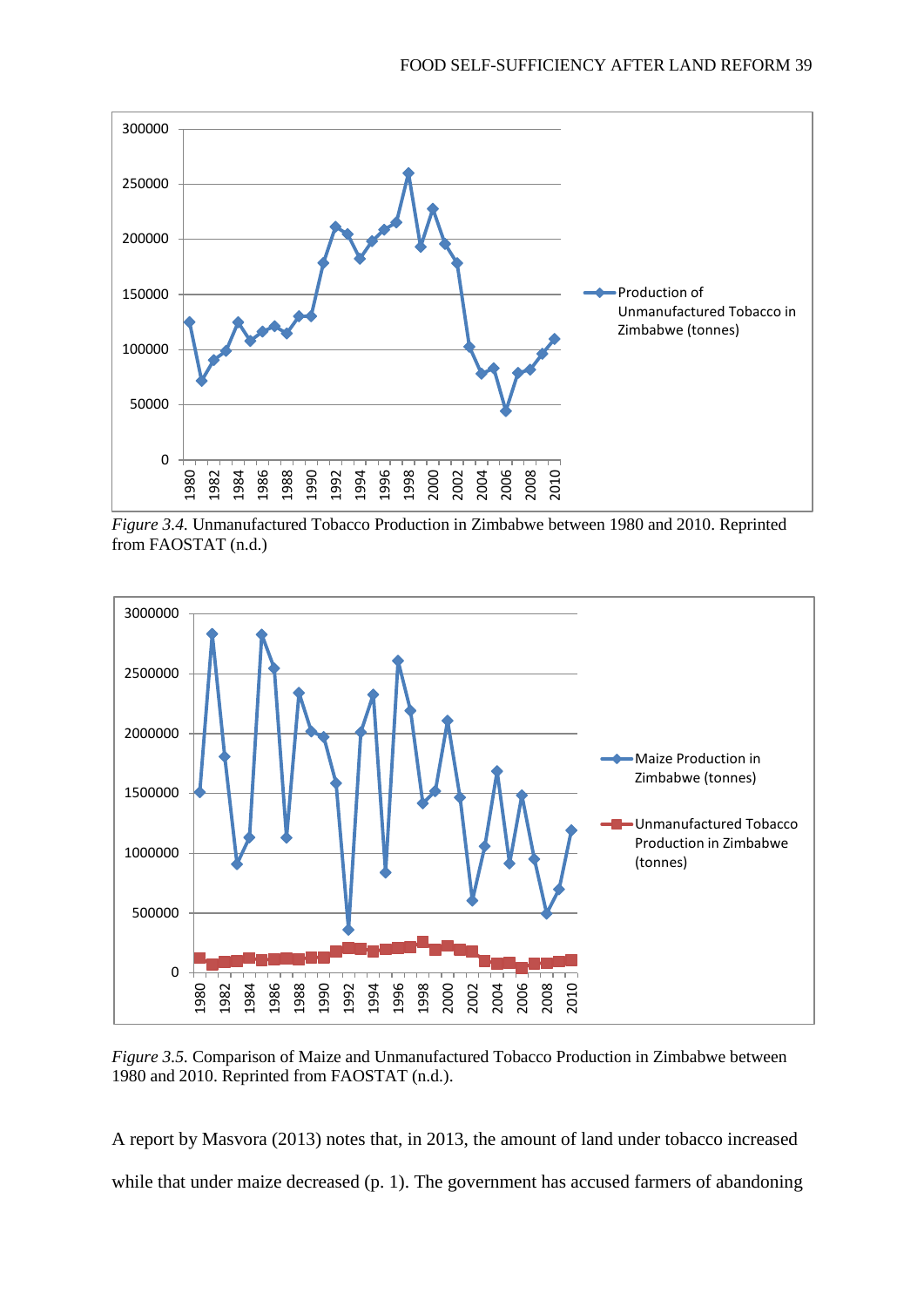maize production, an accusation which farmers have acknowledged, blaming the failure of the government to provide mechanisms to support maize production as the cause for increased emphasis on tobacco over maize (Masvora, 2013, p.1.).

Changes in land ownership are one of the central points in addressing changes in maize production in Zimbabwe. This is because changes in land ownership influence how the land is used in terms of the farming area that is planted by the different types of farmers, the total output and efficiency of the different types of farmers, which are also influenced by the access that these farmers have to inputs and technology and, in a country where the location of a farm type largely coincided with the type of natural region based on colonial distribution and changes in this location by land reform, changes in land ownership also partially define a farmer's access to good soil and adequate rainfall. Essentially this is where the complexities in changes in land ownership lie; a transfer of land between people "with a fundamentally different approach to land-use and with very different resource bases" (Dudley et al., 1992, p. 91).

The changes in land ownership brought about by the FTLRP meant a change in the number of land units under each farm type and the total amount of land occupied by each farm type. In the commercial farming subsector, average land units were increased by 64 percent while the share of agricultural land occupied by the sector fell by 42 percent (Pazvakavambwa & Hungwe, 2009, p. 156-7). Contrastingly, the share of agricultural land occupied by the smallholder subsector increased from 56 percent to 70 percent (Pazvakavambwa & Hungwe, 2009, p. 157). Table 3.2 shows changes in the number of farms and total area of land under each farm type between 1980 and 2004. In 1980, prior to land reform, smallholder farms were in the majority, with 700 000 farms in 14.4 million hectares while large-scale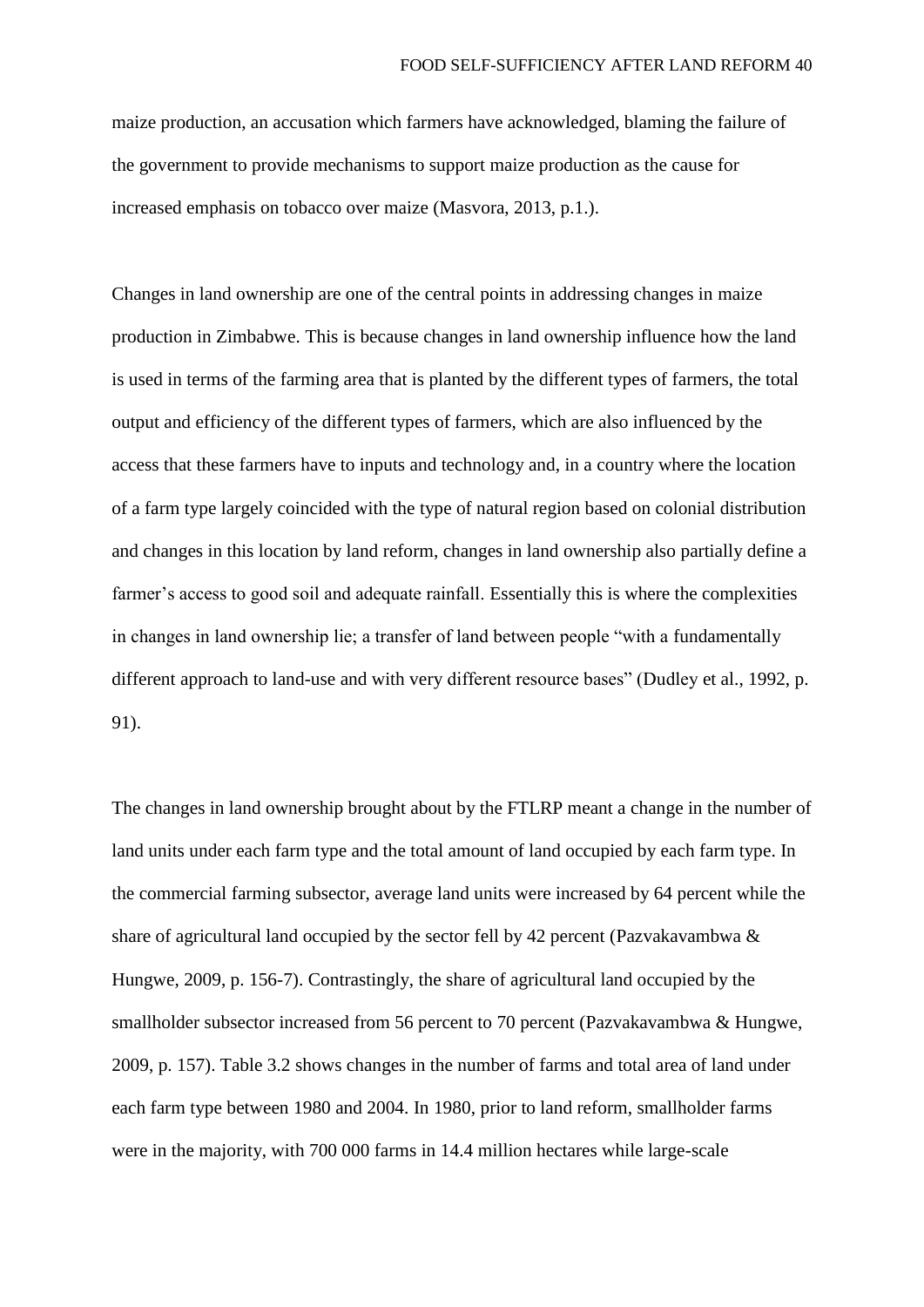commercial farms, which were in the minority with 6 000 farms, had ownership over majority of the land, with a total of 15.5 million hectares of land. In 1996, the number of smallholder farms had increased by 300 000 but the total area that they covered only increased by 2 million hectares. In 2004, two years after the FTLRP had ended, the number of smallholder farms had increased by another 312 866 farms, close to the increase in number of smallholder farms between 1980 and 1996, but the increase in the total area under smallholder farms increased by 7.94 million hectares, almost four times the increase between 1980 and 1996, a period prior to the FTLRP, yet with a similar increase in the number of families. The number of large-scale commercial farms fell by 1 500 farms between 1980 and 1996, losing 7.8 million hectares, and then, between 1996 and 2004, another 4.7 million hectares of farmland were lost by large-scale commercial farmers, yet the number of largescale commercial farmers only fell by 183.

#### **Table 3.2**

# *Changes in Number of Farms and Farm Sizes under each Farm Type between 1980 and*

*2004*

|                         | 1980      |                 | 1996      |           | 2004                         |                 |
|-------------------------|-----------|-----------------|-----------|-----------|------------------------------|-----------------|
| <b>Farm Type</b>        | Number of | <b>Hectares</b> |           |           | Number of Hectares Number of | <b>Hectares</b> |
|                         | farms     | (million)       | farms     | (million) | farms                        | (million)       |
| Smallholder             | 700,000   | 14.4            | 1,000,000 | 16.4      | 1,312,866                    | 24.34           |
| Small to Medium         |           |                 |           |           |                              |                 |
| <b>Scale Commercial</b> | 8,000     | 1.4             | 8,000     | 1.4       | 21,000                       | 2.83            |
| Large Scale             |           |                 |           |           |                              |                 |
| Commercial              | 6,000     | 15.5            | 4,500     | 7.7       | 4,317                        | 3.00            |
| Corporate Estates       |           |                 | 960       | 2.04      | 960                          | 2.04            |

*Note.* Reprinted from Chimhowu et al (2009, p. 43)

Table 3.3 (below) shows changes in the total area of land under each farm type between 1980 and 2010. While Table 3.2 and Table 3.3 have some similarities, Table 3.3 provides clarity to the changes in farm type during the FTLRP. While Table 3.2 shows the changes in the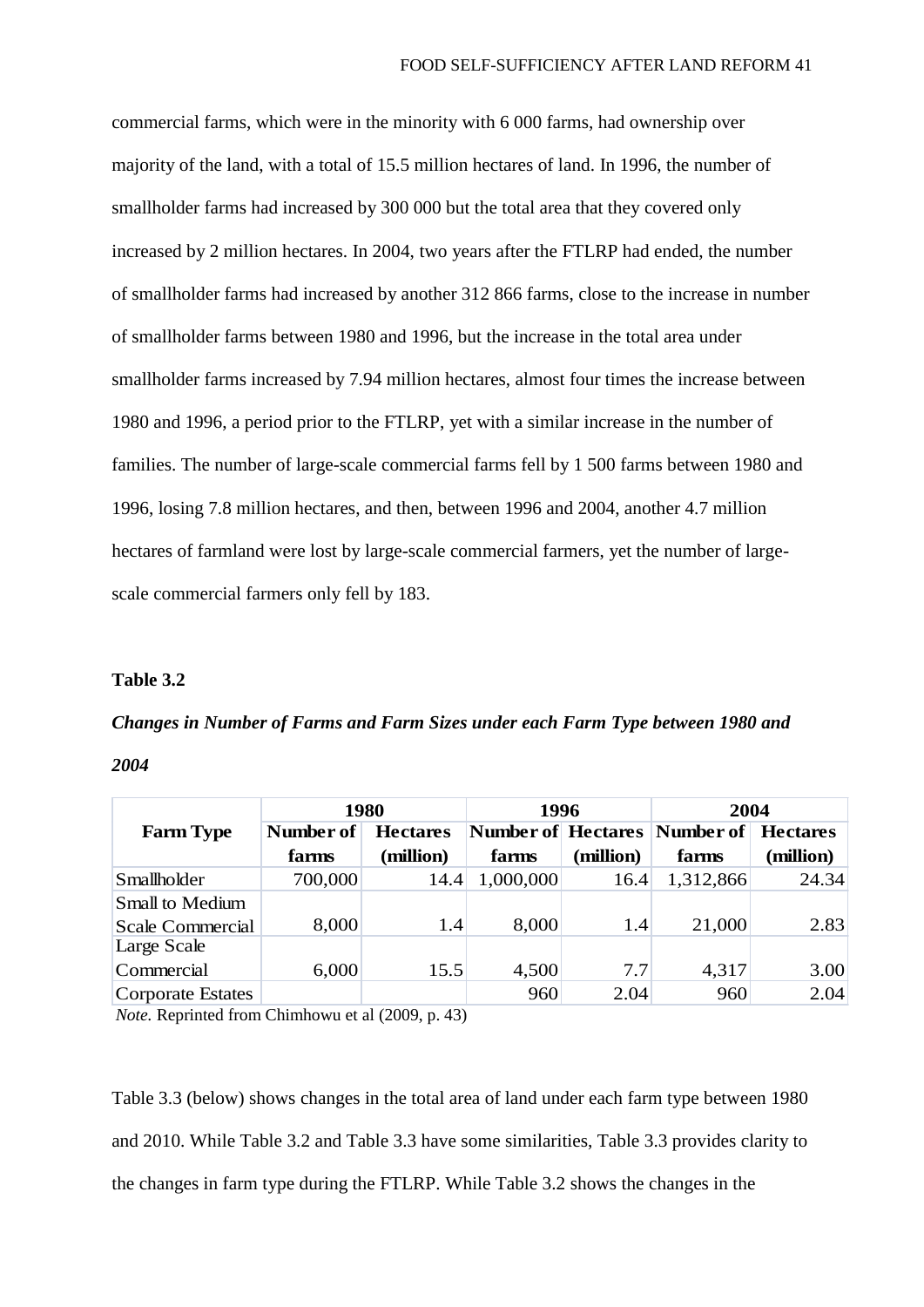number of farms and the total area of land under smallholders as a total, Table 3.3 breaks down the farm type "smallholder" to communal areas, old resettlement, and new resettlement under Model A1 so that these changes can be viewed for the different types of communal farmers. Other variations in data that exist between Table 3.2 and Table 3.3 largely have to do with the different categorizations of farm types.

Table 3.3 shows that, between 1980 and 2010, communal areas remained at 16.4 million hectares. Through the FTLRP, where new resettlement areas were created, resettlement areas under A1 took up an area of 4.1 million hectares in 2000, an area which did not change in size after ten years. There were also old resettlement areas, which existed prior to the FTLRP, and were over an area of 3.5 million hectares in 2000. Between independence and just before the FTLRP, large-scale commercial farms had only lost 3.8 hectares, but by 2010, they had lost another 8.3 hectares. Njaya and Mazuru (2010) note that, under the FTLRP, a total of 7.7 million hectares of land changed ownership (p. 177).

### **Table 3.3**

|                                     | 1980 | 2000                                                  | 2010   |  |
|-------------------------------------|------|-------------------------------------------------------|--------|--|
| <b>Land Category</b>                |      | Area (million ha) Area (million ha) Area (million ha) |        |  |
| <b>Communal Areas</b>               | 16.4 | 16.4                                                  | 16.4   |  |
| <b>Old Resettlement</b>             | 0.0  | 3.5                                                   | 3.5    |  |
| <b>New Resettlement: A1</b>         | 0.0  | 0.0                                                   | 4.1    |  |
| <b>New Resettlement: A2</b>         | 0.0  | 0.0                                                   | 3.5    |  |
| <b>Small-scale Commercial Farms</b> | 1.4  | 1.4                                                   | 1.4    |  |
| Large-scale Commercial farms        | 15.5 | 11.7                                                  | $3.4*$ |  |

*Changes in the Area of Land under Each Farm Type between 1980 and 2010*

*Note.* Adapted from Scoones et. al (2010, p. 4)

The changes in the total amount of land covered by the different types of farms did not occur over land that is uniform in terms of its suitability for farming. Zimbabwe is divided into five natural regions (NR), namely Natural Region I, Natural Region II, Natural Region III,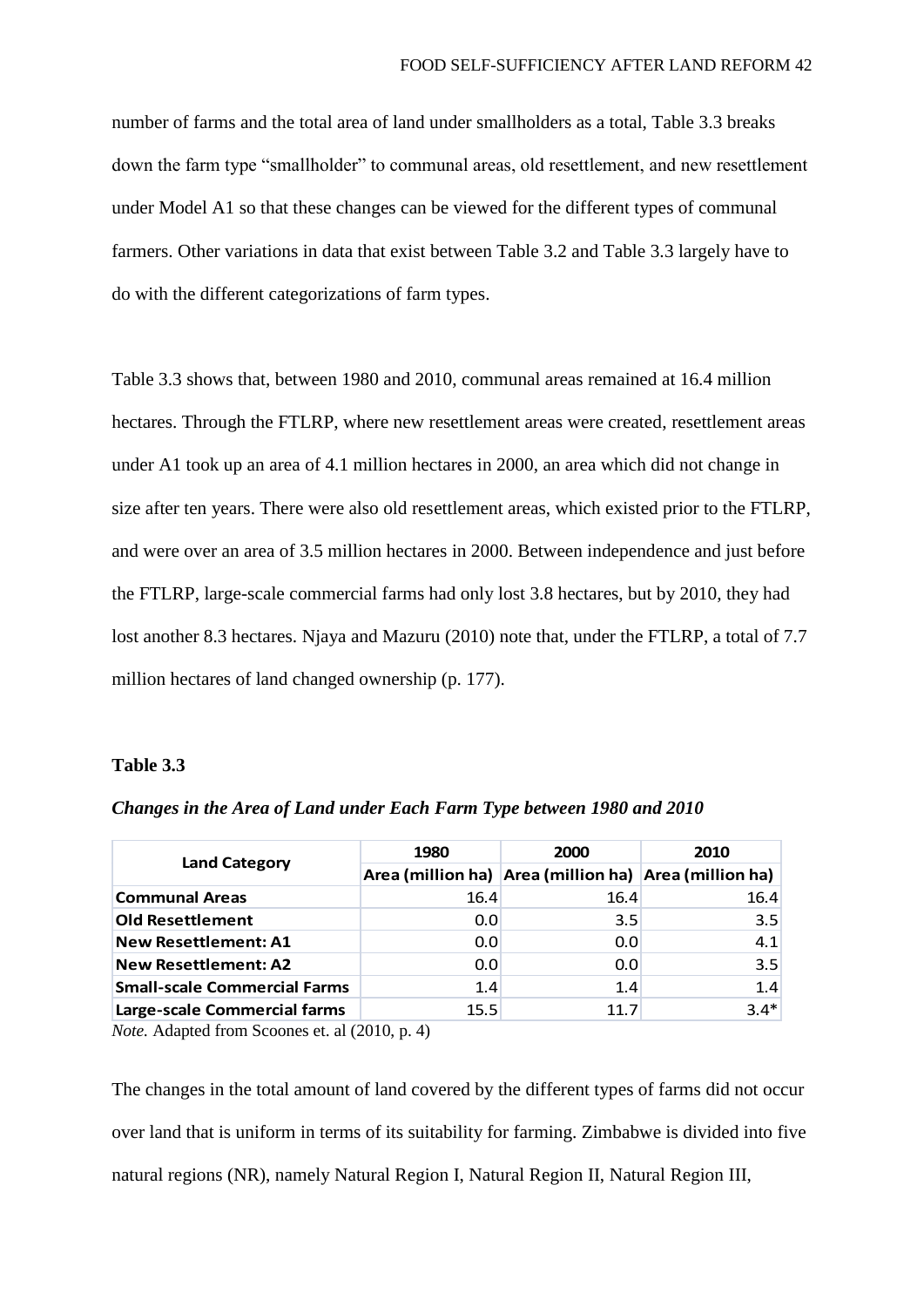Natural Region IV and Natural Region V. The quality of this land, in terms of suitability of soil and climate type, declines with each region, with NR I being the region with the most fertile land, and suitable for "intensive diversified agriculture and livestock production" (FAO, 2006), and NR V being the region with the least fertile land and, for the most part, unsuitable for crop production (FAO, 2006). NR I covers 2 percent of the total land which is designated for agriculture, while NR II, NR III, NR IV and NR V cover 15, 18, 38 and 27 percent respectively (Mutisi, 2009). Prior to the FTLRP, the majority of large-scale commercial farms were in NR I, II and III, while most communal and resettlement lands could be found in NR IV and V, the marginal agro-ecological regions. In 1999, 35 percent of large-scale private commercial farms were in NR I and II, 22 percent in NR III, and 43 percent in NR IV and V (FAO, 2006). In that same year, only 9 percent of communal lands could be found in NR I and II, 17 percent in NR III, and 74 percent in NR IV and V, while 19 percent of resettlement areas were in NR I and II, 38 percent of NR III, and 43 percent of NR IV and V (FAO, 2006.). Table 3.4 shows the amount of land, as a percentage, that had been acquired in the different natural regions between 1980 and 1999, prior to the FTLRP. This is essential in showing the degree of access to fertile land that resettlement areas had gained from large-scale commercial farms prior to the FTLRP.

### **Table 3.4**

| <b>Natural Region</b> | Land acquired in NR as a<br>percentage of total land<br>acquired $(\% )$ | <b>Acquired land as a</b><br>percentage of total land in<br>NR(% |
|-----------------------|--------------------------------------------------------------------------|------------------------------------------------------------------|
|                       | 4.8                                                                      | 24.27                                                            |
| П                     | 20.9                                                                     | 12.63                                                            |
| $\mathbf{H}$          | 31.7                                                                     | 15.41                                                            |
| IV                    | 30.9                                                                     | 7.42                                                             |
| V                     | 11.7                                                                     | 3.97                                                             |
| <b>Total</b>          | 100                                                                      |                                                                  |

*Amount of Land Acquired from Natural Regions between 1980-1999*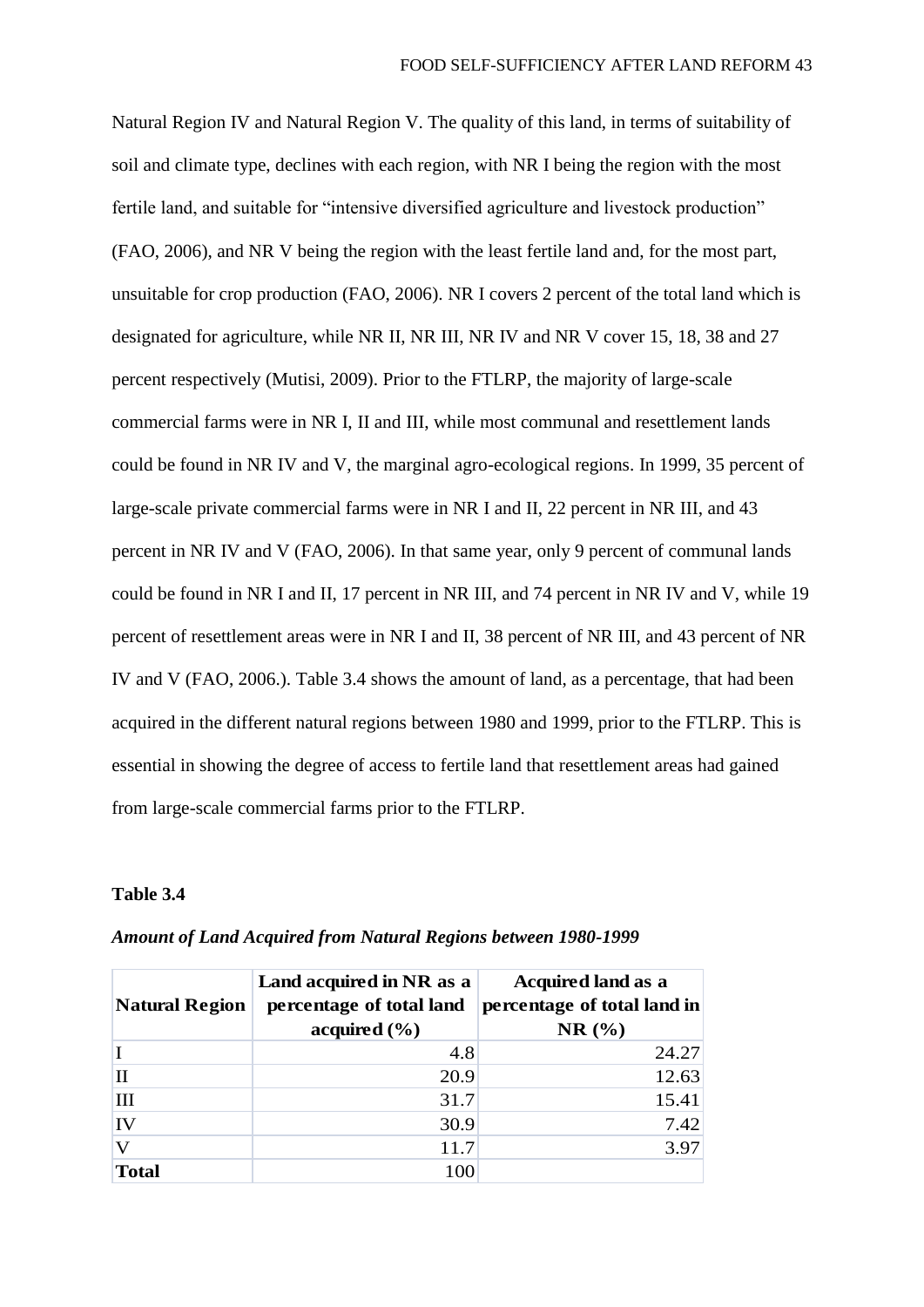*Note.* Adapted from Murphree and Mazambani, 2002, p. 8

Table 3.4 shows that most of the land that was acquired prior to the FTLRP was from NR III and IV, with 31.7 percent of total land acquired coming from NR III, and 30.9 percent coming from NR IV, while the lowest amount of land was acquired from NR I, with 4.8 percent coming from that region. Although the least land was acquired from NR I, the largest percentage of total land acquired from a natural region was in NR I, whereby 24.27 percent of the total land in that region was acquired. NR III had the second highest percentage of total land in the natural region acquired, with 15.41 being acquired, followed by NR II, IV and V with 12.63, 7.42 and 3.97 percent respectively.

Land ownership often also determines the area of the farms, and the amount of land that is planted. Large-scale commercial farmers often produce higher crop yields than communal farmers on the land that they cultivate, yet their output per hectare is lower than that of communal farmers due to the amount of land that they leave under- or unutilized (Binswanger-Mkhize, Bourguignon & van den Brink, 2009, p. 11). Chiremba and Masters (n.d.) note that "Zimbabwe's LSC farmers actually plough only a small fraction of potentially arable land...[and] typically run cattle on land that smallholders would have ploughed". Between 1981-2, the 2 626 large-scale commercial farms in Mashonaland were an average size of 1 640 hectares, but only an average of 168 hectares was under crops (Weiner et al., 1985, p. 257), and of the 5 400 large-scale commercial farms that were in existence prior to land reform in Zimbabwe, only 4 800 of them were actively farmed as of 1985 (Richardson, 2004, p. 50). In the first year of the FTLRP, 3.2 million hectares in the nation's prime farming region was not being farmed (Weiner, 1988, p. 75). Pazvakavambwa and Hungwe (2009) note that "only 66 percent of the model A2 beneficiaries effectively had taken possession of their farms by 2003" (p. 157). As of 2007, the farmers who had been resettled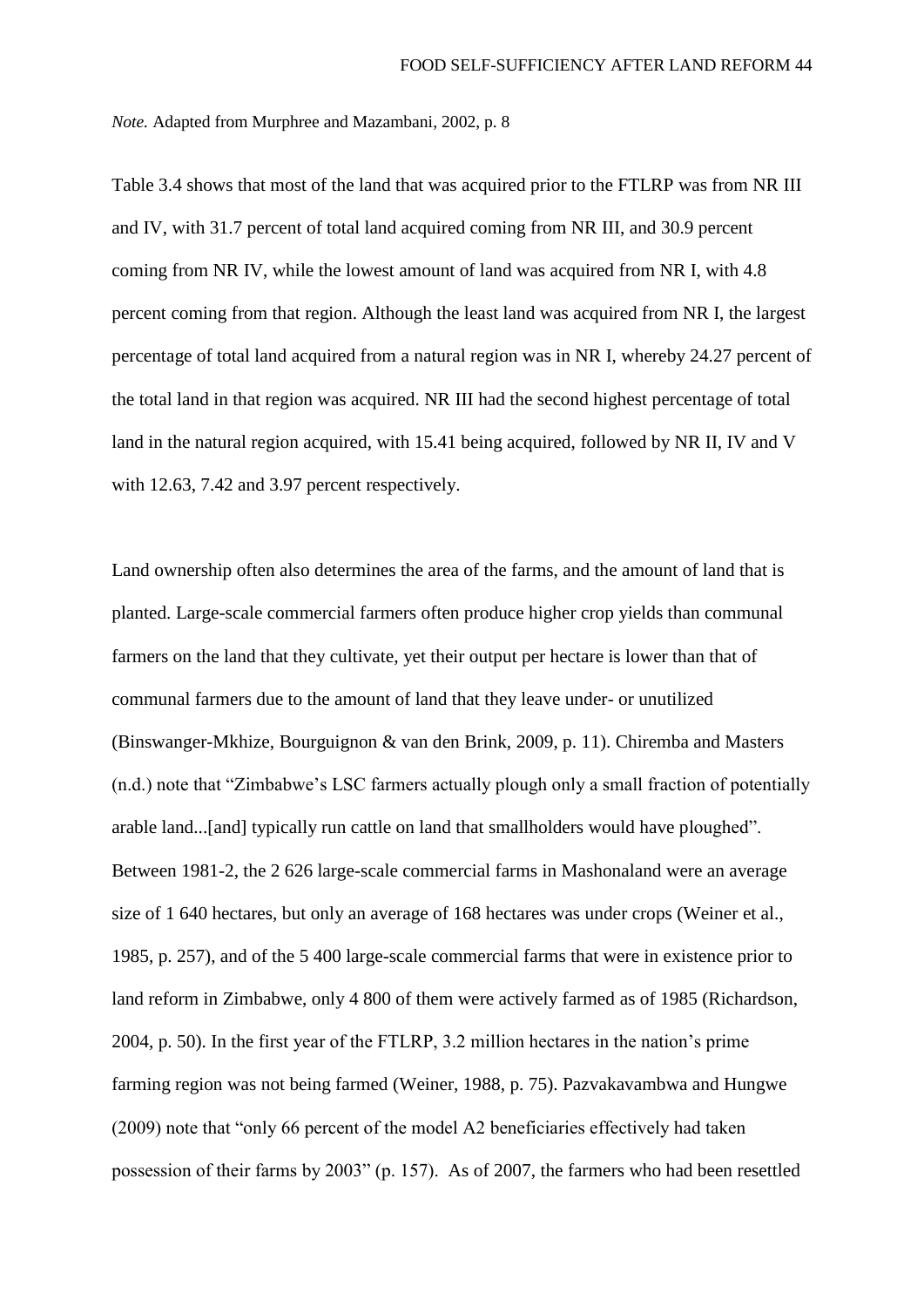were only farming 30 to 55 percent of the arable land that they had received because of a lack of inputs and absenteeism (Gunjal et al., 2008, p. 9). Table 3.5 shows land use by farming area in Zimbabwe. This is necessary in showing the efficiency of commercial farmers and communal farmers in terms of the amount of land in their possession for farming that they use to plant crops, thus showing how changes in land ownership may have affected production. Statistics for cropping intensity are for the year 1994, which was six years prior to the FTLRP (Chiremba and Masters, n.d.).

#### **Table 3.5**

|                  | СA | <b>LSCF</b> | <b>RA</b> | <b>SSCF</b> | Total |
|------------------|----|-------------|-----------|-------------|-------|
| <b>AVERAGES</b>  |    |             |           |             |       |
| Area per         | 18 | 2500        | 38        | 125         |       |
| farm (ha/hh)     |    |             |           |             |       |
| Of which:        |    | 103         | 3         |             |       |
| area planted     |    |             |           |             |       |
| (ha)             |    |             |           |             |       |
| Cropping         | 11 |             | 8         | n           |       |
| intensity $(\%)$ |    |             |           |             |       |

## *Land Use by Farming Area in Zimbabwe 1994*

*Note*. Adapted from Chiremba and Masters, n.d.

As shown above in Table 3.5, the average area of a communal farm prior to FTLRP was 18 hectares. Of the 18 hectares, only two hectares were planted, resulting in a cropping intensity of 11 percent. Large-scale commercial farmers had a lower cropping intensity than communal farmers, with only an average of 103 hectares out of the average of 2500 hectares of farmland for each household being used to plant crops, resulting in a cropping intensity of 4 percent. Resettlement areas had larger farms than communal areas, with the average farm area being 38 hectares, of which only 3 hectares of that land was planted, resulting in a cropping intensity above that of large-scale commercial farms and below that of communal farms, standing at 8 percent. It stood, therefore, that the larger farms had lower cropping intensity.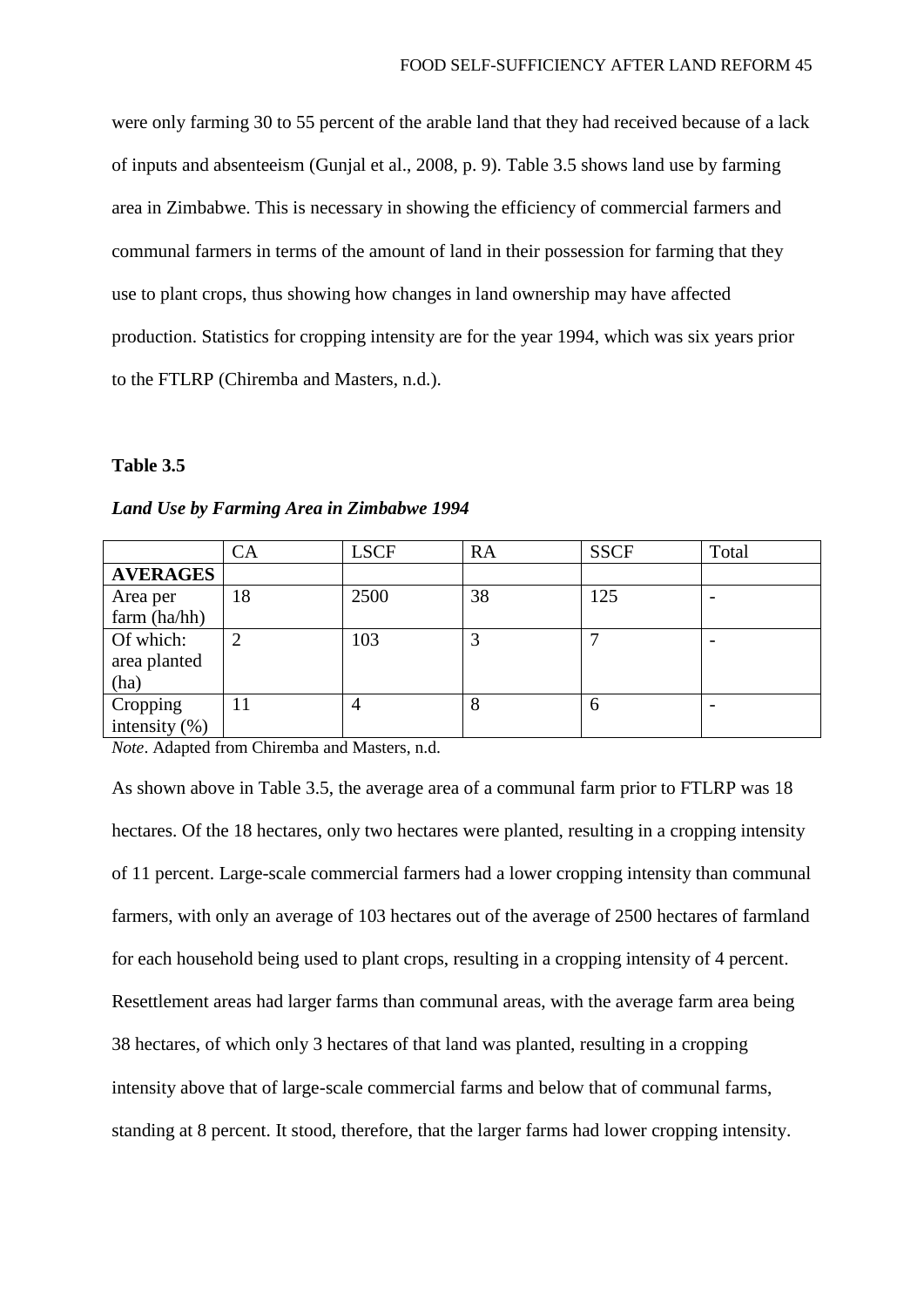According to a special report by the FAO/WFP Crop and Food Supply Assessment Mission to Zimbabwe, in 2006/7, a six to seven year period after the FTLRP, communal farmers were utilizing the majority of their land, and had the largest amount of cultivated land as a percentage of their arable land (Gunjal et al., 2008, p. 10). Gunjal et al. (2008, p. 10) show that, in that time period, communal farms had a total of 2 491 084 hectares of arable land and cultivated 1 924 340 hectares, resulting in 77 percent of their arable land being utilized. Farms under the A1 sector had a total of 725 000 hectares of arable land but were only cultivating 49 percent of it while commercial farms, being farms under the A2 sector, smallscale commercial farms and large-scale commercial farms, utilized 55 percent of their 709 966 hectares of arable land (Gunjal et al., 2008, p. 10). Commercial farms were, therefore, utilizing a greater percentage of their arable land than the resettled A1 farmers, but less than communal farmers.

On the different amounts of land utilized and with different cropping intensities, commercial and communal farmers have made different contributions to maize production over the years. Chart 3.56 shows the total maize production by farm type in Zimbabwe between 1993 and 2007.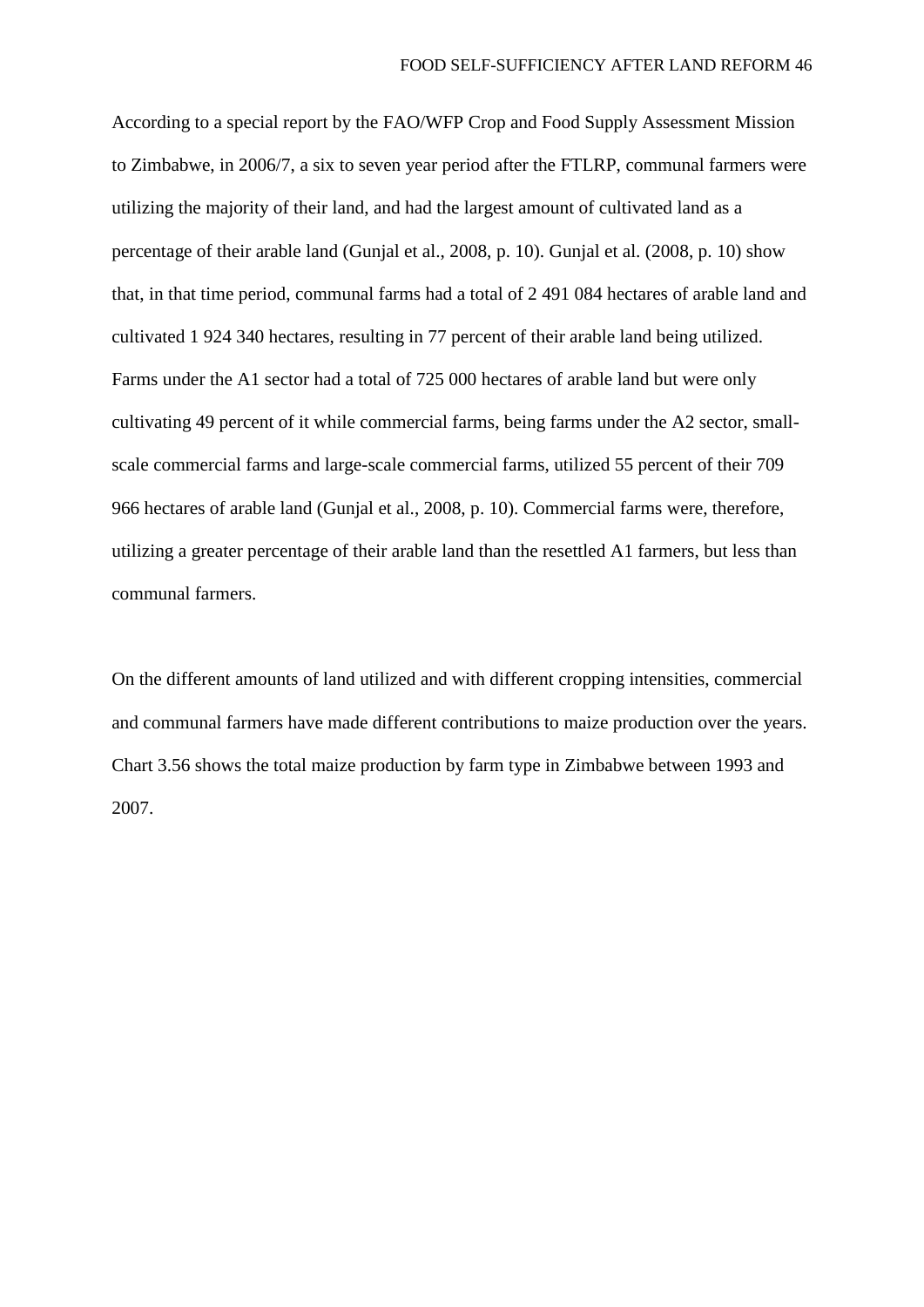

*Figure 3.6.* Total Maize Production in Zimbabwe by Farm Type, 1993-2007. Reprinted from Chimhowu et. al (2009, p. 37)

Figure 3.6 shows that, between 1993 and 2007, total maize production on communal farms fluctuated, with a gradual decline that plummeted below 300 000tonnes in 2002; two years after the FTLRP had begun. Although maize production improved after that trough, it was not as high as production on the communal farms prior to the FTLRP. Total maize production by large scale commercial farms was less than that of communal farms before the FTLRP in 2000, and has remained so since the FTLRP. After the FTLRP, however, large scale commercial farms saw a significant drop in total maize production, with an average total maize production of 600 000 tonnes in 2000 falling by more than half to below 300 000 tonnes in 2003, and continued decline thereafter. Contrastingly, the average total maize production in resettlement areas saw a significant increase after the FTLRP, with total maize production below 200 000 tonnes between 2000 and 2003 rising to above 800 000 tonnes in 2004.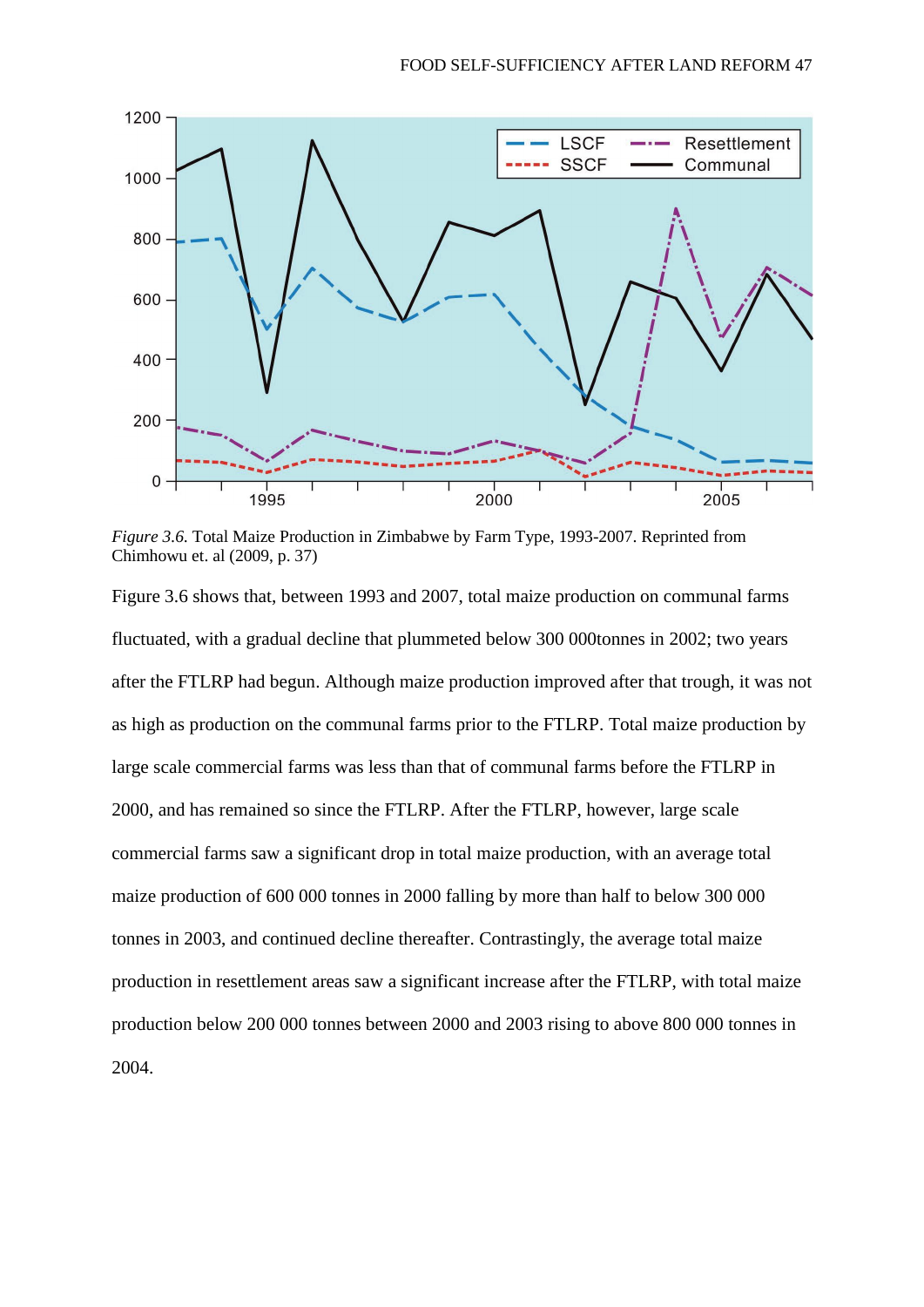The FTLRP also brought with it some changes in the percentage of land under maize that was planted by each farm type, as well as their contributions to total production. In 2007/08, communal areas were responsible for the planting of 60 percent of the total maize planted area in the country, but only produced 28 percent of the total maize output for that period, while old resettlement areas were responsible for 10 percent of the total maize planted area but only produced eight percent of the total maize output (Gunjal et al., 2008, p. 15). A1 farms were responsible for planting 15 percent of the total maize planted area and A2 farmers for eight percent, and these sectors contributed 21 percent and 20 percent to total maize production, respectively (Gunjal et al., 2008, p. 15). Large-scale commercial farmers were responsible for planting only three percent of the total maize planted area, but managed to make a contribution of 20 percent of the total maize production of that period (Gunjal et al., 2008, p. 15).

Determining the efficiency in production between commercial and communal farmers is also imperative in showing how changes in land ownership and land use by farming area affect maize production with regards to yield. Figure 3.7 shows maize yields by farm type in Zimbabwe between 1993 and 2007.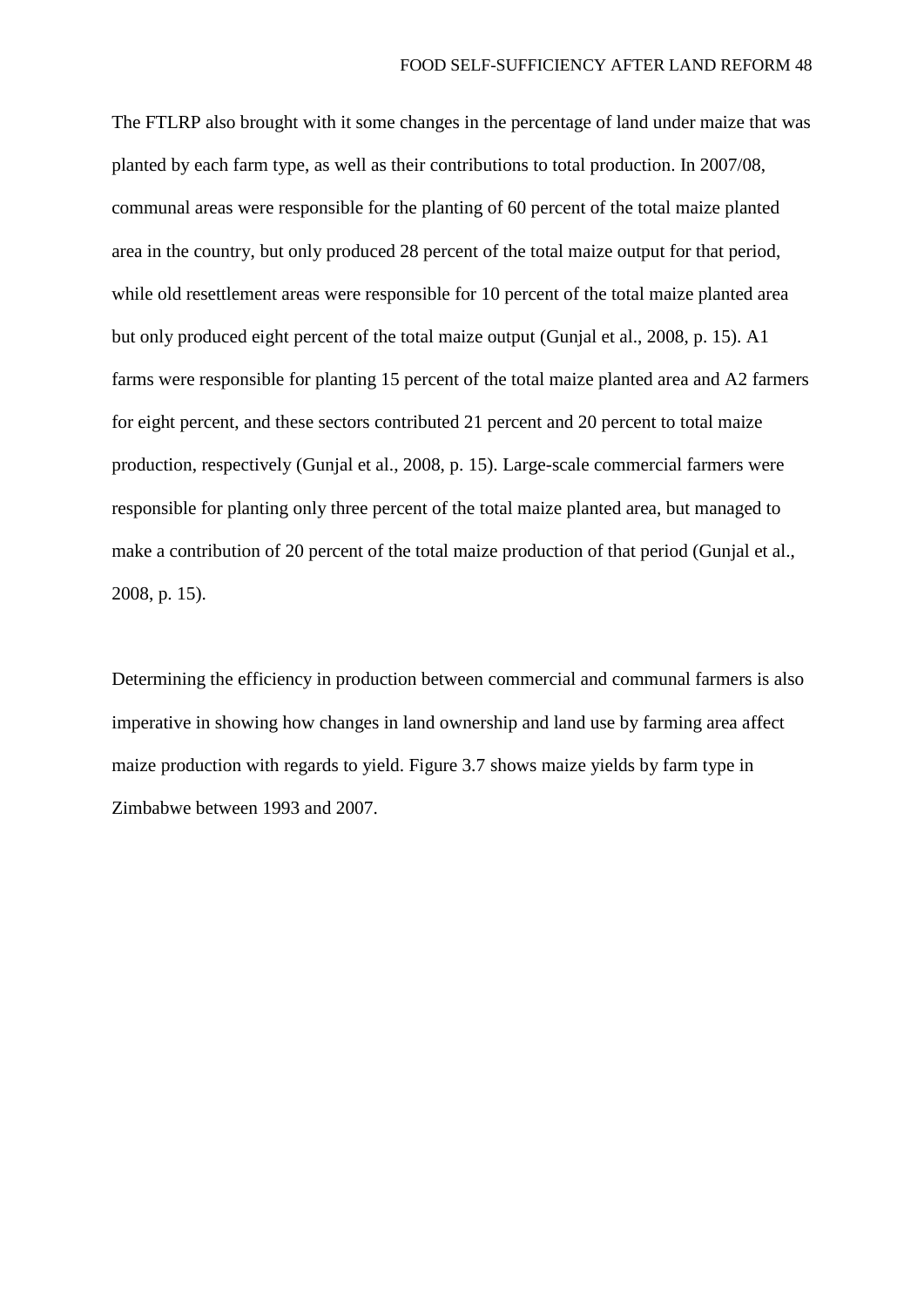

*Figure 3.7.* Maize Yields by Farm Type in Zimbabwe, 1993-2007. Reprinted from Chimhowu et. al (2009, p. 36)

Figure 3.7 shows that average maize yields on large scale commercial farms were highest of the four farm types shown, remaining above four tonnes per hectare for the years between 1993 and 2000, with the exception of 1995, and have been decreasing since 2000, falling below three tonnes per hectare in 2005. Communal areas had an average maize yield of 1.5 tonnes per hectare in the 1990s, but have remained below 1 tonne per hectare since 2000 (Chimhowu et.. al, 2009, p. 36). After the FTLRP in 2000, resettlement areas have maintained an average yield above that of communal farms, and above 1 tonne per hectare since 2004. The average maize yield, however, remains lower than that of commercial farms. The statistics and ranking of the farms which have the highest yield change, however, when output per hectare, which also takes into consideration any unutilized land, is considered.

For the most part, the resources that large-scale commercial farmer have access to differ from those that communal farmers have access to, as does the degree of this access. Communal farmers are largely dependent on the weather and so their production may drop due to a lack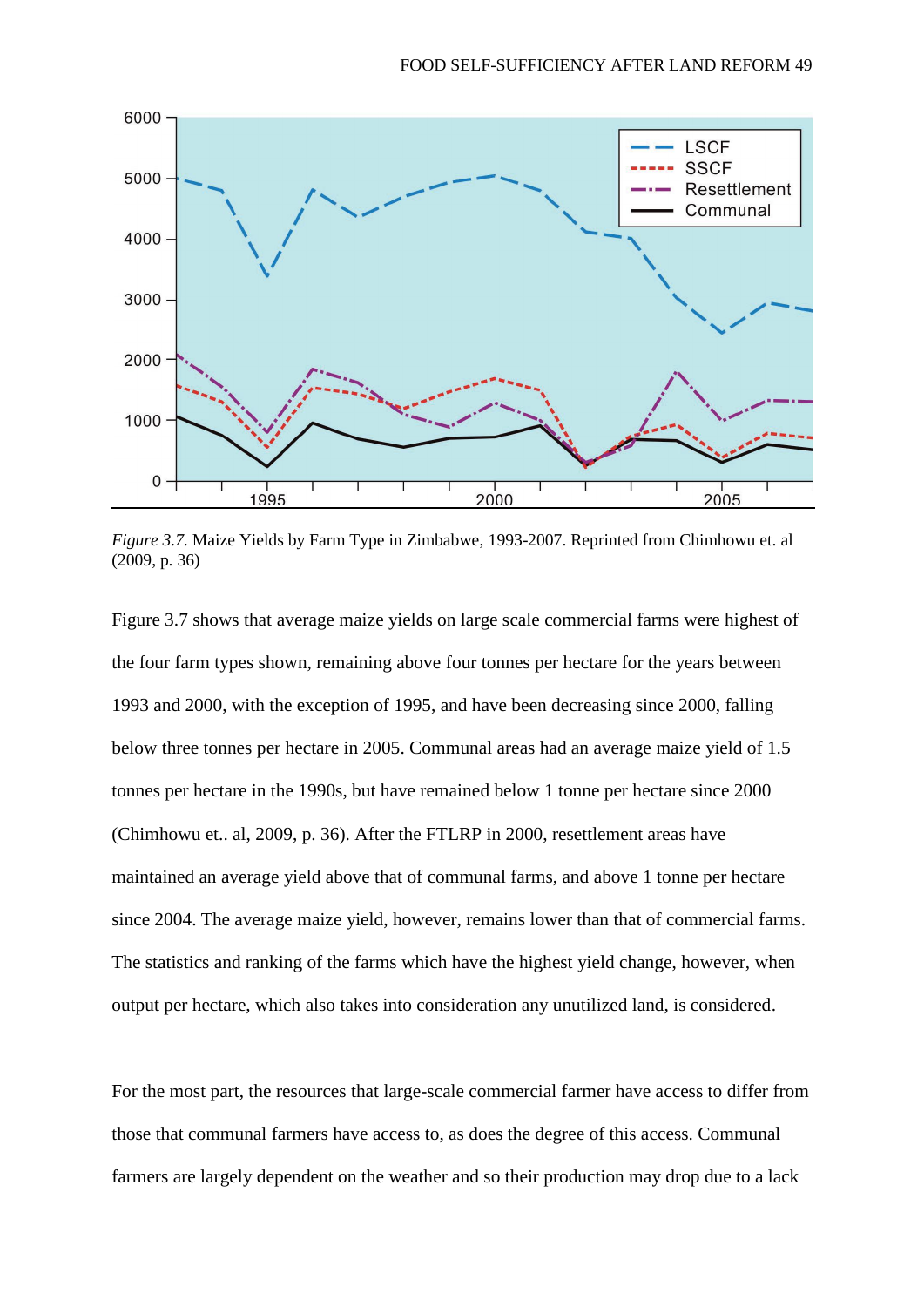of drought mitigation schemes when there is inadequate rainfall. As a result, "the government's ability to provide drought relief to 2.5 million people during 1982-4 was [partially] dependent on [the] surpluses provided by large-scale commercial farmers" (Weiner et. al., 1985, p. 252). Many smallholder farmers in the country have been less inclined to adopt new technologies that could improve production due to their high cost and the high risks associated with so doing (Mutisi, 2009, p. 10). Moreover, the situation is worsened by the unavailability of these technologies on formal domestic markets (Mutisi, 2009, p. 10). Smallholder farmers also have difficulty in accessing their agricultural inputs before the beginning of the agricultural season" (Mutisi, 2009, p.11), and the cost of inputs such as fertilizer and seed maize for short-season and long-season varieties has increased (The Sunday Mail). Given that the redistribution of land under FTLRP does not give most new owners title deeds, there is insecurity of land tenure which hinders the new communal farmers from borrowing money from commercial banks to purchase inputs (Mutisi, 2009, p. 10-11). Further reading for causes of lack of access to resources by smallholder farmers can be found in Mutisi (2009). Large-scale commercial farmers have greater access to "the tools for world-class intensive farming techniques, including expensive irrigation systems, tractors and tilling equipment (Richardson, 2004, p. 47). Although they have greater access to drought mitigation schemes than do communal farmers, only 46 percent of the 4500 commercial farmers just before the FTLRP had irrigation facilities (Moyo, 2000, p. 74).

Farmers' access to incentives for crop growth also largely influence which crops the different types of farmers grow as well as how much they are able to produce. Production in Zimbabwe is largely driven by incentives to produce certain crops and, in the past, these incentives have largely been in the form of government support. In terms of subsidies, both small and large farmers were subsidized in the 1970s and 1980s at the expense of the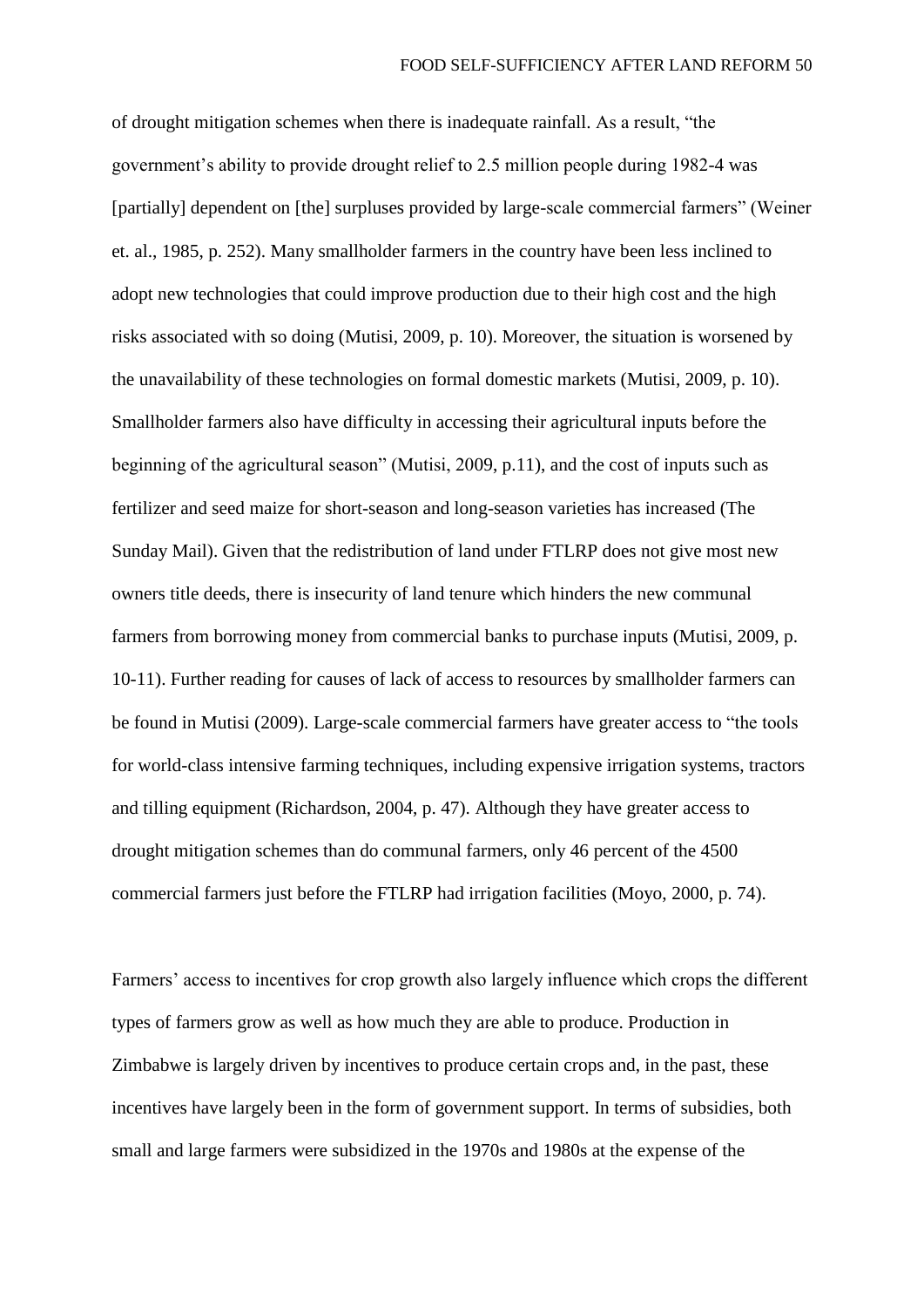economy as the GMB accrued deficits from buying maize from farmers a higher price than the selling price (Richardson, 2004). There was an interruption of these subsidies under the Economic Structural Adjustment Program (ESAP), which lasted from early 1991 to 1995 (Kanji, 1995), but subsidies continued in the late 1990s due to a failure of the ESAPs. In the mid-1980s, smaller farmers were subsidized more than larger producers, which contributed to commercial farmers moving towards a greater emphasis of cash crop production over maize production (Richardson, 2004, p. 65). Another cause of the shift towards export crops by large-scale commercial farmers had to do with the export incentives that they were provided with by the government (FAO, 2003). These were later phased out, but the devaluation of the currency continued to encourage export crop production (FAO, 2003). Unlike the phases of land reform prior to the FTLRP, the farmers who were resettled did not receive as much support from the government, although there were some incentives in the form of subsidized inputs, as well as attempts to increase producer prices for maize (Pazvakavambwa & Hungwe, 2009, p. 153-154).

While communal farmers do not have as much access to the resources that large-scale commercial farmers do, the option of agribusiness and the coming together of communal farmers to farm as a collective has presented itself as an avenue to overcome some of these challenges. Jackson and Collier note that, "by bulking up production from small farmers, traders and farmer cooperatives have been able to overcome the entry barriers of participation that are prohibitively expensive for individual farmers" (1988, p. 32). A case study in Bromley, Goromonzi, by Murisa (2010) shows that the type of associationalism that has been practiced by the farmers has been successful in that it has allowed for easier access to credit and inputs and increased the amount of land that is used.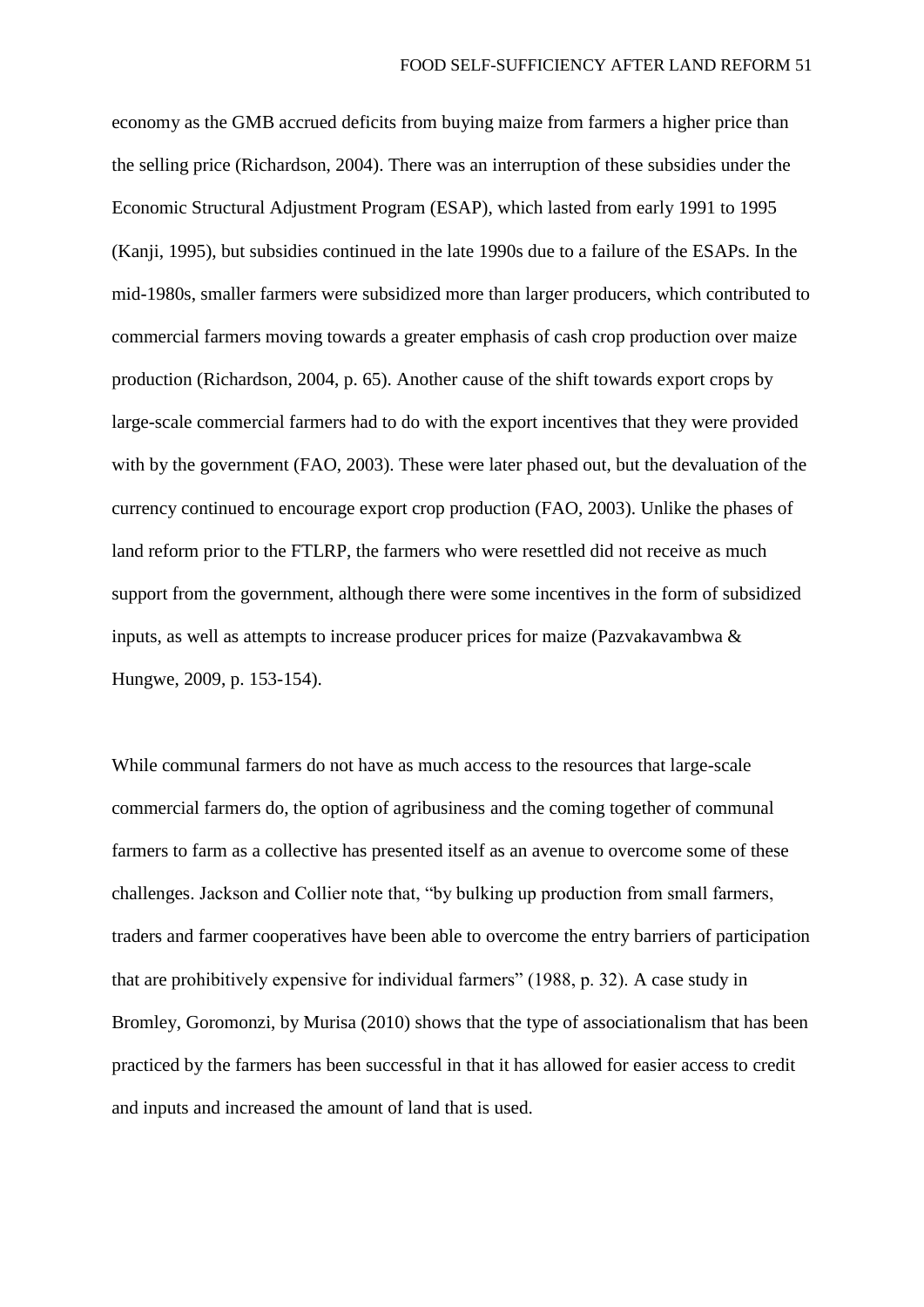#### **CHAPTER IV: ANALYSIS AND DISCUSSION**

The data provided in Chapter III supports da Silva (2012) in showing that, in terms of calories, there is more than enough food available on a global scale for the world. While there is more than enough food produced, however, the increase in the number of undernourished people shows that there are distributional factors which inhibit food security, and so global food availability does not equate to regional food availability. Regarding Africa, the data in Chapter III shows that food production has been unable to keep up with population growth, which would give some credit to the Neo Malthusian perspective highlighted in Chapter II. The increase in total cereal production over ten years, as shown by the FAOSTAT, is not significantly higher than the predicted annual percentage increase by Pinstrup-Anderson, which shows that food production has slowed down drastically in its growth. While claims made by Sen (1981) of the importance of food entitlement have some merit, Tweeten's perspective on food availability being a means to food accessibility (1999) is more applicable to many developing countries, given that there is great dependence on food production as a source of food and livelihood in rural areas. The high percentage of people living in rural areas in Africa strengthens this claim and, therefore, the necessity for food availability through food production to be prioritized as it may also result in food accessibility for many.

The support given to production based on comparative advantage and efficiency by the World Bank and Hill (2011) assume a perfect market where there are no distortions based on power relations which allow certain countries and regions privileges over others on the market. The subsidizing of farmers in the USA and the EU noted by Weis (2007) lend support to claims put forward by Dodaro (1991) and Weis (2007) of imperfect competition on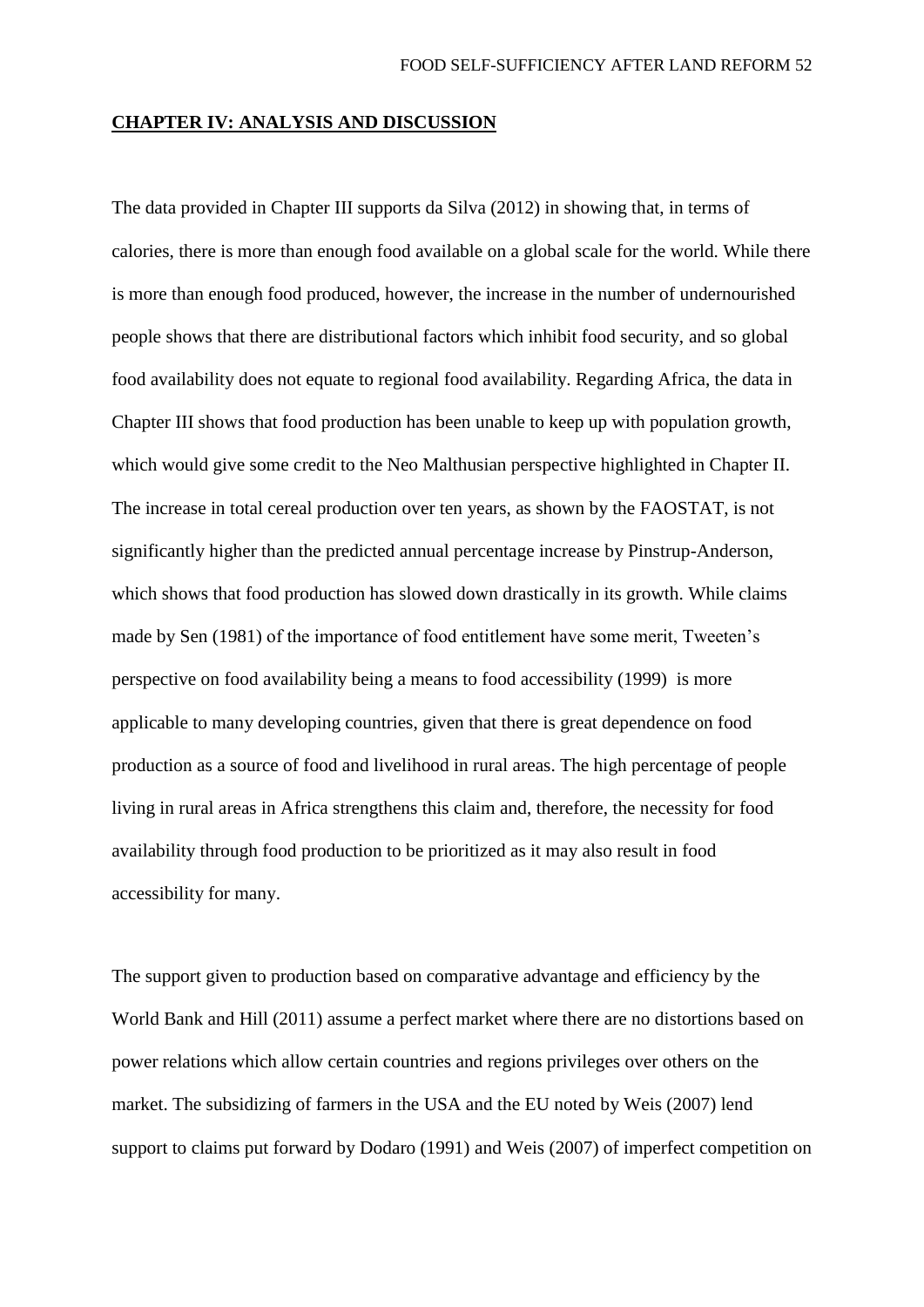the market and show that the flawed reality of the market puts farmers in developing countries at a disadvantage when competing with imported subsidized produce. The discouragement of farmers from growing food crops due to imperfect competition, as is shown to have been the case in West Africa (Bello, 2009), may result in growing dependence on food imports, which may be detrimental given the fluctuating prices of food on the market as indicated by the Food Security Portal. Bello's (2009) advocacy for food self-sufficiency in food that is consumed domestically may avert the problems of this dependency. Prescriptions to food self-sufficiency are, therefore, agreeable as a preferable option for developing countries.

While domestic food production encouraging food self-sufficiency should be pursued, imports cannot be entirely done away with, and should play the role of supplementing food production when there are shortfalls. Pursuing food self-sufficiency means placing greater emphasis on food crop production, but cash crop production should not be abandoned, given its ability to draw in income in times of poor food crop production so that food can be purchased, as in the case of North Kordofan highlighted by Maxwell and Fernando (1989) in Chapter III. This gives some credit to the perspectives of economists who see cash crop production as a means of increasing incomes so that household consumption items can be purchased (Govereh & Jayne, 1999) and this model can also be replicated on a national scale whereby countries can depend on cash crops so as to earn foreign currency and purchase food when domestic food crop production fails. While the competition argument receives some support from the case put forward by Maxwell and Fernando (1989) of melons being exported to Britain from Ethiopia while the local population starved, this is more of an indication of competition that exists over some of the outcomes of growing food crops and cash crops, and poor governance. Von Braun and Kennedy's opposition to the competition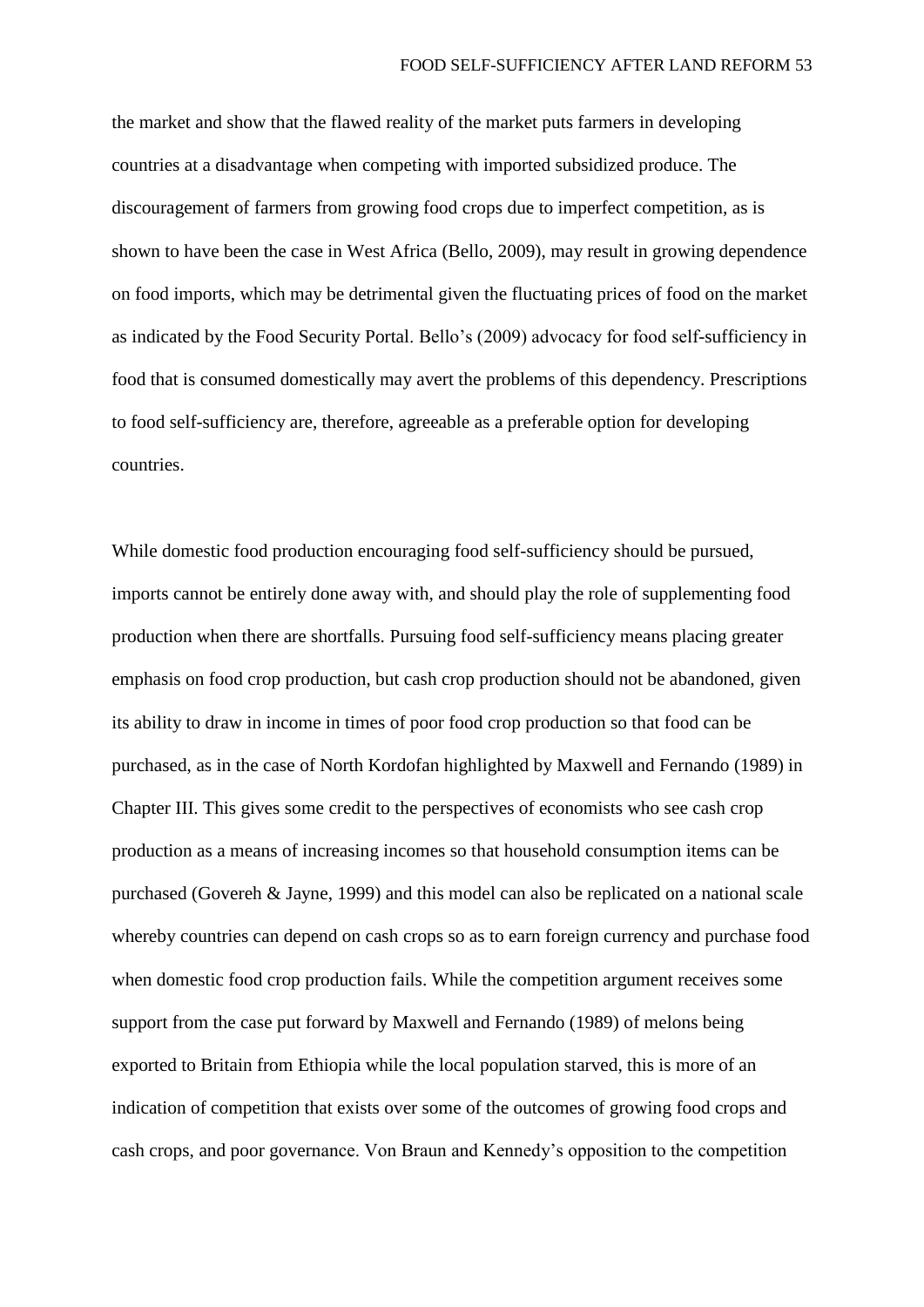argument given the ability of countries either to manage both or fail to manage either (Maxwell and Fernando, 1989) is, therefore, justified. The costly nature of cash crops means that, in their supplementation of food crops, they should be grown by those who have greater access to the resources required for this production, while those with less access to the necessary resources pay greater attention to food crops.

Based on the transaction advantages that they have over communal farms, as shown in Table 3.1 in Chapter III, large-scale commercial farms are better equipped to grow both food crops and cash crops, thus contributing to domestic crop production and exports, as is noted by economists. Although large-scale commercial farms have more resources at their disposal, the data in Chapter III, which supports the 'inverse farm-size productivity relationship' put forward by agricultural economists (van den Brink et. al, 2006), gives support to small scale farmers growing food for a nation given their efficiency which could maximize production. The claim made by Islam (1994) and Hazell (2005) of small-farm led growth contributing to the livelihoods of communal farmers is reflective of the perspective put forward by Tweeten (1999) of increases in food availability through food production serving as a means to increases in food accessibility. Food production by communal farmers, therefore, is advantageous both in its efficiency and its potential to contribute to the livelihoods of communal farmers. The argument put forward by Maxwell (2004), which highlights the need to subsidize communal farmers to deliver high quality produce consistently and in large amounts, is worth noting as this is necessary when producing food for a nation. Given that communal farmers have fewer transaction advantages over commercial farmers and are more susceptible to risk, support may be necessary in purchasing inputs. Moreover, the transaction advantages of large-scale commercial farmers means that they are in a better position to weather the expenses of growing cash crops for foreign currency, which may be used to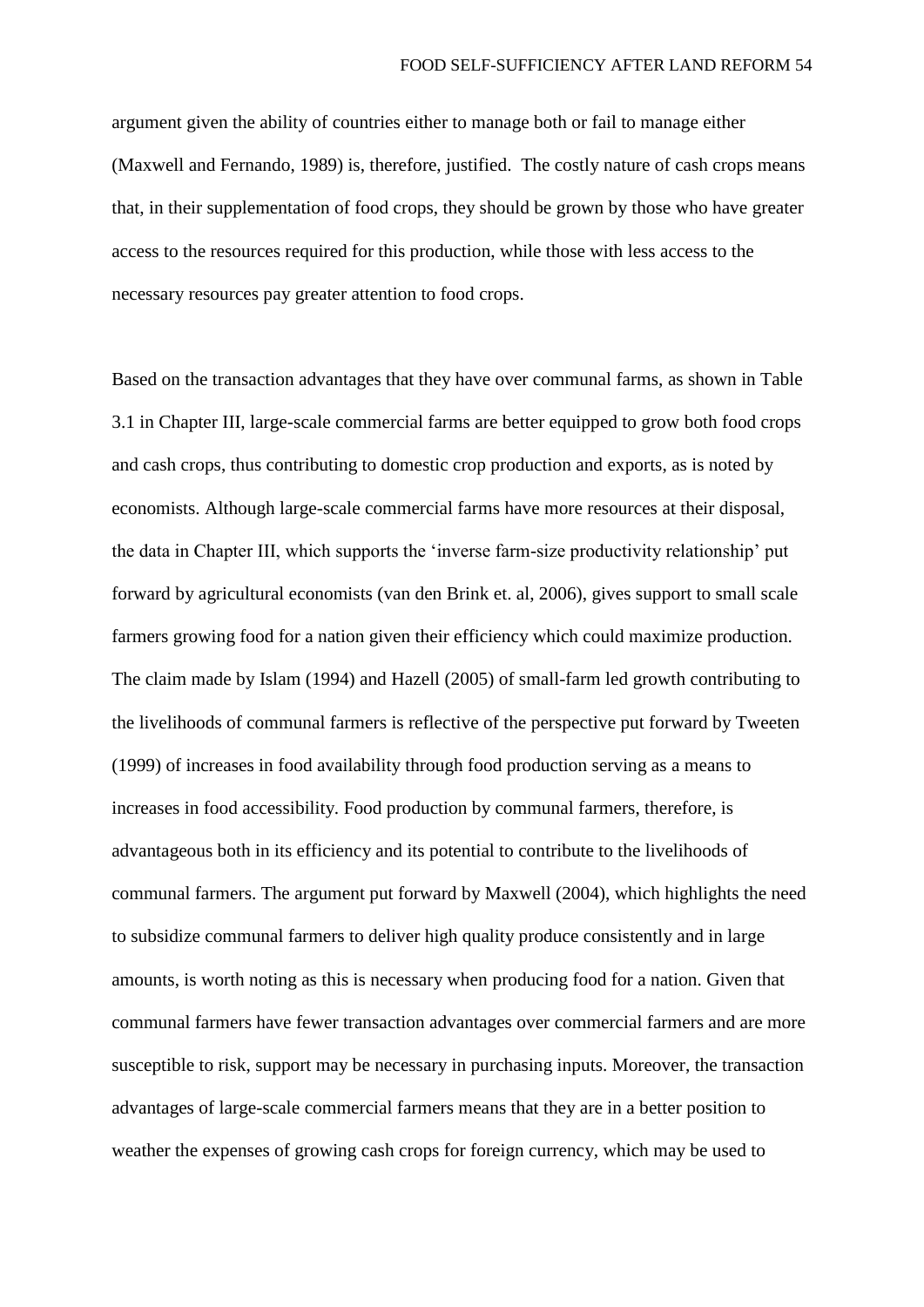subsidize communal farmers through purchasing inputs, or to cover other costs incurred by the government so that more funds are available for the subsidization of farmers. Communal farmers can, therefore, be said to be better off growing food for a nation provided that they receive support to ensure high and consistent output, which can be provided directly or indirectly through foreign currency contributions earned on cash crops produced by commercial farmers.

### **Analysis and Discussion: Zimbabwe**

The concern expressed over production and availability by the FFSSA/FANPRAN (Wiggins, 2004) is justified considering that Zimbabwe has transitioned from a major exporter of the Sub-Saharan region to growing increasingly dependent on imports and food aid as total cereal production has declined, as is shown in Figure 3.1 in Chapter III. The concern over access to food in communal areas by NGOs (Wiggins, 2004) is warranted, but given the significant dependence on agriculture by those living in communal areas for their food and livelihoods, the sentiments sounded by Tweeten (1999) on availability being a precondition to accessibility are necessary to sound in the case of food security in Zimbabwe. Rohrback (1989) is right in his claim that food availability is necessary but insufficient in addressing the food security of the country and in highlighting the need for an all-encompassing solution to food insecurity, but Zimbabwe's low domestic crop production and lack of foreign currency to purchase an adequate amount of imports, which translates to a country having difficulty in making food available with the resources it has, makes food availability a priority in addressing food security.

The decline in maize production below the required national amount, and the increase in Zimbabwe's maize imports show that the country is no longer self-sufficient in maize. The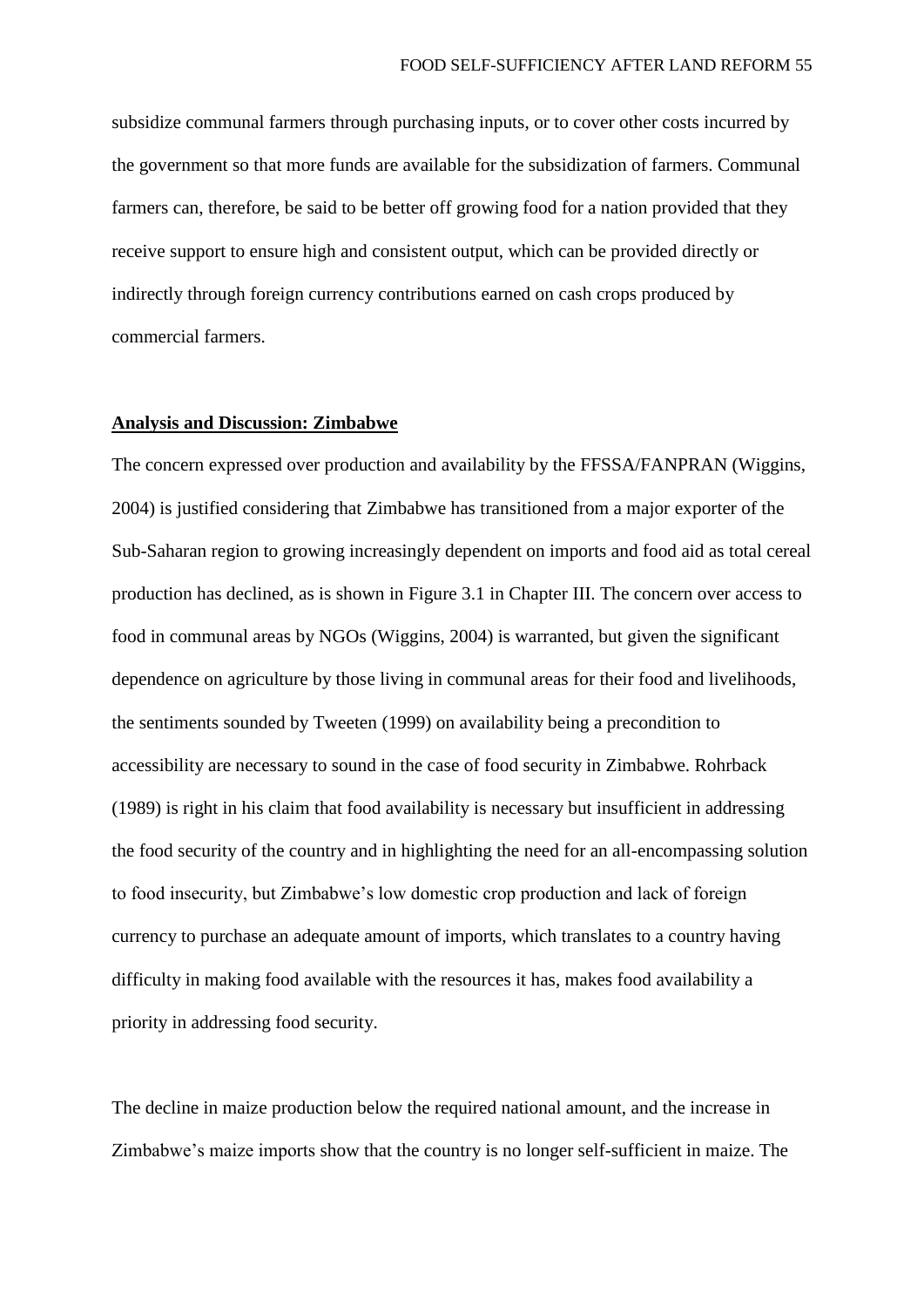pursuit of food self-sufficiency in Zimbabwe, which is highlighted as beneficial by Jayne and Rukuni (1993) and Wiggins (2004), is clarified by the data in Chapter III which shows the importation of food as a more expensive option than domestic production. The dependence of communal farmers with low output and most of the urban population on imports is risky given the uncertainty and instability of imports, which is highlighted in the current situation that Zimbabwe is facing regarding a maize market of regional size that is either expensive or unwilling to export food to the country. This is particularly risky given the importance of maize as the staple crop in Zimbabwe. As a result, Koester's claim that there is high potential for intra-regional trade (Blackie, 1990) is weakened by the current situation in Zimbabwe, but has some merit in suggesting that this be a back-up for drought and storage, although this would require an adequate amount of foreign currency to carry this through. Nevertheless, self-sufficiency remains a more viable option than the purchasing of food from regional or international markets.

In pursuing food self-sufficiency, it follows that there should be an increase in the growth of food crops in Zimbabwe, but cash crops also hold their importance in the country, which is highlighted in Chapter III as their contribution to earning foreign currency for the nation. The nature of the changes in the production of unmanufactured tobacco and maize, as shown in Figure 3.4 and Figure 3.2 respectively, corroborate the claim put forward in the World Bank Berg Report of 1981 that cash crop production and food crop production have a high likelihood of expanding and contracting at the same time. It must be noted, however, that this is on a national scale, and so cannot be assumed to be the case on individual farms. The increase in the amount of land under the production of unmanufactured tobacco and the decline in the amount of land under maize production as of 2013, as shown in Chapter III, would seem to support the competition argument, but the justification for these changes lie in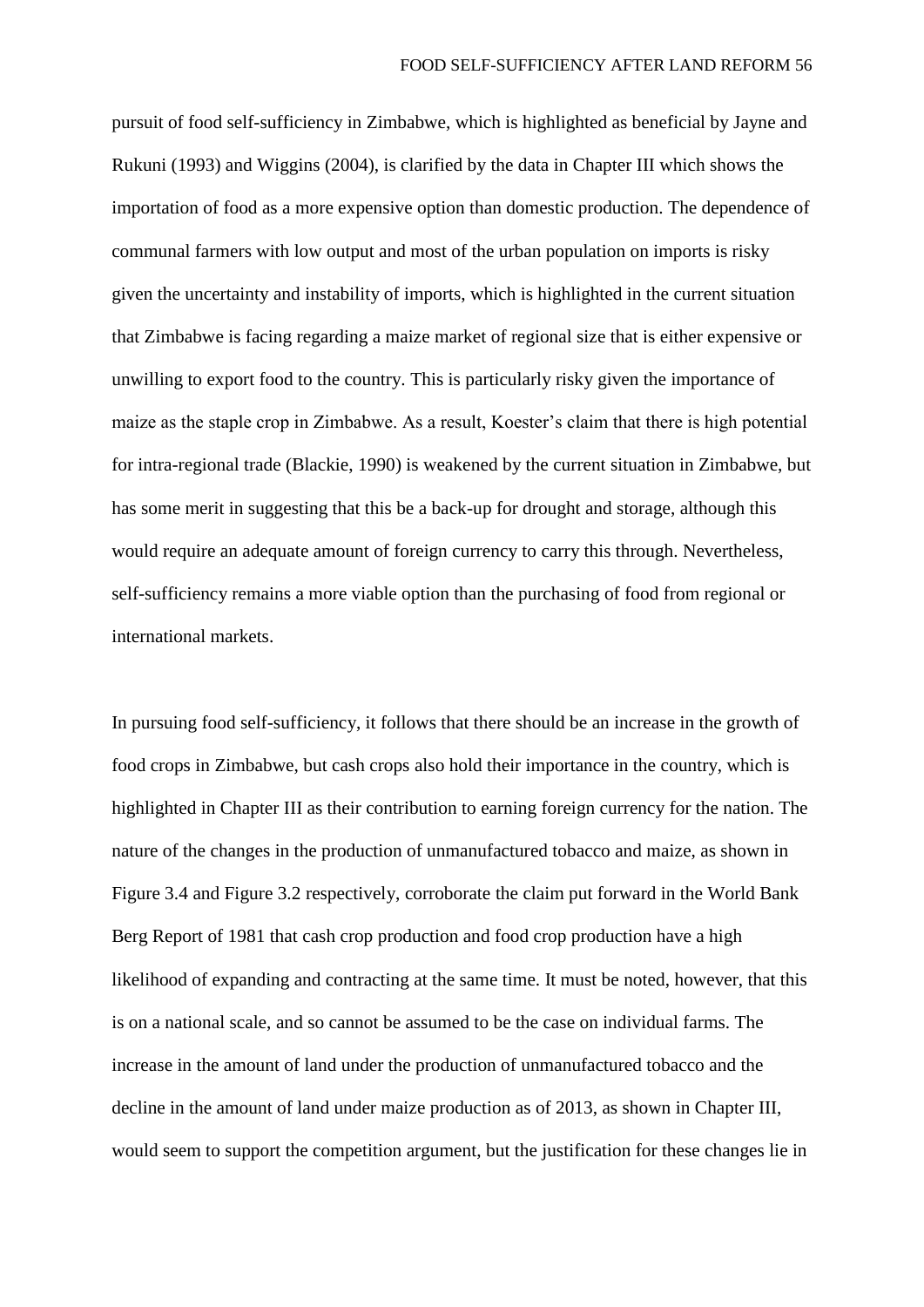changes of incentives. The types of crops produced by commercial and communal farmers alike are driven by incentives, and which crop types will have the greatest benefit over the cost. The movement of commercial farmers away from food crop production in the 1980s had to do with the introduction of subsidies that were more favourable towards communal farmers over commercial farmers in maize production, and the introduction of export incentives. While communal farmers produced significant amounts of maize prior to the FTLRP, less incentives in the form of subsidies and failure to pay farmers by the GMB in 2011 shows that cash crop production is proving to be more beneficial for some farmers, with the benefits outweighing the costs. Based on these findings, cash crops cannot necessarily be seen as a threat to food crops but, rather, failure by the government to provide attractive incentives has discouraged the production of food crops. This is highly problematic, particularly when pursuing food self-sufficiency, and cash crop production over food crop production has resulted in a high dependence on imports from the region are uncertain and unstable.

For the most part, the FTLRP was a change in land ownership from many large-scale commercial farmers to new and some existing communal farmers, as well as some new and existing black commercial farmers. Table 3.2 and Table 3.3 show the rapid nature of the transfer of land during the FTLRP in comparison to the more gradual pace of changes in land ownership prior to the FTLRP. This rapid change in ownership between different types of farmers with different amounts of land, farming different proportions of types of crops being produced and having different access to resources meant that there was need for either a rapid adaptation of the resettled farmers to the previous farming patterns of commercial farmers, or a rapid reorganisation of a new system that would still ensure high maize crop production. Many challenges have, however, been faced in the attempt to see this come to fruition,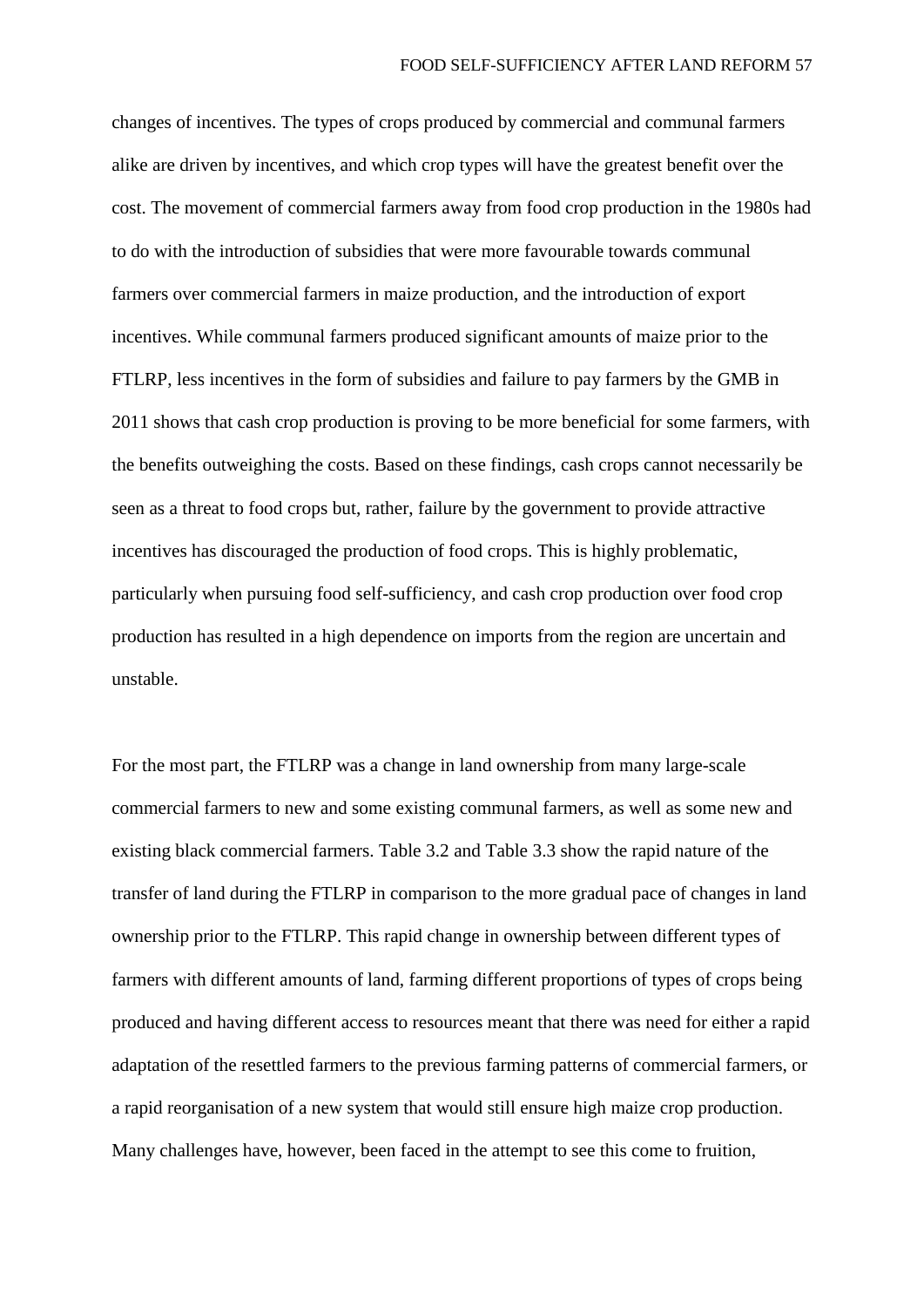especially when it comes to the capabilities and responsibilities of communal farmers and those of commercial farmers in providing the staple crop for the nation.

Richardson's perception of communal takeover of land for farming as a "tragedy of the commons" (2004), a perspective aligned to those that Moyo (2002) refers to as a middle-class myth, is disputed by data that shows that communal farmers played a significant role in the production of maize for the nation prior to the FTLRP. Moreover, the efficiency of communal farmers in terms of the proportion of land that they use for crop farming in comparison to that used by large-scale commercial farmers (Table 3.5) opposes claims of inefficiency put forward regarding communal farmers' traditional farming practices. The possession of most of the less fertile land in the country by communal farmers before the FTLRP, and their high maize production despite this disadvantage, disputes accusations of poor farming practices by communal farmers by the Zimbabwean government in 1982. The claim made by the Whitsun Foundation and Bill Kinsey (Weiner, 1988) regarding the higher yield by commercial farmers as a premise for ownership not to be transferred to communal farmers on too large a scale does not take into account the higher output per hectare of communal farmers when the non utilization of land by commercial farmers is brought into perspective.

Criticism by Cliffe (1988) and the Zimbabwe High Commission of large-scale commercial farmers' leaving land unutilized, or using land to diversify away from crop farming has some merit in that this undermines the domestic crop production of the country, especially given that most commercial farms, especially prior to the FTLRP, were in the first three natural regions of the country. Commercial farmers have a higher maize yield than communal farmers, and so if they used all of their land for food crop farming, they would be more productive than communal farmers using all of their land. The practicality, however, of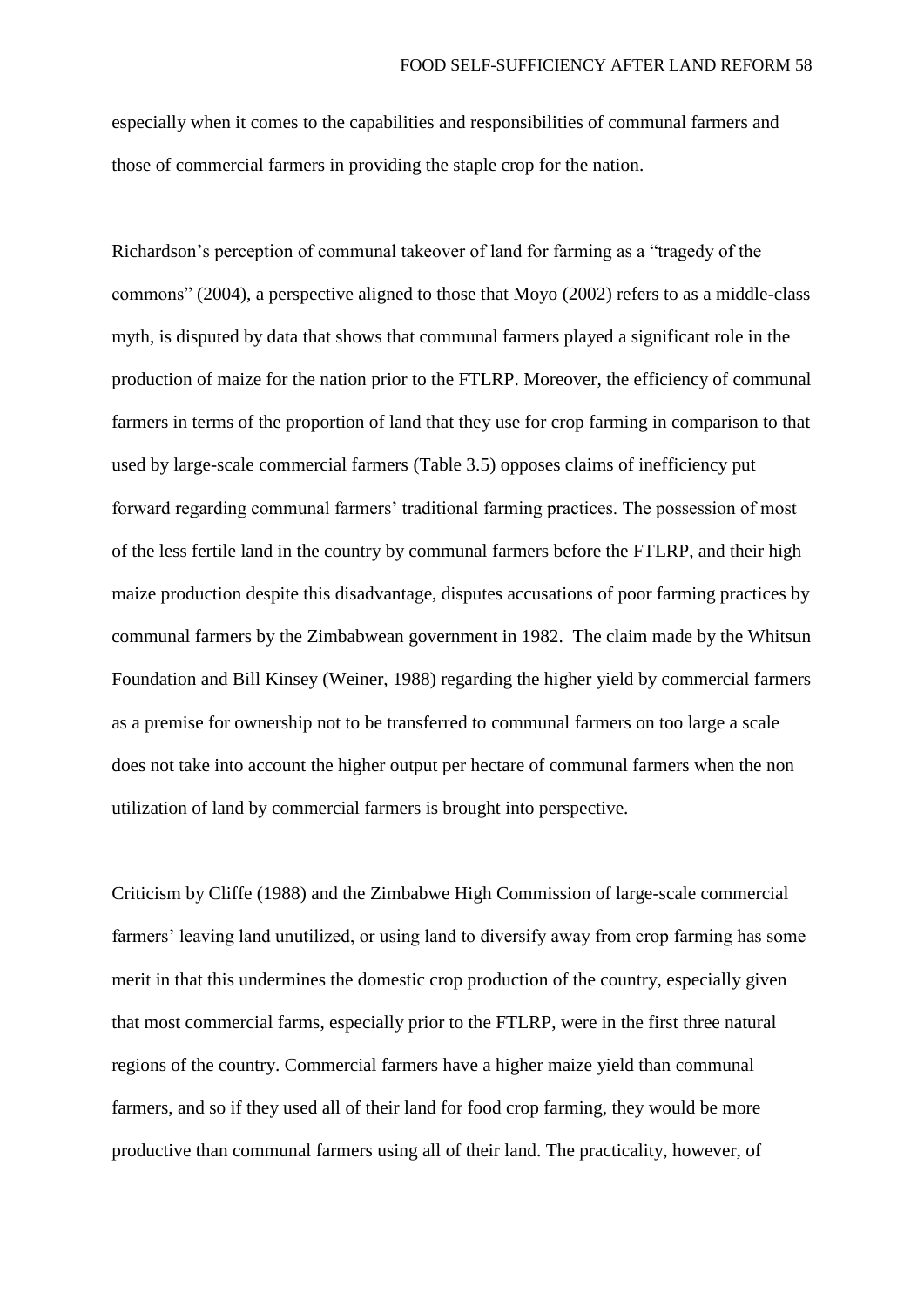expecting large-scale farmers to use a greater proportion of their land, largely depends on the affordability to cultivate more land. Diversifying the use of the land for activities such as safaris or tourism may be an alternative way to earn money from land that is too costly to farm.

The claim put forward by Thomas (2003) that communal farmers' efficiency will increase productivity does not necessarily resonate with the reality of the situation as it stood after the FTLRP. While there has been an increase in the amount of land under communal farmers, including those under the A1 model, maize production has fallen, and so while, ideally, giving land to the farmers who are more efficient would mean increased productivity, there are other factors which contribute to this efficiency, without which, an increase in productivity may not be guaranteed. The difference between the period of high maize production by communal farmers (not including those who had been resettled) prior to the FTLRP, and the period after the FTLRP when there was a fall in maize production and maize yield by communal farmers, despite no change in the amount of land under them can partial be owed to changes in government support, which are highlighted in Chapter III, whereby there was subsidization of farmers for a significant portion of the time period before the FTLRP, but a failure to adequately support communal farmers after the FTLRP, especially in the face of a declining economic state and higher agricultural input prices. The importance of government support to communal farmers can also be seen in that, when commercial farmers reduced the amount of maize that they were producing in the 1980s and 1990s, maize production remained high as communal farmers, subsidized by the government, were able to maintain levels of production. The ESAPs of 1991 to 1995, which meant less support for communal farmers from the government, are also a period of declining maize crop production, although they also coincide with the drought of 1992.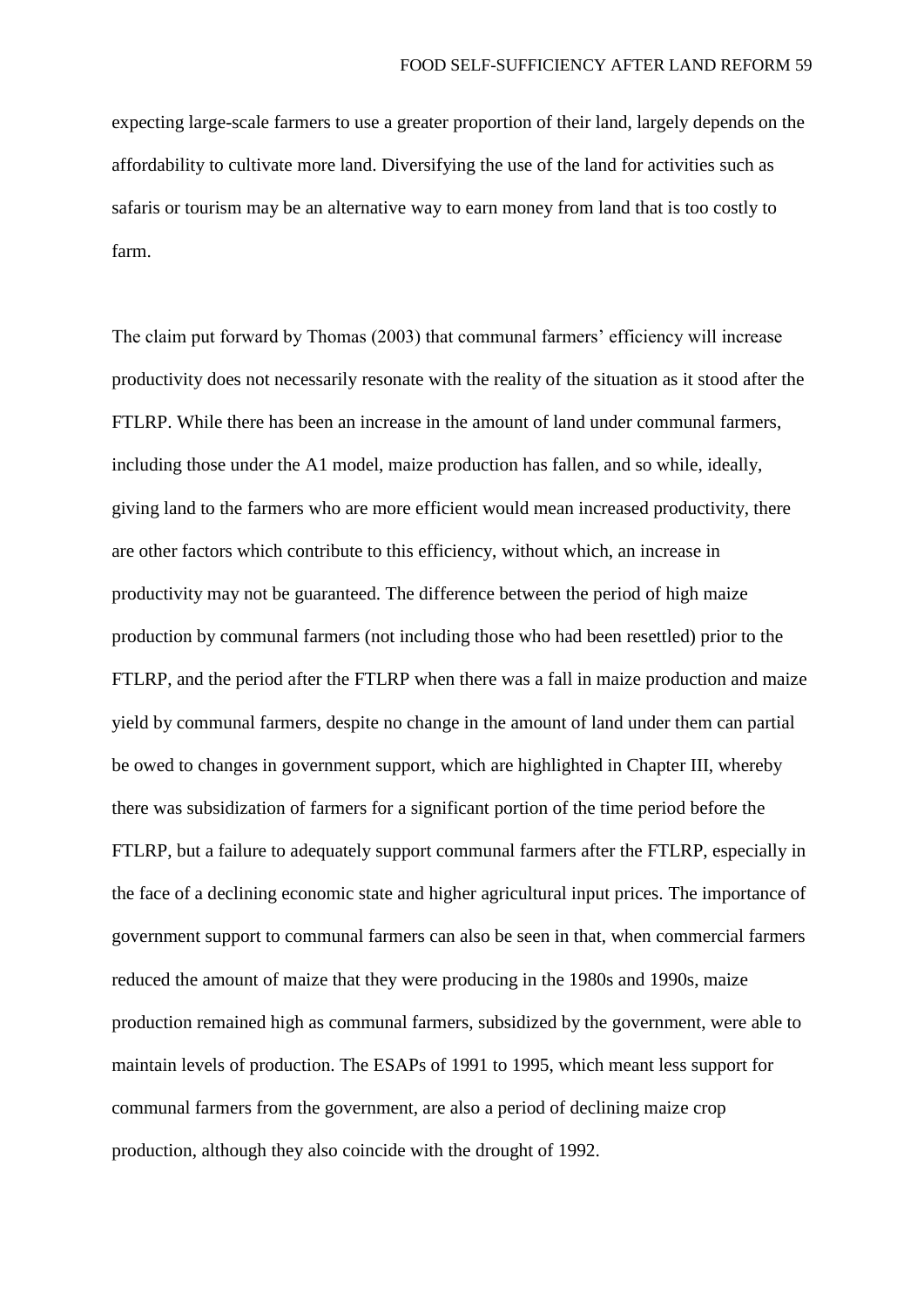The state of resettled farmers must be evaluated separately from communal farmers who did not benefit from the change in ownership brought about by the FTLRP as this is where the changes in ownership took place. The low efficiency of Model A1 farmers, who are communal farmers who gained land as a result of the FTLRP, can also partially be attributed to little government support, given that less support has been given to them by the government in comparison to beneficiaries of the other phases of land reform. This translates to there being less incentive to produce maize, and can be seen in the shift towards the recent shift towards cash crops that is highlighted in Chapter III. The failure by the Grain Marketing Board to pay farmers for their produce and low guaranteed prices, highlighted in Chapter III, has discouraged maize production. It can be deduced, therefore, that the efficiency of communal farmers, including those who have been resettled, depends largely on the availability of inputs through government support and subsidization, as well as incentives for maize growth. This deduction agrees with a claim made by Weiner (1988) that communal farmers' production can be high provided that they have access to productive resources. The example of a case study by Murisa (2010) of communal farmers working as a collective in Bromley, Goromonzi, outlined in Chapter III, provides a possible solution to overcoming some of the challenges faced by individual communal farmers in accessing certain resources that may improve maize production and make it more attractive for them, but it does not solve the issue of lack of government funding to provide adequate subsidies and incentives to its farmers to encourage their production in maize. While the maize production of large-scale commercial farmers also declined with changes in government subsidization of their produce, the significant change in the total maize production of large-scale commercial farmers can be seen after the FTLRP, and is largely due to a fall in the amount of land and number of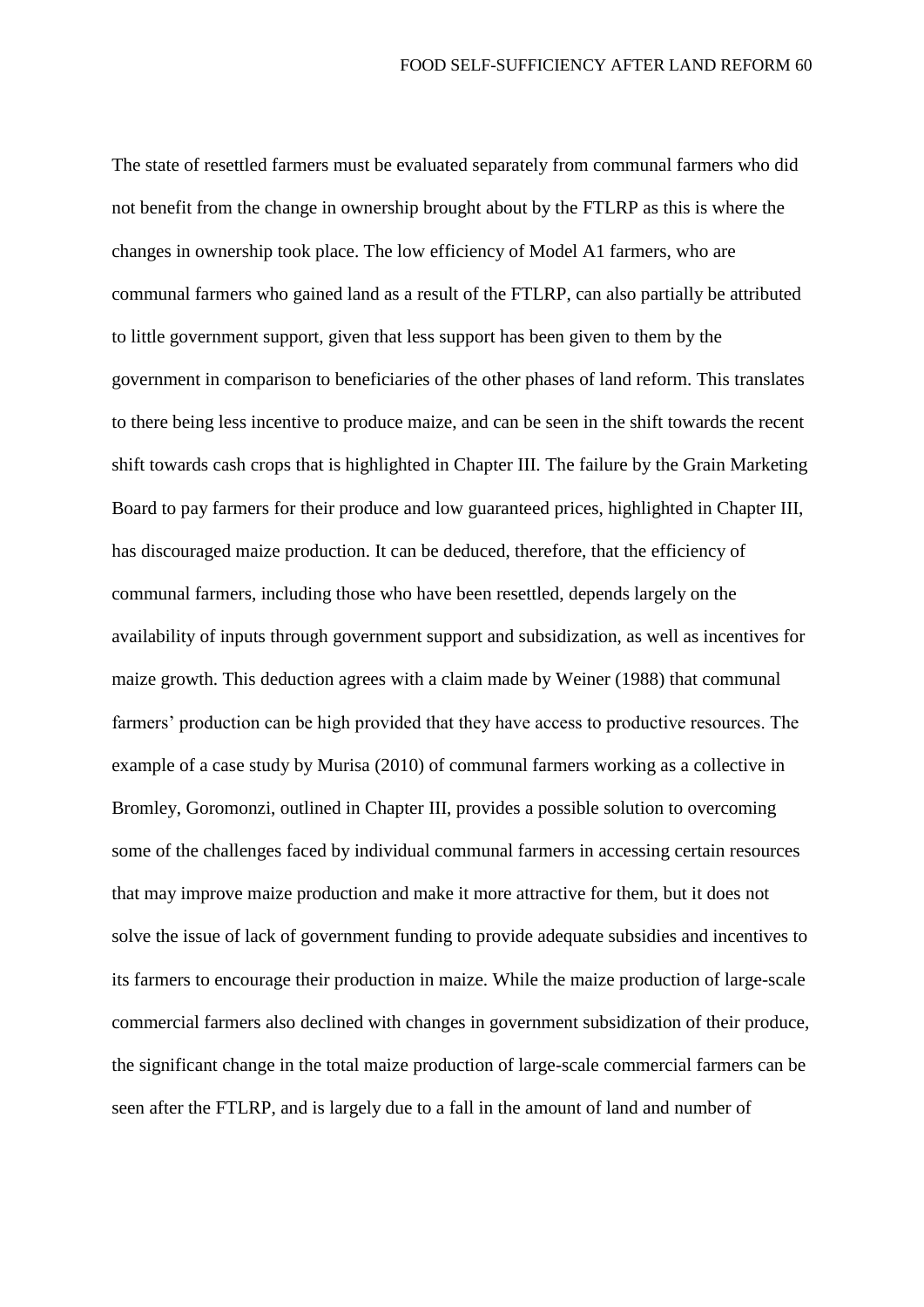farmers that were under this farm type prior to the FTLRP. This does not take into account the resettled farmers under the A2 model.

The lack of adequate support for communal farmers, including those under the A1 model, has contributed to the decline in maize production in favour of cash crops. The increased emphasis on cash crops itself, however, is not a threat to maize production as, in the 1980s and early 1990s, the increased emphasis on cash crop production by large scale commercial farmers did not result in a decline in maize production, but rather saw maize production remaining above the country's maize needs as communal farmers focused on maize production, subsidized by the government.

Aside from communal farmers producing less maize due to little support, their production is also significantly affected by droughts. The reliability of the productivity of communal farmers, which is brought into question by Richardson (2004) given the susceptibility of their produce to drought as a result of little or no drought mitigation schemes, is, therefore, justified given the significant drops in maize production by communal farmers during years of drought. Nevertheless, the high maize production in the country prior to the FTLRP reflects the success of a system whereby communal farmers focused on maize production, subsidized by the government, while commercial farmers paid more attention to cash crop production, which earned foreign currency, some of which was used to import inputs for food crop production or to cover other expenses, thus resulting in more funds being available for the government to use in subsidizing its farmers, or to purchase food in drought years, while producing food crops which supplemented those of communal farmers, particularly in years of drought. The value of large-scale commercial farmers in earning foreign currency can be seen in the significant drop and continued low levels of maize exports (Figure 3.3), as well as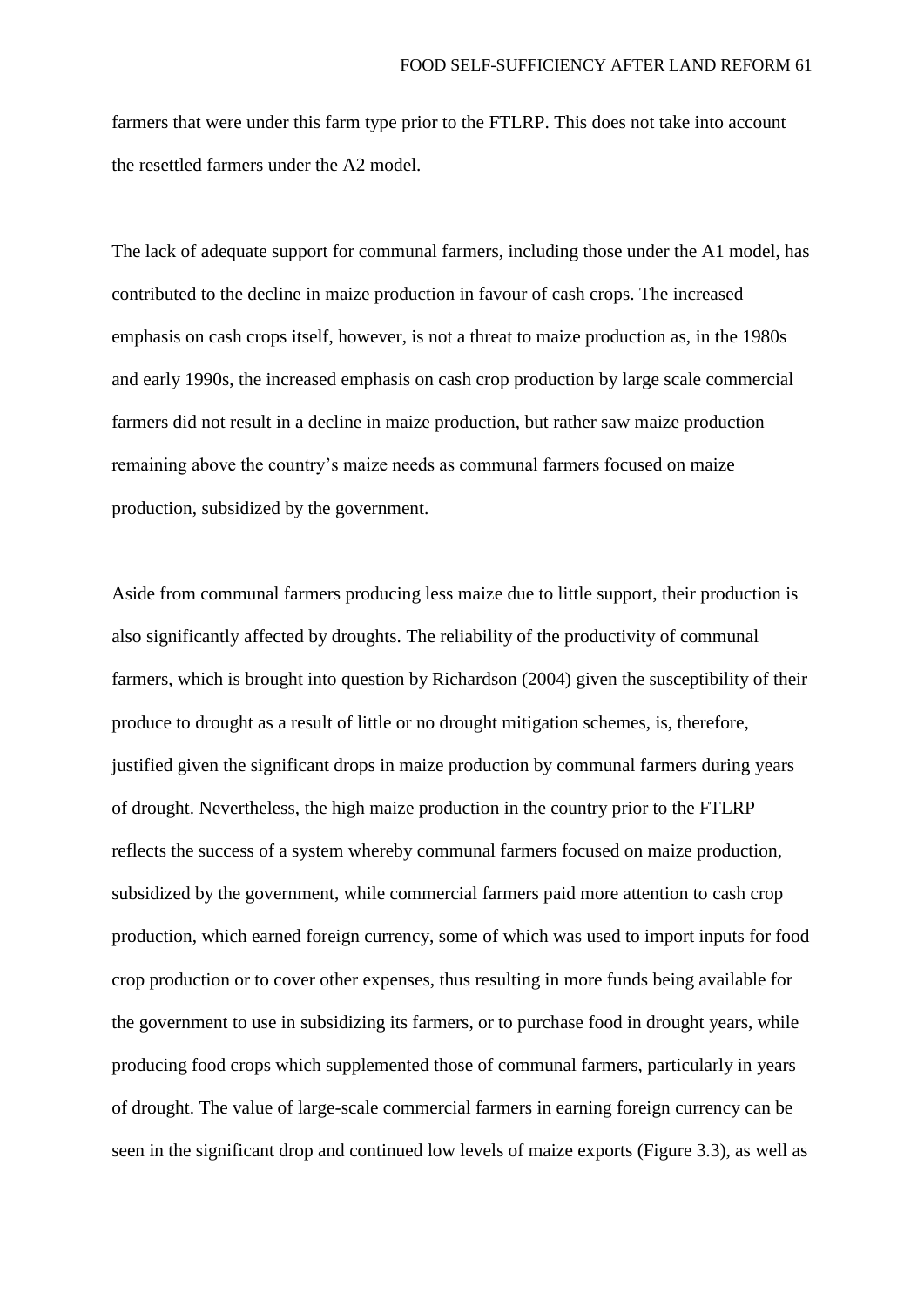the significant drop in the production of unmanufactured tobacco (Figure 3.4), which is a major export in the country, which coincide with a fall in the number of large-scale commercial farmers as a result of the FTLRP. The importance of commercial farmers, therefore, lies in their production of high quality cash crops for foreign currency earning to support government subsidizing of farmers, and their supplementary maize production. Communal farmers cannot be expected to make the same contribution towards cash crops as they lack the resources to be able to compete with the cash crop production of large-scale commercial farmers on a large scale. This can be seen in the decline in the production of unmanufactured tobacco after the FTLRP (see Figure 3.4), when large amounts of land were transferred from large-scale commercial farmers to communal farmers and, ten years after the start of the FTLRP, production of unmanufactured tobacco remained below pre-FTLRP levels (Figure 3.4). The slow start of the Model A2 beneficiaries who have taken over some of the large-scale commercial farming, which is highlighted in Chapter III, is also responsible for stalled production, both in cash crops and food crops. Although commercial farmers may be better in their production of cash crops for international markets, this is not to discourage communal farmers from cash crop production as the benefits outweigh the costs when maize crop production is unfavourable, resulting in maize only being produced for subsistence, but this leaves those who are not producing their own maize, particularly in urban areas, at a high risk of maize shortages, especially as the international and regional market for maize is unreliable. Given the necessity of domestic maize production and the efficiency of communal farmers, however, incentives that encourage maize production over cash crop production by communal farmers are imperative so as to prevent a concentration on cash crops which shares the responsibility for the compromise of domestic maize production. Maize production for Zimbabwe is, therefore, best under communal farmers provided that there are incentives to encourage the growth in production, but the role of commercial farmers is also important in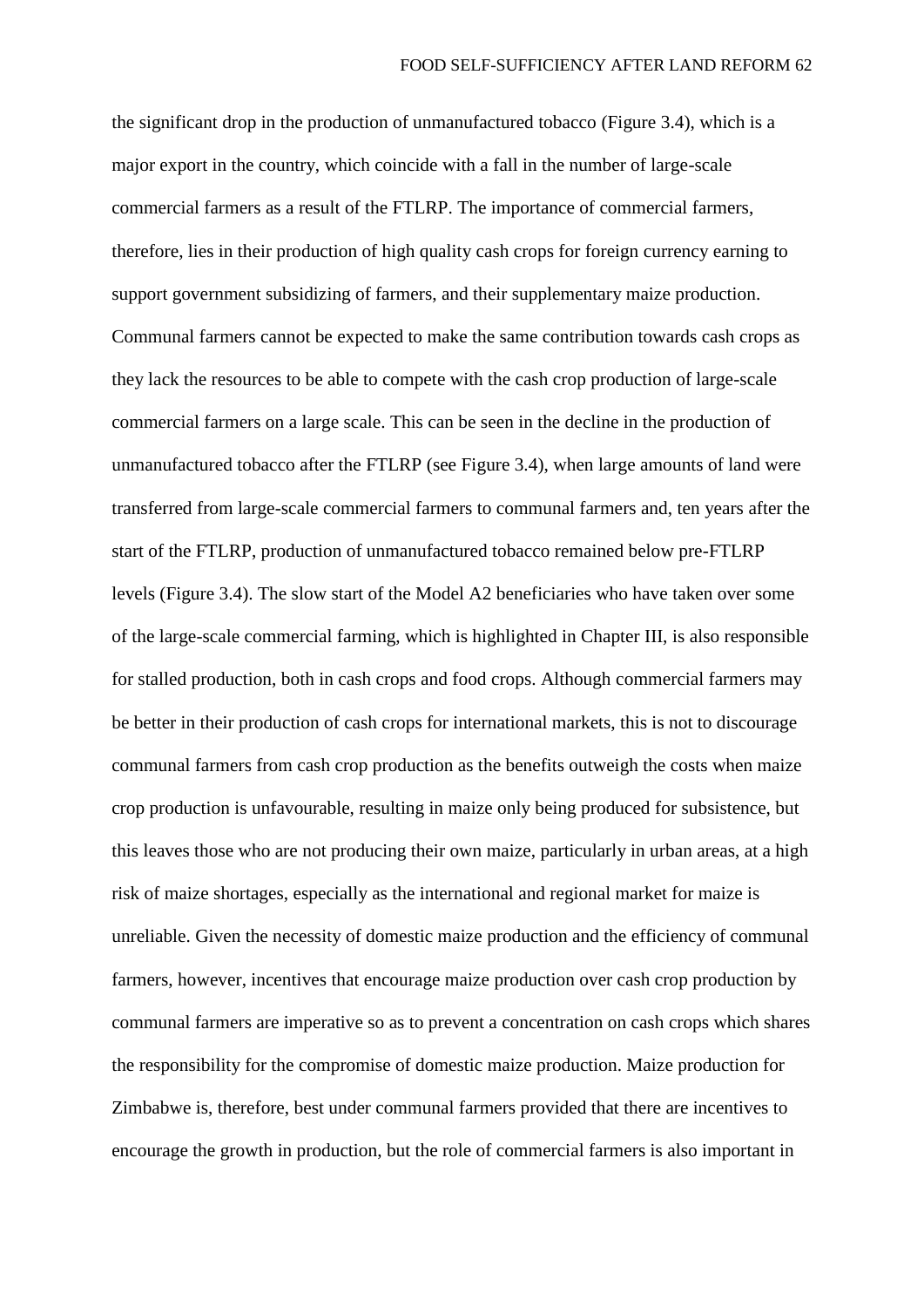supplementing the production by communal farmers, and ensuring that production remains high through its cash crop production which brings in foreign currency for direct or indirect use by the government in providing incentives for communal farmers to encourage production.

Interplay of factors influencing the changes in maize-self sufficiency is clear, which creates complexity in trying to differentiate whether each of the factors is individually a hindrance to food self-sufficiency in Zimbabwe. This, however, emphasizes the importance of singling out a specific factor, in this case land use and ownership, and analysing how it affects maize selfsufficiency. Although, in affecting maize self-sufficiency, changes in land use and ownership do not act independently, the data provided can then be used to deduce whether the transfer itself of land from large scale commercial farmers to communal farmers is a hindrance to maize self-sufficiency and, on a broader scale, food self-sufficiency, thus bringing land reform as a process into question, or whether the transfer of land is not a hindrance to this goal but, rather, these changes may not be conducive to food self-sufficiency in a particular economic, social and political environment, and so timing is essential.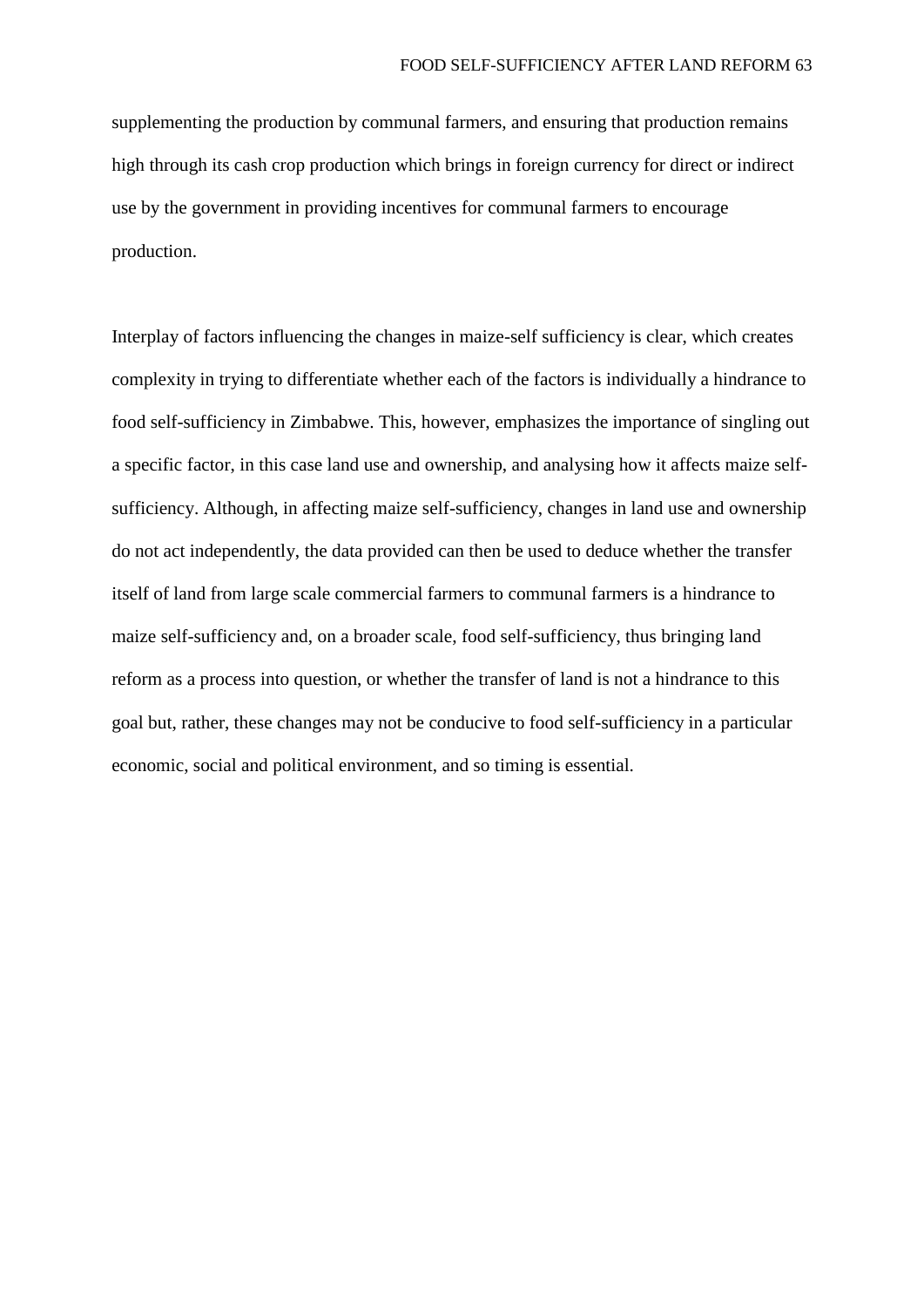### **CHAPTER V: CONCLUSION AND RECOMMENDATIONS**

Although there is enough food being produced globally for the world's population, Africa does not have an adequate amount being produced in the continent, obliging most of the countries to purchase food on the international market. The instability of prices and flawed nature of the market through imperfect competition, however, has disadvantaged these countries as well as their farmers who must compete with subsidized imports, and so focusing on domestic food crop production to ensure self-sufficiency is preferable as countries have greater control over the availability of food and its consistency. Given the large rural population of Africa that depends on agriculture for its food and livelihood, domestic crop production caters for both food availability and accessibility. While the discourse by the neoliberal West has been one that encourages open markets and free trade, it is imperative that developing countries take a stance on advocating for more equal terms of trade that do not disadvantage and discourage their farmers while the West continues to profit. Imports, however, are necessary when it comes to production shortfalls or the need to purchase locally unavailable inputs. Countries should, however, be wary of dependence on imports due to market instability which may worsen food shortages and their effects on countries. Cash crop production for foreign currency is also beneficial for food availability and domestic crop production, provided countries succeed in managing both food and cash crop production. Given the high costs of high quality cash crop production, large-scale commercial farmers are best producing cash crops for export, while the efficiency of the communal farmers must be depended on to produce food for the nation, being subsidized by the government, within reasonable means, through foreign currency from the exportation of cash crops to ensure consistent production.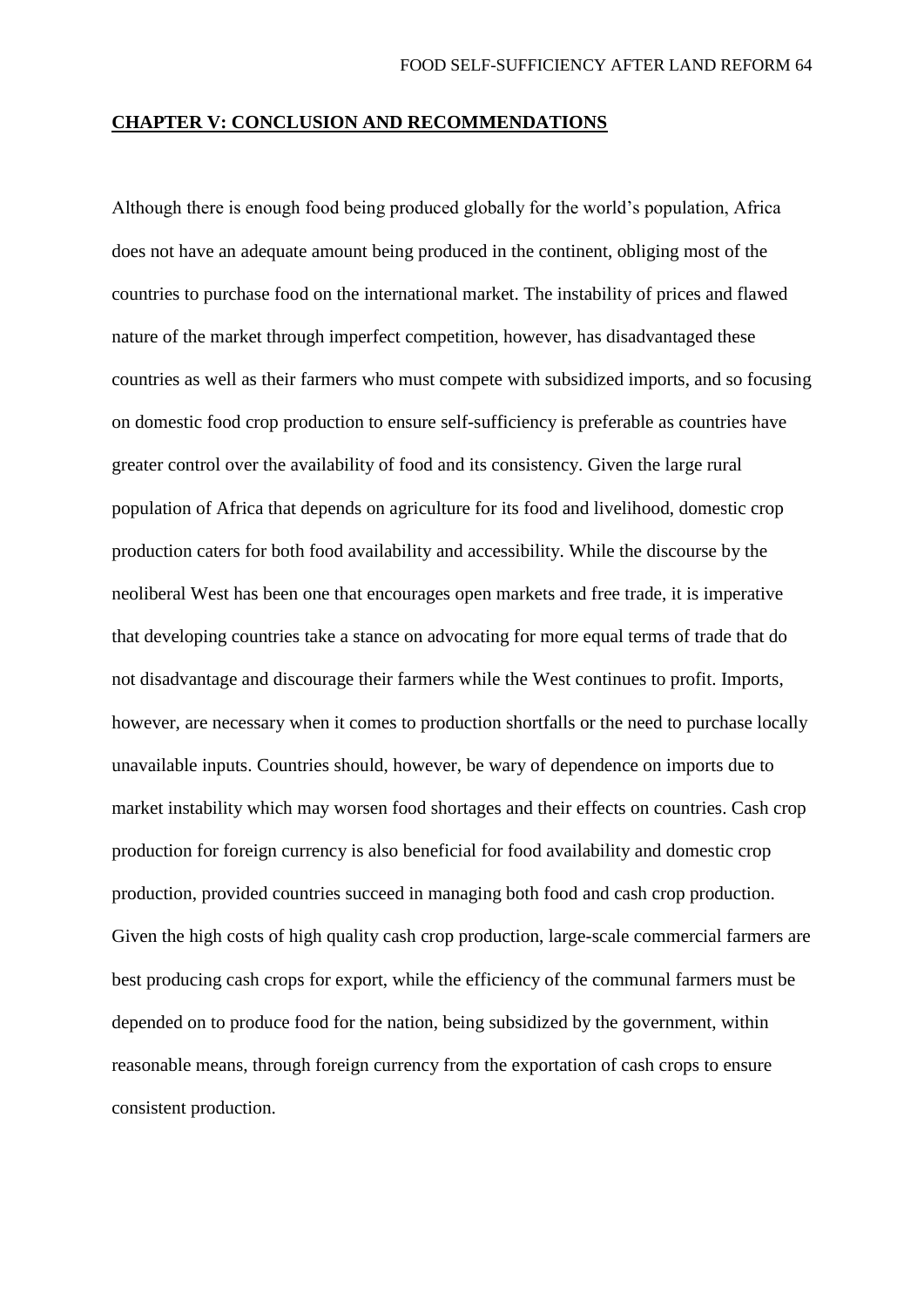Zimbabwe's FTLRP resulted in the transition of the country from a mostly food selfsufficient country and net exporter of maize to a country heavily dependent on maize imports as total cereal production declined. Regaining its status as a food self-sufficient country, especially in maize, is necessary as food crop production leads to an increase in the availability and accessibility of food for the rural population, and ensures that the country, which is currently facing difficulties in acquiring maize from a thin maize market, does not have to depend on unstable and unreliable markets for its staple food, which is particularly risky given that most of the urban population depends on maize imports for food. It follows, then, that there should be an increase in cash crop production for foreign currency, which can be used to purchase inputs that are unavailable locally, and assist in the government subsidization of communal farmers.

The efficiency of communal farmers which, in the past, has resulted in them making the highest contribution to domestic maize production, puts them in the best position to be responsible for the country's maize production, but this efficiency has been largely dependent on government subsidies and support for input purchase, which requires a well-functioning commercial sector that is well-resourced to produce high quality cash crops to earn foreign currency which can be used for the required support, or diverted to other uses so that more government funds are available for subsidies. For most of the period before the FTLRP, the complementary responsibilities between communal and large-scale commercial farmers ensured maize self-sufficiency in the country, but subsidies were mostly at the expense of the country's economy as it was using money that it did not have to subsidize the farmers. Nevertheless, maize production remained high. The FTLRP resulted in a large amount of productive and unproductive land being taken from large-scale commercial farmers and given to new and existing communal and commercial farmers who were unable to fill the void that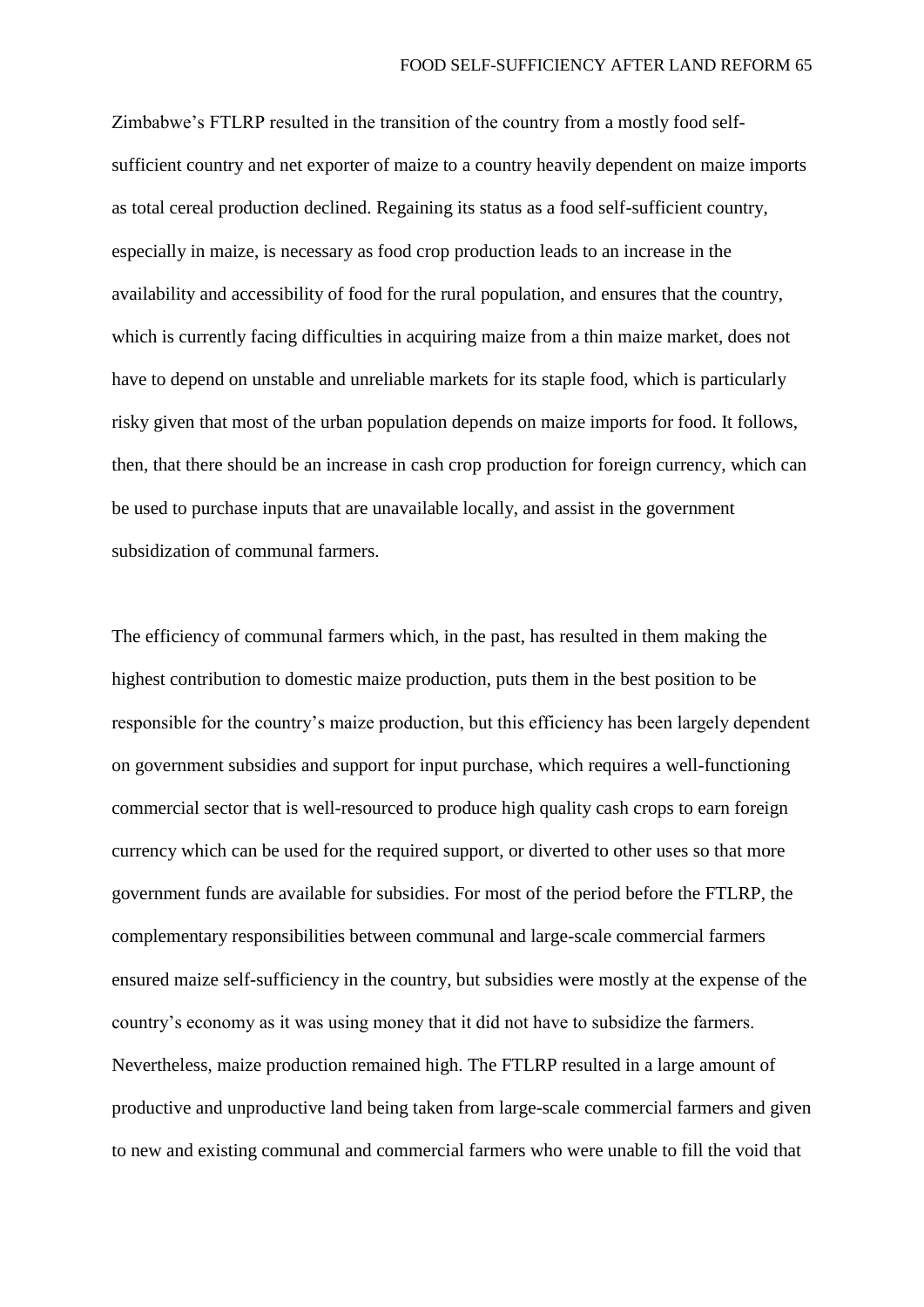had been created in a timely fashion, especially given the speedy nature of this transfer of land. This can partially be owed to a lack of incentives and subsidization of the farmers by the government, which was and, continues to face economic challenges and a lack of foreign currency. It should also be noted that the FTLRP did not take place over a period of time that was void of other problems but, rather, the country was also facing economic challenges and political turmoil which also contributed to disabling farmers from maintaining production levels. This environment was not conducive to a rapid change in ownership in a sector as important as agriculture. While the transfer of land to communal farmers may ideally equate to increases in production given the efficiency of the communal farmers, the framework and conduction of the FTLRP did not take into consideration the capabilities of the government to subsidize more communal farmers without worsening the economy, and the ability and degree of resource accessibility of the new farmers, both communal and commercial, to produce at the rate and the quality of large-scale commercial farmers who had previously owned the land. With this in mind, the change in agricultural land use and ownership brought about by the FTLRP did result in the decline in maize self-sufficiency in Zimbabwe, but this was largely to do with the poor timing which coincided with poor and worsening economic decline and political turmoil and lack of resources to ensure a continuation or improvement in production by farmers than to do with more land being under communal farmers.

Land reform has shown to be a path taken by many developing countries to redress inequalities in land ownership and to improve production and the livelihoods of farmers. Zimbabwe presents itself as a case where, while the intentions in as far as increases in production and changes in land ownership may have been sound, the timing and speed of the FTLRP worsened the maize self-sufficiency of the country. The advantages of land reform in terms of increased food crop production through more land under communal farmers may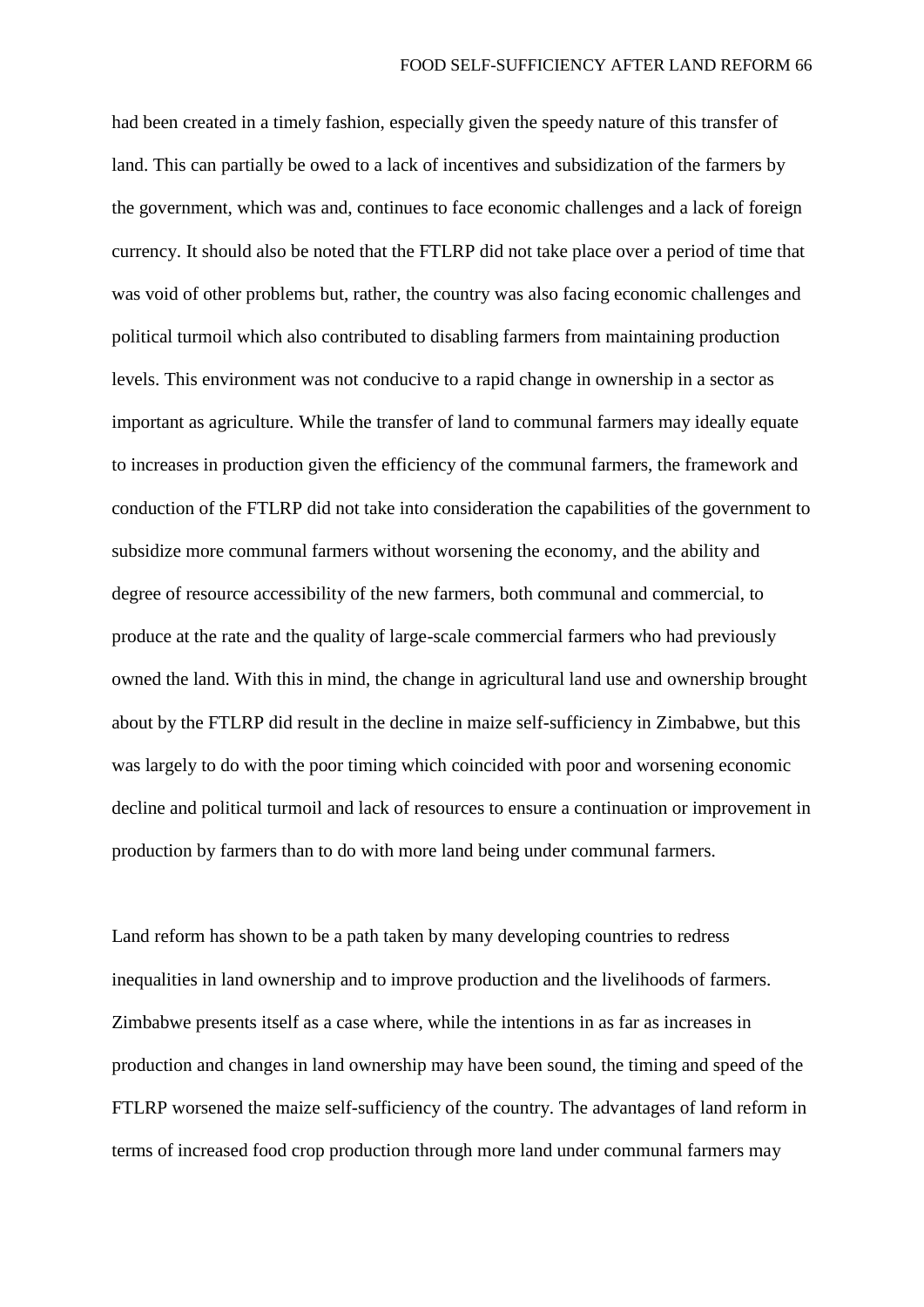only be ensured provided that the economic and political environment in which this takes place is conducive for these changes, that there remains an incentive to engage in intensive food crop production, and there is careful planning prior to the land reform itself, and careful monitoring of the process, which was not the case in Zimbabwe.

The effects of changes in land use and ownership in Zimbabwe on maize self-sufficiency go beyond reflecting the state of the country and its land reform, but also serve to illuminate issues regarding land reform in other countries. The redressing of social imbalances in land ownership is imperative in many developing countries and has raised questions about whether land reform, which would result in the well-resourced minorities owning the majority of the land losing their land to a not-so-well-resourced majority owning the minority of the land, would affect the productivity and economy of the given country. What many would term as a "failure" in Zimbabwe's land reform, in terms of food crop productivity and economic growth, has been used as a stark warning against land reform of that drastic nature with regards to the extent of the changes in land ownership in other countries where social imbalances in land ownership exist, particularly in the Southern African region. When the case of Zimbabwe is closely explored, however, regarding changes in land use and ownership and their effect on food self-sufficiency, it becomes evident that the changes in land use and ownership were only detrimental to food self-sufficiency because of the poor timing given the economic challenges and political turmoil that the country was also facing at that time, and a failure to execute the transfer of land in an organized fashion. An increase in land under the ownership of communal farmers should not be seen as a threat to food self-sufficiency provided that commercial farmers continue to complement their production, especially given the efficiency of communal farmers in food crop production. Rather than a fear of changing land ownership through land reform as a destabilizing factor in food crop production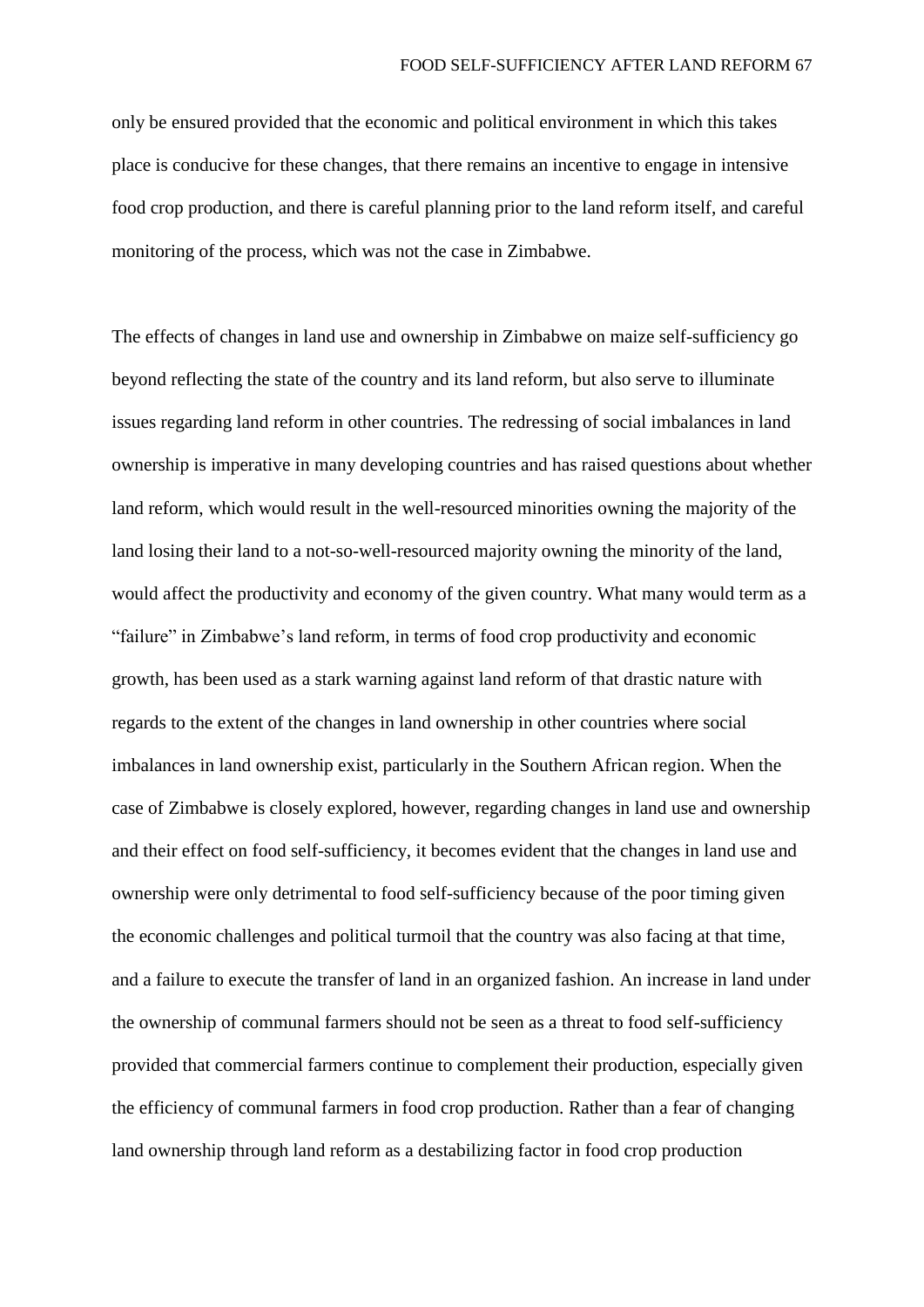discouraging countries from redressing social imbalances in land ownership and ensuring food self-sufficiency, these changes should continue to be explored within the right conditions for success.

## **Recommendations**

Years after the FTLRP, Zimbabwe continues to face economic challenges, sanctions imposed by the USA, the EU and Australia, and political instability, resulting in the government being unable to provide support to communal farmers for their maize production and the GMB being unable to purchase maize at a favourable price. Shortages of foreign currency have also made it difficult to support farmers. The subsidization of farmers by the government is not a viable solution at this point, given that the country does not have enough funds to commit to this in such a way that could provide incentives for maize production without worsening the economic situation of the country. Zimbabwe's solution lies in depending on outside intervention in terms of funding its farmers and providing incentives for production. An example would be AgriTrade, a commercial lending company under the Zim-Agricultural Income and Employment Development Programme which is sponsored by USAID. AgriTrade, facilitated by participating banks, loans money to agro-dealers and agribusinesses so that they may buy produce from communal farmers (International Relief & Development [IRD], 2012). This serves as an incentive for farmers to grow maize as markets are closer and, unlike selling produce to the GMB that has been struggling with paying farmers for their produce, agro-dealers and agribusinesses working with smallholder farmers will have enough money to pay them for their produce. For further information on AgriTrade, see IRD (2012). More projects such as this should be looked into, and geared towards maize production as this will not only address food availability, but also accessibility as communal farmers are likely to see an increase in incomes. This should be done alongside cash crop production by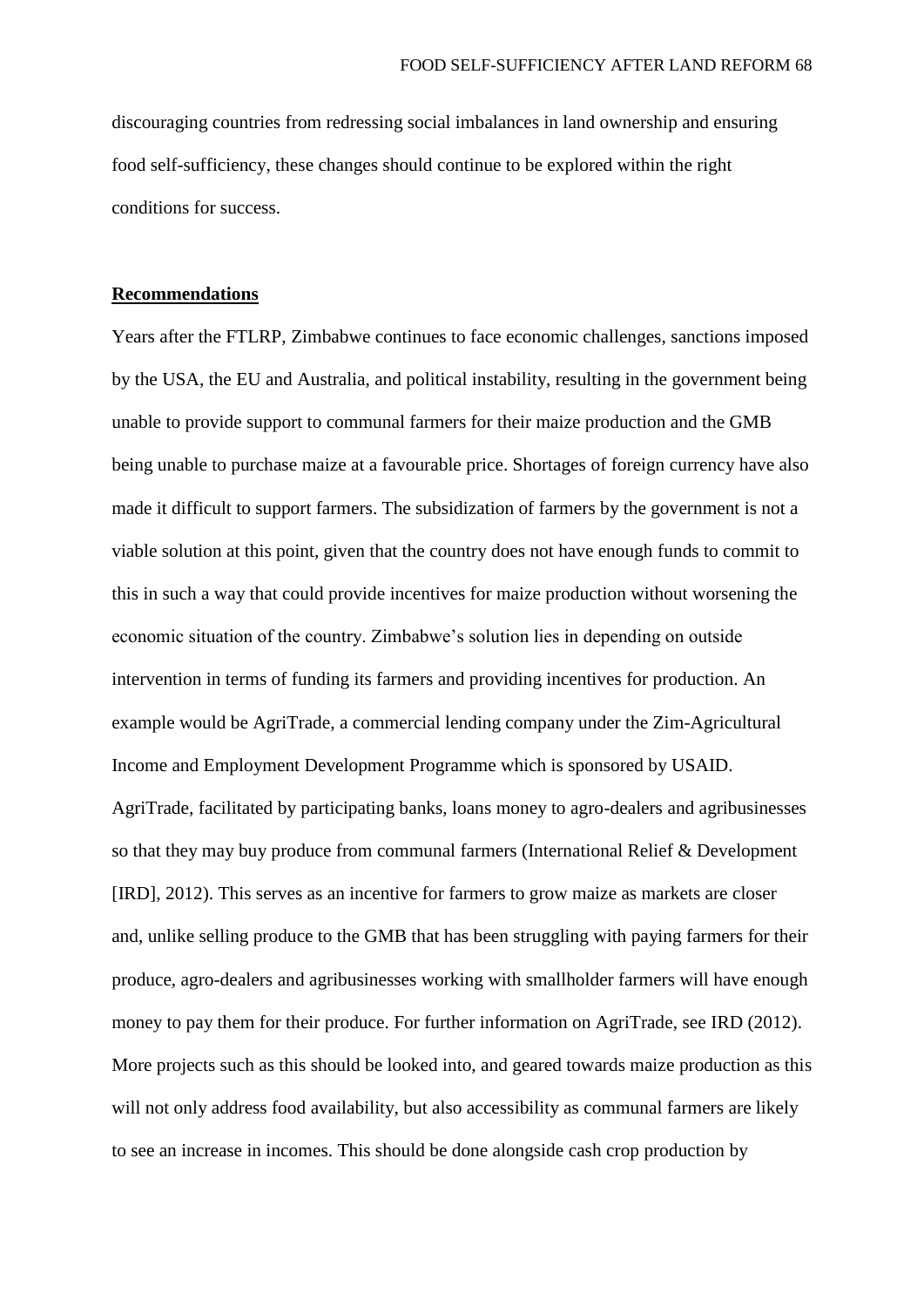commercial farmers, which will play a part in addressing shortages of foreign currency. This may be a step towards addressing the low maize production and food security in the country, but there is more to be done. External intervention should only be seen as a short-term goal while the country's economy recovers, as seeing this as a long-term goal may create issues of dependency on external sources and undermine the state.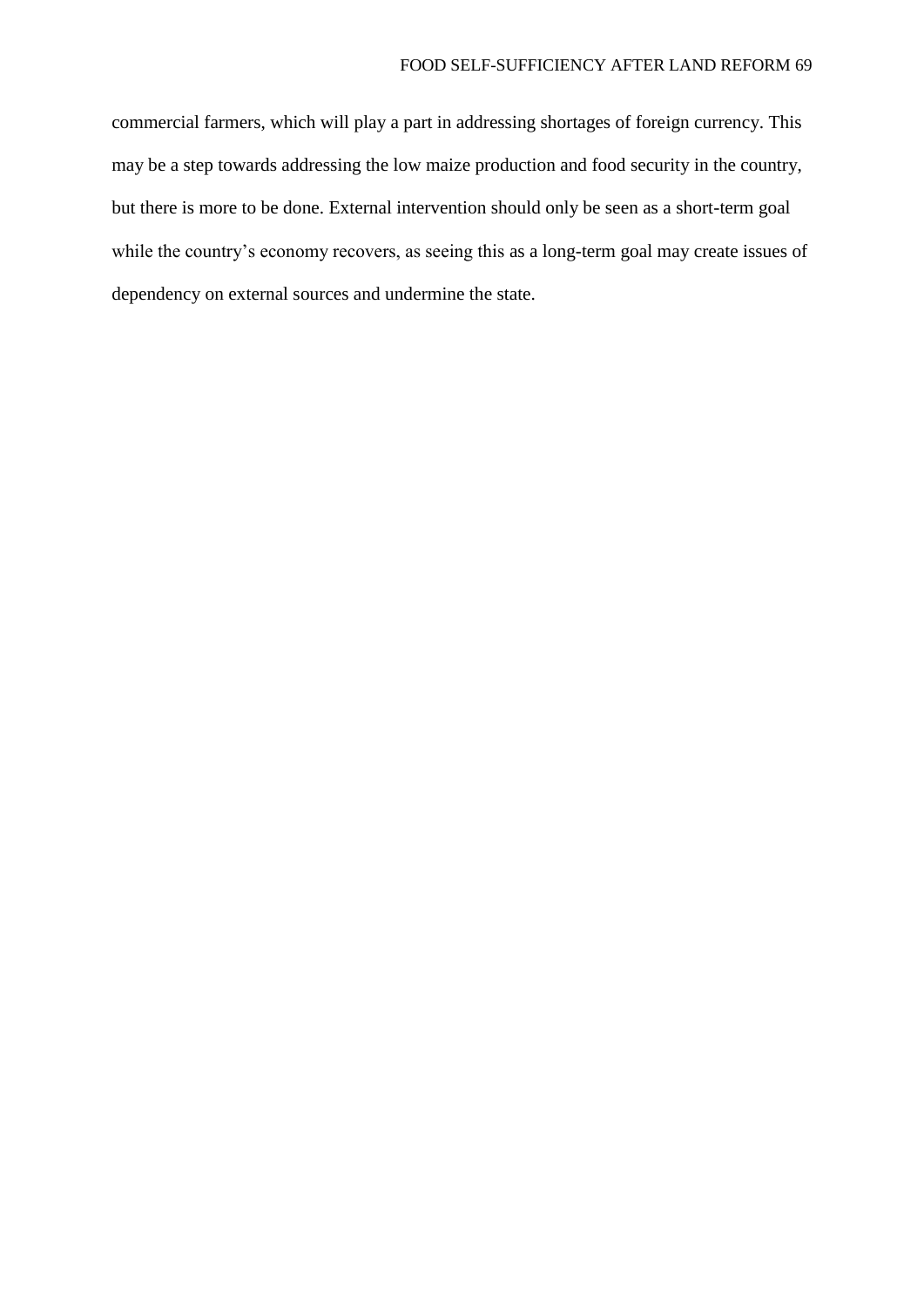## **BIBLIOGRAPHY**

- Amanor, K. S. (2009). Global food chains, African smallholders and World Bank governance. *Journal of Agrarian Change*, *9*(2), 247-262.
- Amanor, K.S., & Moyo, S. (2008). *Land and sustainable development in Africa.* London; New York: Zed.
- Anderson, K. (2010). Policy reforms affecting agricultural incentives: much achieved, much still needed. *The World Bank Research Observer*, *25*(1), 21-55.
- Bello, W. (2009). *The food wars.* New York: Verso.
- Beynon, J., Jones, S., & Yao, S. (1992). Market reform and private trade in eastern and southern Africa. *Food Policy*, *17*(6), 399-408.
- Binswanger-Mkhize, H.P., Bourguignon, C., & van den Brink, R. (Eds.). (2009). *Agricultural land redistribution: Towards greater consensus.* Washington, D.C.: World Bank.
- Blackie, M.J. (1990). Maize, food self-sufficiency and policy in East and Southern Africa. *Food Policy.* 15(5), 383-394.
- Bowyer-Bower, T.A.S. (2000). Theory into practice: Perspectives on land reform of the Farmers' Unions of Zimbabwe. In T.A.S. Bowyer-Bower, & C. Stoneman (Eds.), *Land reform in Zimbabwe: Constraints and prospects* (pp. 59-72). Aldershot: Ashgate.
- Bowyer-Bower, T.A.S., & Stoneman, C. (Eds.). (2000). *Land reform in Zimbabwe: Constraints and prospects.* Aldershot: Ashgate.
- Bratton, M. (1986). Farmer organizations and food production in Zimbabwe. *World Development.* 14(3), 367-384.
- Chimhowu et al. (2009). *Moving forward in Zimbabwe - reducing poverty and promoting growth***.** The University of Manchester Brooks World Poverty Institute.

Chingono, H. (2010). Zimbabwe sanctions: An analysis of the "Lingo" guiding the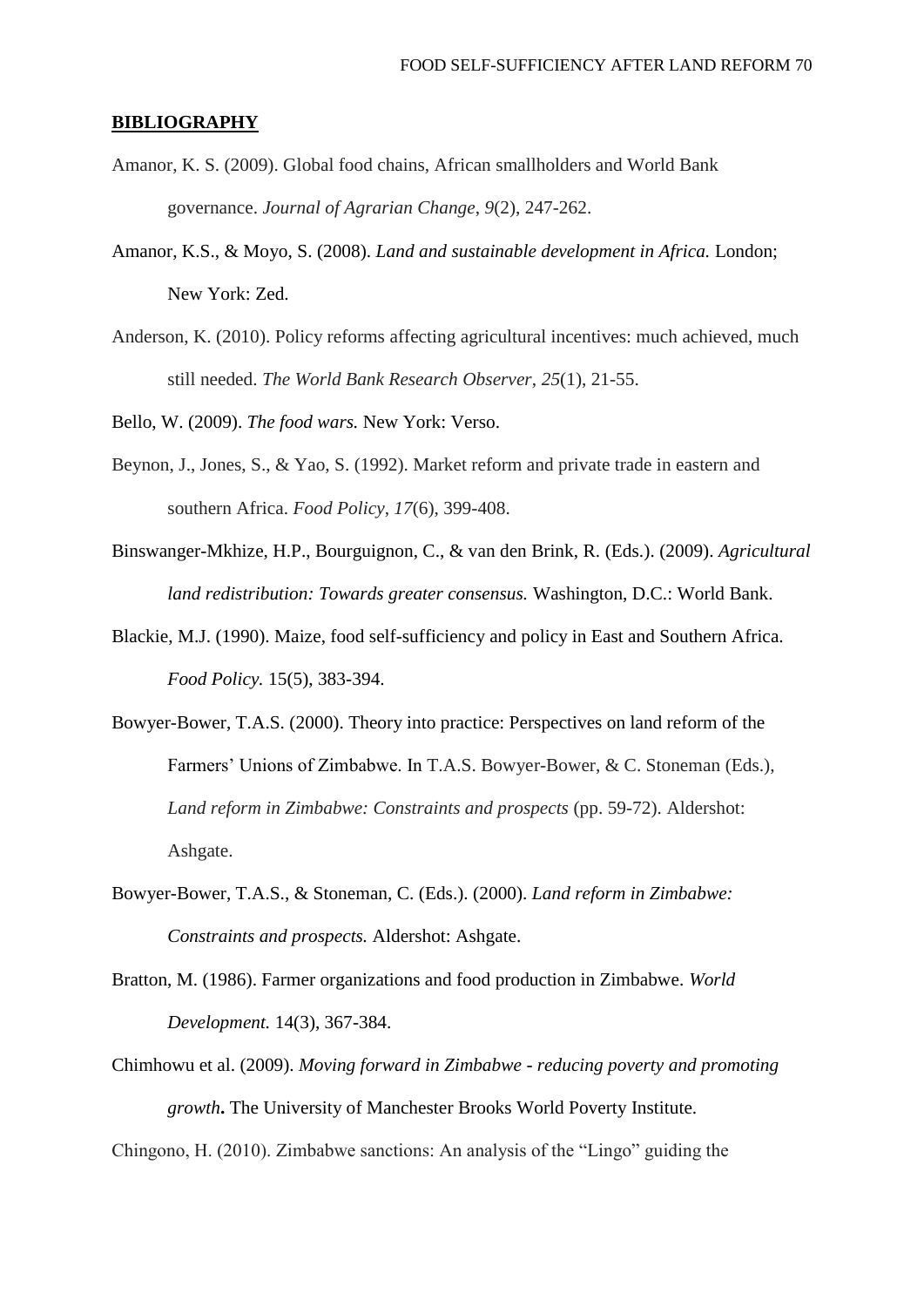perceptions of the sanctioners and the sanctionees. *African Journal of Political Science and International Relations*, *4*(2), 66-74.

Chiremba, S. & Masters, W. The experience of resettled farmers in Zimbabwe. *African Studies Quarterly.* 7(2/3). Retrieved 16 December 2012 from: http://www.africa.ufl.edu/asq/v7/v7i2a5.htm

- Cliffe, L. (1988). Zimbabwe's agricultural 'success' and food security in Southern Africa. *Review of African political economy*, *15*(43), 4-25.
- Clover, J. (2003). Food security in sub-Saharan Africa. *African Security Studies*, *12*(1), 5-15. da Silva, J.G. (2012). Feeding the world sustainably. *UN Chronicle, 49*(1,2). Retrieved 10 March 2013 from United Nations Web site: https://www.un.org/wcm/content/site/chronicle/home/archive/issues2012/thefuturewe want/feedingtheworldsustainably
- Compagnon, D. (2011). *A predictable tragedy: Robert Mugabe and the collapse of Zimbabwe.* Philadelphia: University of Pennsylvania Press.
- Cousins, B., & Scoones, I. (2010). Contested paradigms of 'viability'in redistributive land reform: perspectives from southern Africa. *The Journal of Peasant Studies*, *37*(1), 31- 66.
- Dodaro, R. (1991). Comparative advantage, trade and growth: Export-led growth revisited. *World Development.* 9(9), 1153-1165.
- Dudley, N., Madeley, J., & Stolton, S. (1992). *Land is life: Land reform and sustainable agriculture.* London: Intermediate Technology Publications.

Elich, G. (2011, February 6). Challenging Western distortion about Zimbabwe's land reform.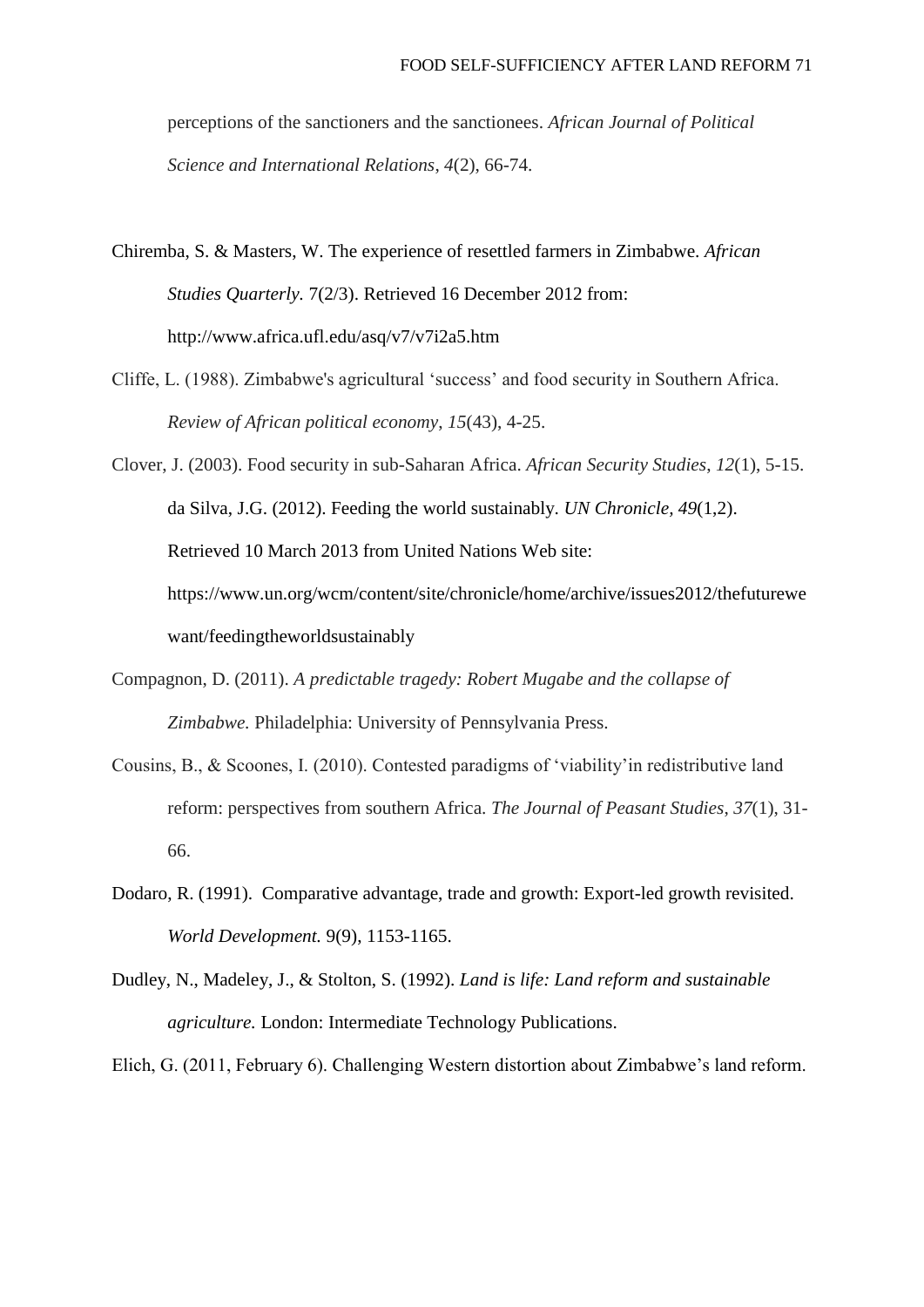*Global Research.* Retrieved 5 March 2013 from Global Research web site: http://www.globalresearch.ca/challenging-western-distortions-about-zimbabwe-sland-reform/23311

FAOSTAT. (n.d.). FAO. Retrieved 7 December 2012 from FAO Web site:

http://faostat3.fao.org/home/index.html#HOME

Food and Agricultural Organisation of the United Nations. (2003). *WTO agreement on agriculture: The implementation experience – developing country case studies.* Rome: FAO. Retrieved 2 February 2013 from FAO web site: http://www.fao.org/docrep/005/Y4632E/y4632e0y.htm#bm34

Food and Agricultural Organisation of the United Nations. (2006). *Fertiliser us by crop in* 

*Zimbabwe.* Rome: FAO.

Food and Agricultural Organisation of the United Nations. (n.d.) Retrieved October 14, 2012 from ftp://ftp.fao.org/es/esa/policybriefs/pb\_02.pdf

Food and Agricultural Organization of the United Nations. (n.d.). Retrieved 14 December 2012 from FAO Web site: [http://www.fao.org/index\\_en.htm](http://www.fao.org/index_en.htm)

Food Security Portal. *Maize prices and returns.* Food Security Portal/IFPRI. Retrieved 8 March 2013 from Food Security Portal web site:

http://www.foodsecurityportal.org/policy-analysis-tools/maize-prices-and-returns

- Frayne, B., Moser, C., & Ziervogel, G. (Eds.). (2012). *Climate change, assets and food security in Southern African cities.* New York, NY: Earthscan
- Godfray, H. C. J., Beddington, J. R., Crute, I. R., Haddad, L., Lawrence, D., Muir, J. F., ... & Toulmin, C. (2010). Food security: the challenge of feeding 9 billion people. *Science*, *327*(5967), 812-818.
- Govereh, J., & Jayne, T. S. (1999). Effects of cash crop production on food crop productivity in Zimbabwe: Synergies or trade-offs? *MSU International Development Working*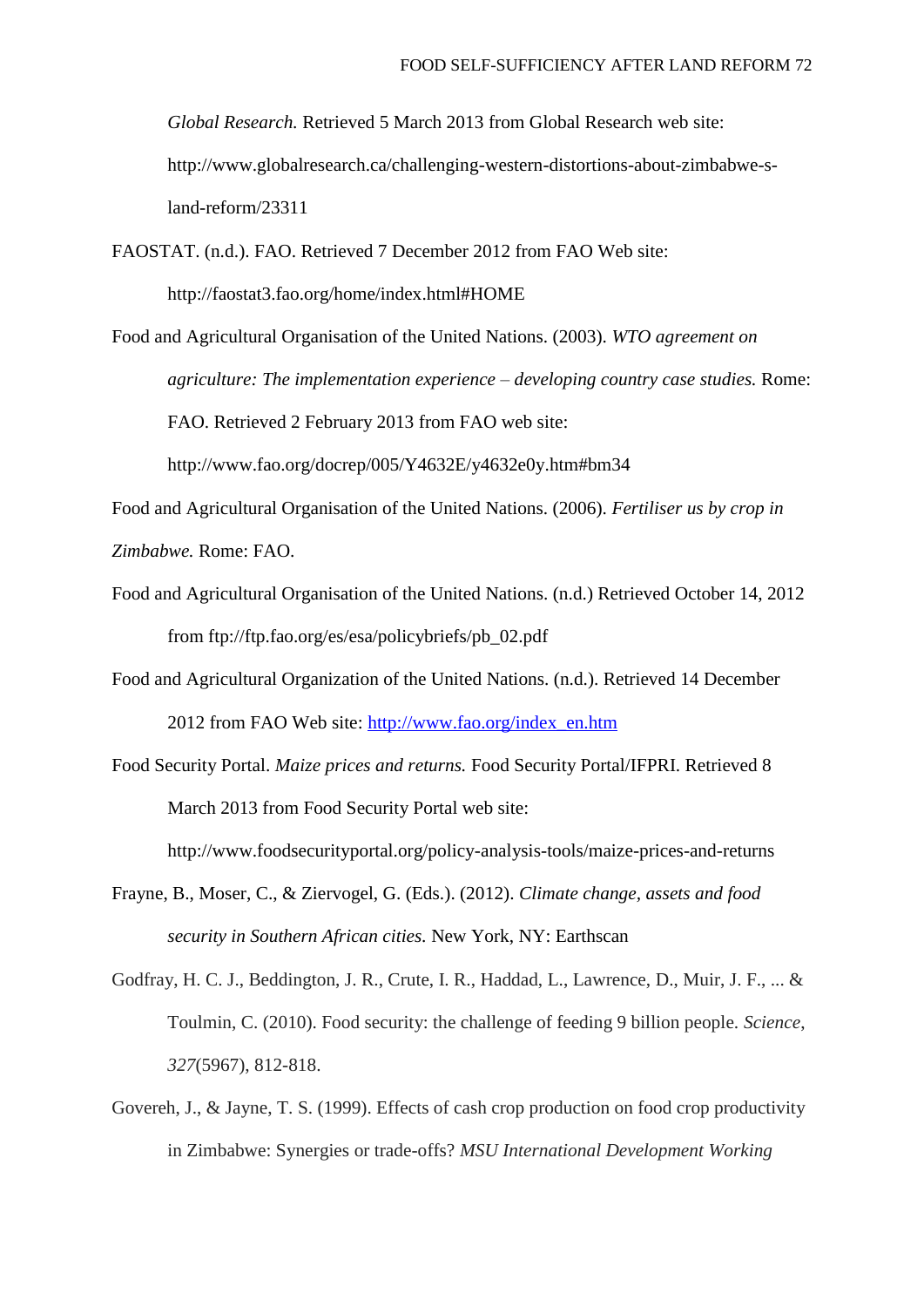*Papers (No. 74)*. Retrieved 28 November 2012 from MSU Agricultural Economics web site: http://ageconsearch.umn.edu/bitstream/54670/2/idwp74.pdf

- Guha-Khasnobis, B., Acharya, S.S., & Davis, B. (Eds.). (2007). *Food security: Indicators, measurement, and the impact of trade openness.* Oxford, NY: Oxford University Press.
- Gunjal, K., Shiferew, W., Dradri, S., & Rammala, V. (2008, June 18). FAO/WFP crop and food supply assessment mission to Zimbabwe. Rome: FAO/WFP. Retrieved 20 February 2013 from FAO web site:

ftp://ftp.fao.org/docrep/fao/010/ai469e/ai469e00.pdf

Hammar, A., & Raftopoulos, B. (2003). Zimbabwe's unfinished business: Rethinking land, state and nation. In A. Hammar, B. Raftapoulos, & S. Jensen (Eds.), *Zimbabwe's unfinished business: Rethinking land, state and nation in the context of crisis* (pp. 1- 48). Harare: Weaver Press.

Hazell, P. B. (2005). Is there a future for small farms?. *Agricultural Economics*, *32*(s1), 93- 101.

- Hazell, P. B. R., Jaramillo, M., & Williamson, A. (1990). The relationship between world price instability and the prices farmers receive in developing countries. *Journal of Agricultural Economics*, *41*(2), 227-241.
- Hill, C.W.L. (2011). *International business: Competing in the global marketplace* (8<sup>th</sup> ed.). New York: McGraw-Hill.
- Hospes, O., & Hadiprayitno, I. (Eds.). (2010). *Governing food security: Law, politics and the right to food.* Wageningen: Wageningen Academic Publishers.

Integrated Regional Information Networks. (2013). Maize shortage renews debate over GM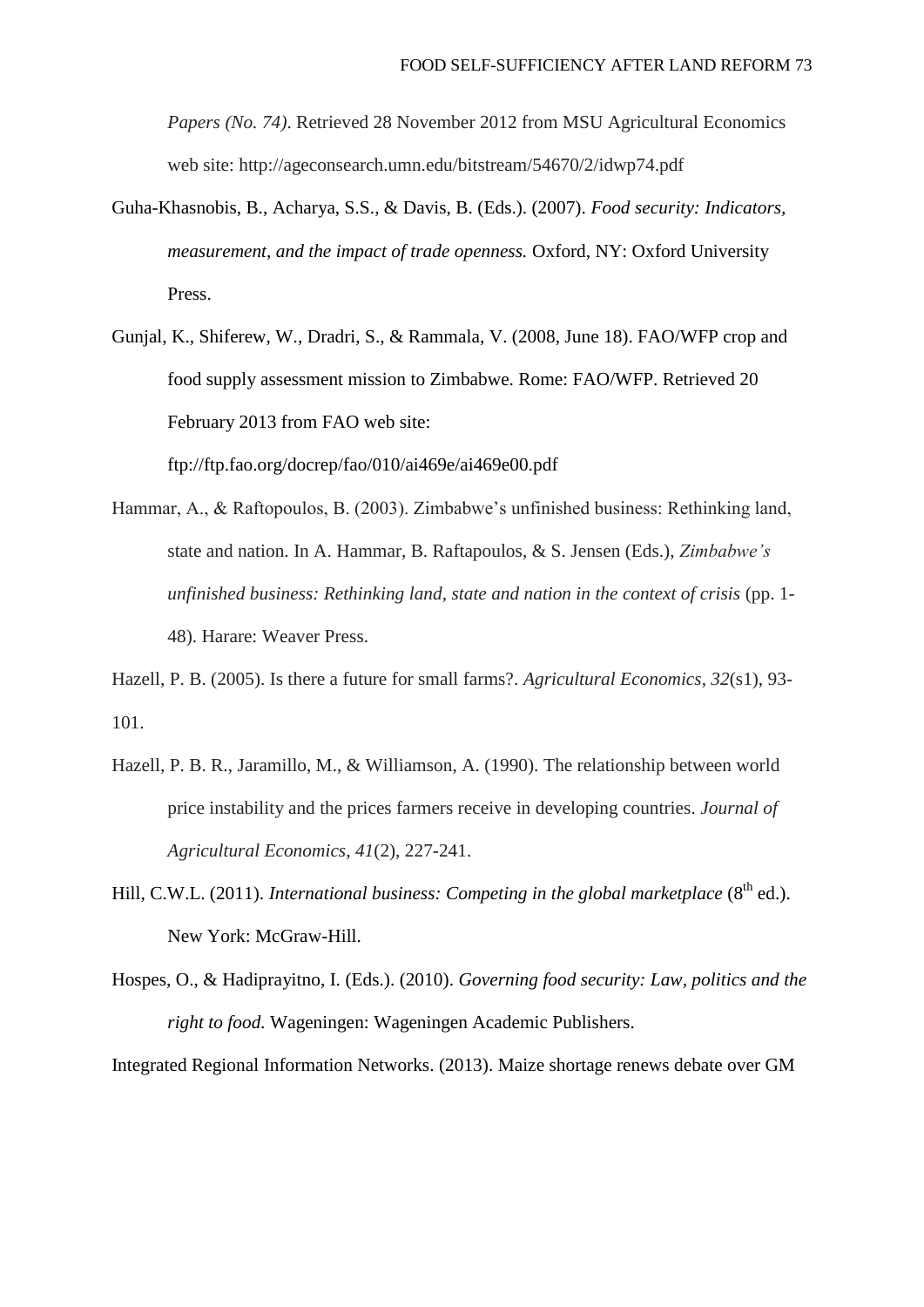in Zimbabwe. Retrieved 10 March 2013 from IRINnews web site:

http://www.irinnews.org/Report/97588/Maize-shortage-renews-debate-over-GM-in-Zimbabwe

International Relief & Development. (2012, May 16). AgriTrade helps small-scale agribusiness boom. *IRD.* Retrieved 4 March 2013 from IRD web site: http://www.org/our-work/success-stories/agritrade-helps-small-scale-agribusinessboom

- Islam, N. (1994). The driving forces of commercialization. In J. von Braun & E. Kennedy (Eds.), *Agricultural commercialization, economic development, and nutrition* (pp. 103-118). London: The Johns Hopkins University Press.
- Jackson, J., & Collier, P. (1988). Incomes, poverty and food security in the communal lands of Zimbabwe. Retrieved 14 December 2012 from: http://repub.eur.nl/res/pub/18766/wp44.pdf
- Jayne, T.S. (1994). Do high food marketing costs constrain cash crop production? Evidence from Zimbabwe. *Economic Development and Cultural Change.* 42(2), 387-402.
- Jayne, T. S., Mather, D., & Mghenyi, E. (2010). Principal challenges confronting smallholder agriculture in sub-Saharan Africa. *World development*, *38*(10), 1384-1398.
- Jayne, T. S., Rubey, L., Chisvo, M., & Weber, M. T. (1996). *Zimbabwe Food Security Success Story: Maize Market Reforms Improve Access to Food Even While Government Eliminates Food Subsidies* (No. 11326). Michigan State University, Department of Agricultural, Food, and Resource Economics.
- Jayne, T.S. & Rukuni, M. (1993). Distributional effects of maize self-sufficiency in Zimbabwe: Implications for pricing and trade policy. *Food Policy.* 1993(August), 334-341.
- Kanji, N. (1995). Gender, poverty and economic adjustment in Harare, Zimbabwe.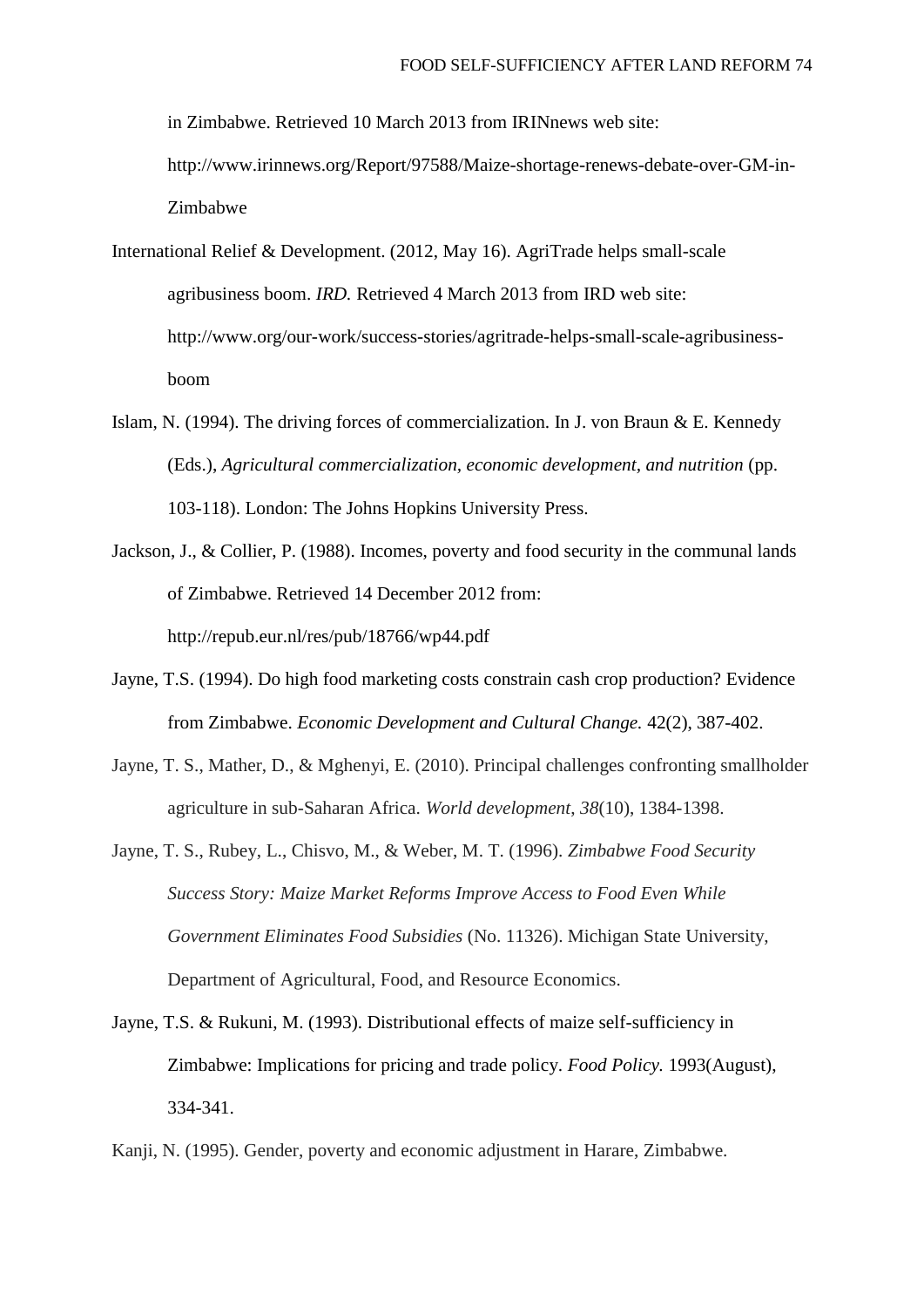*Environment and Urbanization*, *7*(1), 37-56.

Keyser, J.C. (2002). The costs and profitability of tobacco compared to other crops in Zimbabwe. *HNP Discussion Paper: Economics of Tobacco Control Paper No. 1* http://siteresources.worldbank.org/HEALTHNUTRITIONANDPOPULATION/Resou rces/281627-1095698140167/Keyser-TheCostsandProfitability-whole.pdf

- Kinsey, B. H. (1999). Land reform, growth and equity: emerging evidence from Zimbabwe's resettlement programme. *Journal of Southern African Studies*, *25*(2), 173-196.
- Lappe, F. M., Collins, J., & Fowler, C. (1977). *Food first, beyond the myth of scarcity*. Boston: Houghton-Mifflin.
- Lipton, M. (1993). Land reform as commenced business: The evidence against stopping. *World Development,* 21 (4), 641-657.

Marongwe, N. (2002). *Redistributive land reform and poverty reduction in Zimbabwe*. A working paper for the research project on 'Livelihoods after Land Reform Programme'. Retrieved February 3, 2013 from

http://r4d.dfid.gov.uk/pdf/outputs/esrc\_dfid/60332\_zimbabwe\_land\_reform.pdf

Masvora, G. (2013). Farmers dump maize. Retrieved 13 March 2013 from Sunday News web site:

http://www.sundaynews.co.zw/index.php?option=com\_content&view=article&id=34 203%3Afarmers-dump-maize&catid=37%3Atop-stories&Itemid=130#

- Maxwell, S. (2004). Farming and the poor: seven new challenges. *Opinions 2004* (July). Overseas Development Institute.
- Maxwell, S., & Fernando, A. (1989). Cash crops in developing countries: the issues, the facts, the policies. *World Development*, *17*(11), 1677-1708.

Moyo, S. (2000). The political economy of land redistribution in the 1990s. In T.A.S.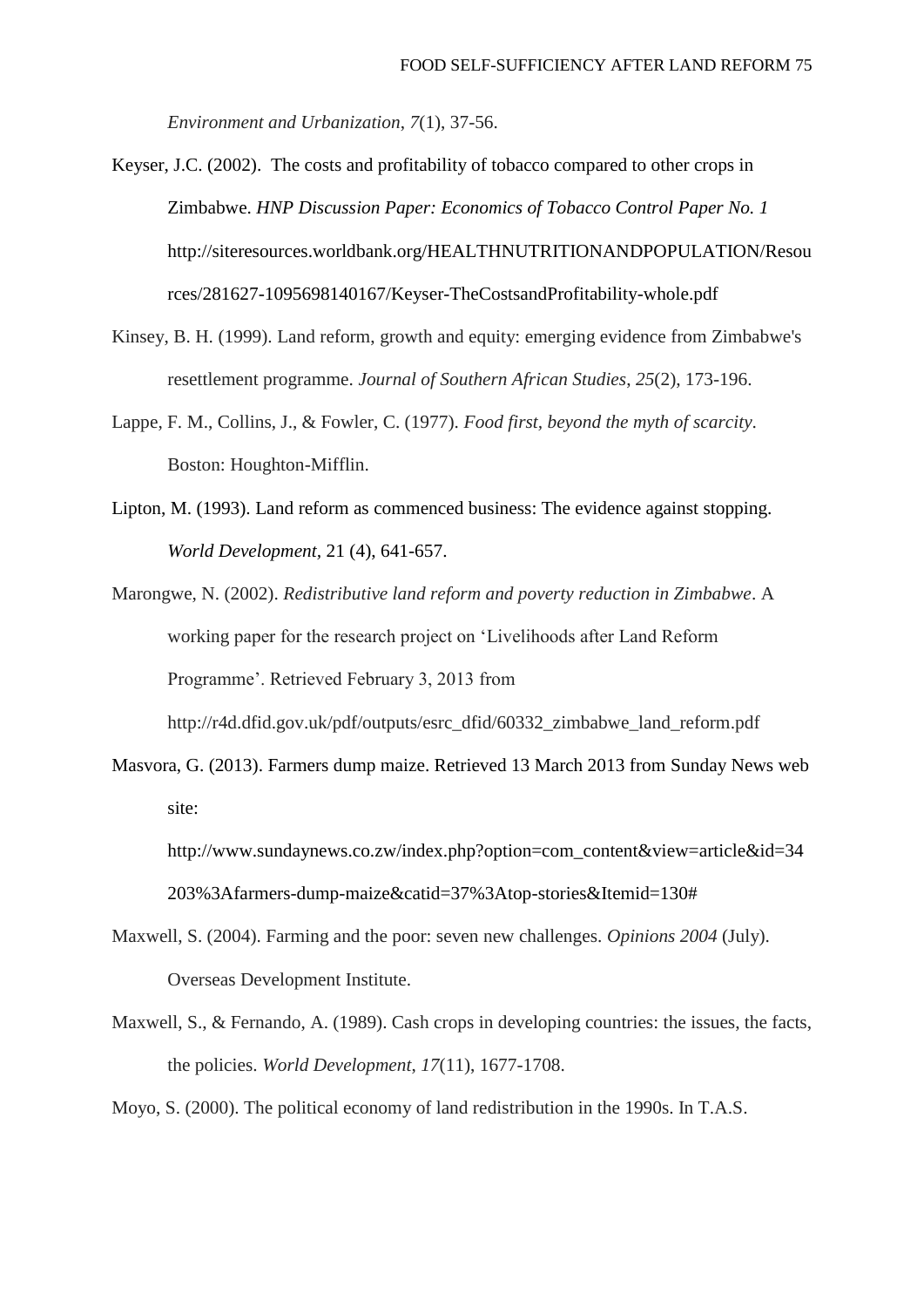Bowyer-Bower, & C. Stoneman (Eds.), *Land reform in Zimbabwe: Constraints and prospects* (pp. 73-82). Aldershot: Ashgate.

- Moyo, S. (2002). Occupations movement and democratisation: The contradictions of the neoliberal agenda in Zimbabwe. Retrieved 2 February 2013 from World Summit 2002 web site: http://www.worldsummit2002.org/texts/SamMoyo.pdf
- Moyo, S. (2004, December). The land and agrarian question in Zimbabwe. In *first annual colloquium (30 September 2004) at the University of Fort Hare*.
- Murisa, T. (2010). Farmer groups, collective action and production constraints: Cases from A1 settlements in Goromonzi and Zvimba. *Livelihoods after land reform in Zimbabwe Working Paper 10.* Retrieved 1 March 2013 from Livelihoods after Land Reform web site: http://www.lalr.org.za/zimbabwe/zimbabwe-working-papers-

1/LALRWP\_10\_%20Murisa\_final.pdf/view

- Murphree, M. W., & Mazambani, D. (2002). Policy implications of common pool resource knowledge: A background paper on Zimbabwe. *Unpublished paper for the 'Policy implications of common pool resource knowledge in India, Tanzania and Zimbabwe'project*. Retrieved February 2, 2013 from DFID web site: http://r4d.dfid.gov.uk/PDF/Outputs/NatResSys/R7973\_Annexd.pdf
- Mutisi, C. (2009). Implementation and coordination of agricultural research and training (ICART) in the SADC Region, phase 3 report: Situation analysis of agricultural research and training in the SADC region. *Faculty of Agriculture. University of Zimbabwe*.
- Njaya, T., & Mazuru, N. (2010). Land reform process and property rights in Zimbabwe: Constraints and future prospects (1980-2002). *Journal of Susainable Development in Africa,* 12(4), 164-185.

O'Hagen, J.P. (1976). National self-sufficiency in food. *Food Policy.* 1(5), 355-366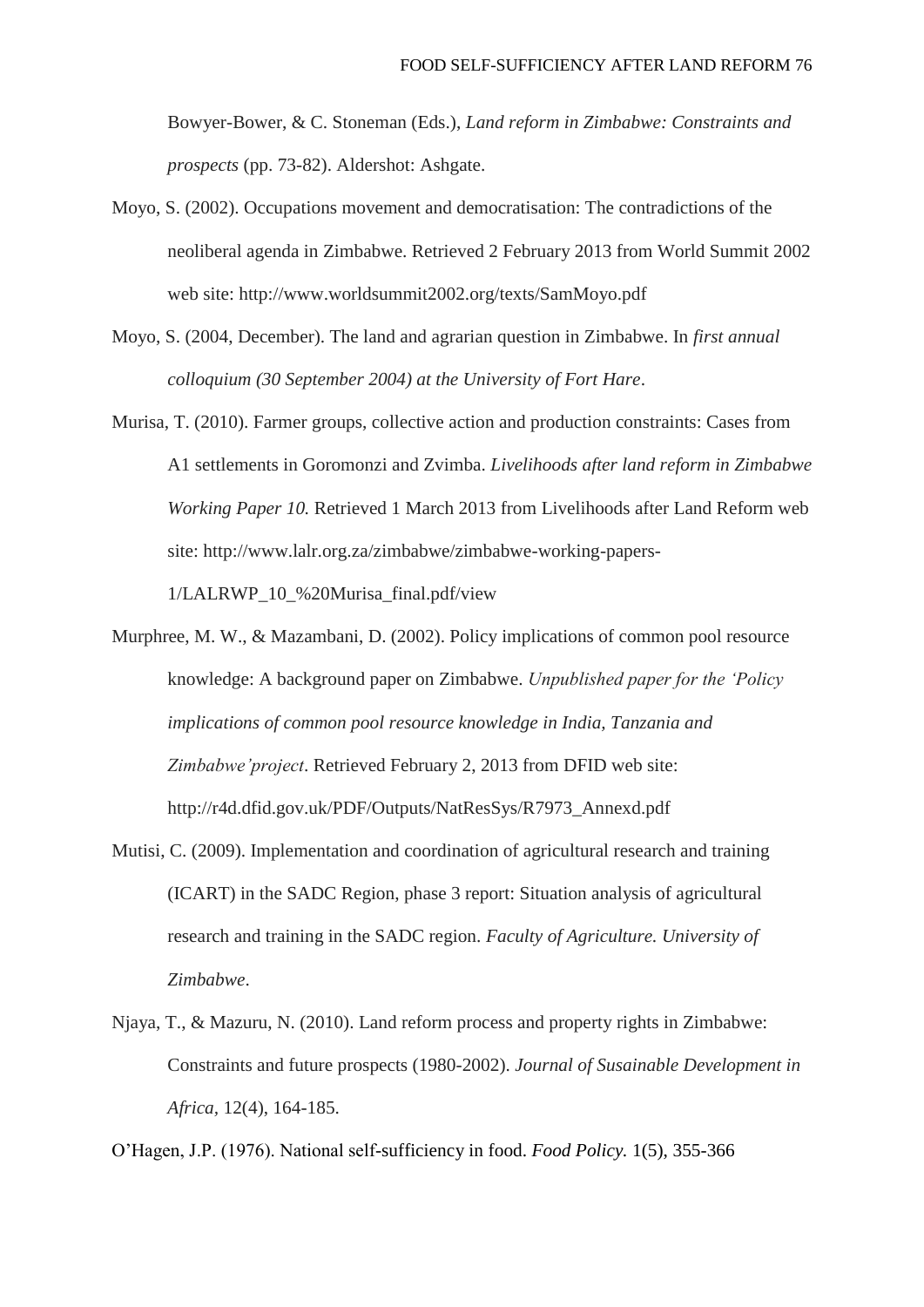- Pazvakavambwa, S., & Hungwe, V. (2009). Land redistribution in Zimbabwe. In H.P. Binswanger-Mkhize, C. Bourguignon, & R. van den Brink (Eds.), *Agricultural land redistribution: Towards greater consensus* (pp. 137-168). Washington, D.C.: World Bank.
- Pinckney, T.C. (1993). Is market liberalization compatible with food security?: Storage, trade and price policies for maize in Southern Africa. *Food Policy.* 18(4), 325-333.
- Pinstrup-Andersen, P. (1994). World food trends and future food security: Meeting tomorrow's food needs without exploiting the environment. *Food Policy Statement.* Retrieved 20 December 2012 from IFPRI web site: http://www.ifpri.org/sites/default/files/publications/ps18.pdf
- Poulton, C., Dorward, A., & Kydd, J. (2010). The future of small farms: New directions for services, institutions and intermediation. *World Development.* 38(10), 1413-1428.
- Richardson, C. (2004). *The collapse of Zimbabwe in the wake of the 2000-2003 land reforms.* Lewiston, NY: Edwin Mellen Press.
- Rohrback, D.D. (1989). The economics of communal maize production in Zimbabwe: Implications for food security. *MSU International Development Papers,* Paper No. 11.
- Ruppel, F. J., & Kellogg, E.D. (1991). *National and regional self-sufficiency goals: Implications for international agriculture.* F.J. Ruppel & Earl D. Kellogg (Eds.). Boulder & London: Lynne Rienner Publishers.
- Sachikonye, L. M. (2003). From 'growth with equity'to 'fast-track'reform: Zimbabwe's land question. *Review of African Political Economy*, *30*(96), 227-240.
- Sasson, A. (2012). Food security for Africa: An urgent global challenge. *Agriculture and Food Security.* 1(2), 1-16.

Scanlan, S. J. (2001, June). Food availability and access in lesser-industrialized societies: A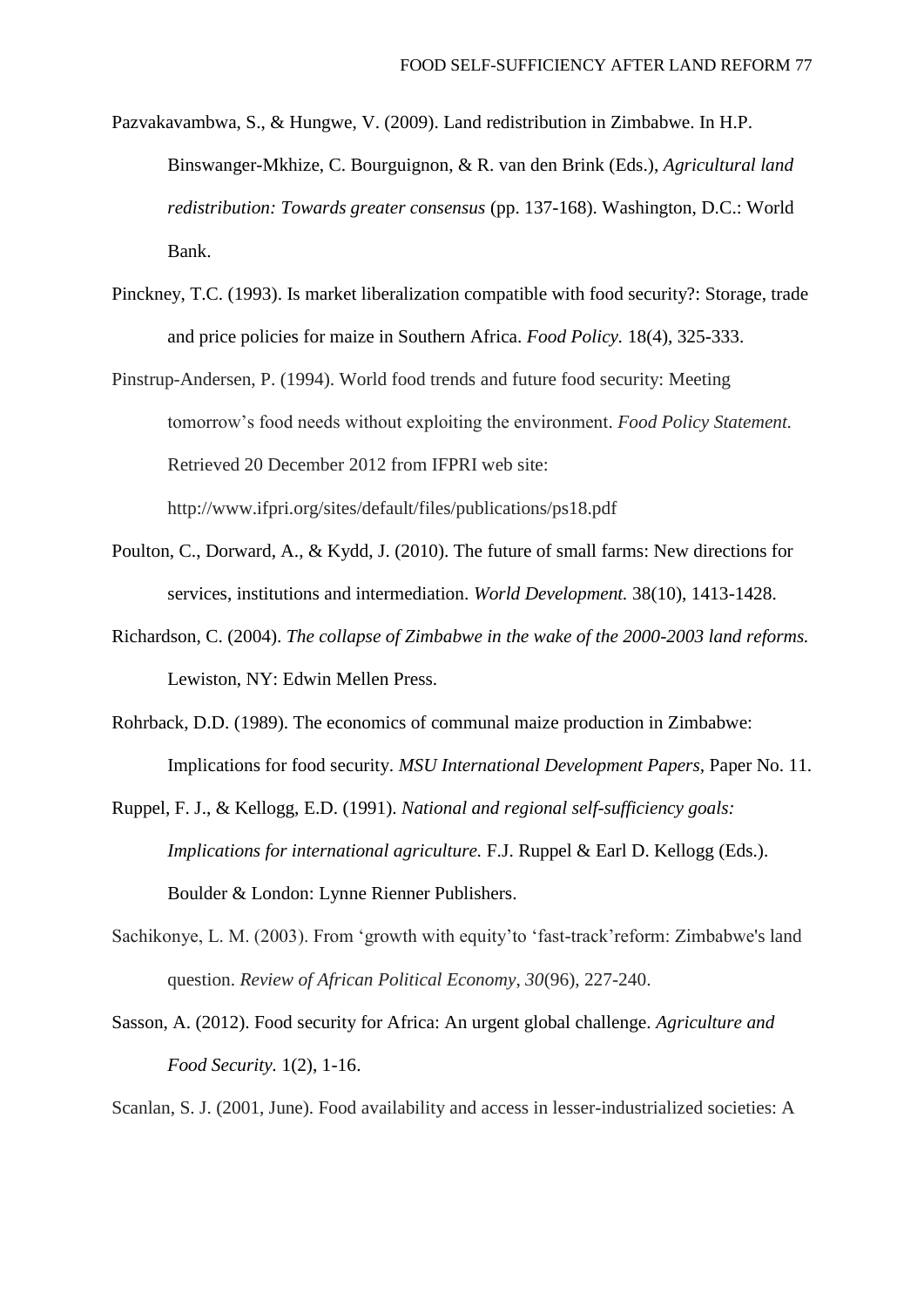test and interpretation of neo-Malthusian and technoecological theories. *Sociological Forum* 16(2), 231-262.

- Scoones I., Marongwe, N., Mavedzenge, B., Mahenehene, J., Murimbarimba, F., & Sukume, C. (2010). *Zimbabwe's land reform: Myths and realities.* Auckland Park, South Africa: Jacana Media.
- Sen, A. (1981). *Poverty and famines: An essay on entitlement and deprivation*. Oxford: Clarendon Press.
- Smith, D. (2011). Global population growth fears put to the test in Africa's expanding cities. *The Observer.* Retrieved from The Guardian web site:

http://www.guardian.co.uk/world/2011/oct/22/global-population-growth-africa-cities

Stoneman, C. (2002). Zimbabwe land policy and the land reform programme. In T.A.S. Bowyer-Bower, & C. Stoneman (Eds.), *Land reform in Zimbabwe: Constraints and prospects* (pp.47-58). Aldershot: Ashgate.

Storey, A. (1986). Food vs. cash crops in Africa. *Trocaire Development Review 1986.*

- Tawodzera, G., Zanamwe, L., & Crush, J. (2012). The state of food insecurity in Harare, Zimbabwe. In J. Crush (Ed.) *Urban food security series number 13.* Cape Town:AFSUN
- The Economist. (2011).Special report: Feeding the world. *The Economist.* Retrieved on 30 November 2012 from The Economist Web site: <http://www.economist.com/node/18200702>

Theron, G. (2010). Land reform in Zimbabwe: Impact on food production self-sufficiency. Retrieved 11 February 2013 from Commercial Farmers Union of Zimbabwe web site: http://www.cfuzim.org/index.php?option=com\_content&view=article&id=1417:foodsecurity-in-zimbabwe&catid=64:agricultural-information&Itemid=79

The Sunday Mail. (2012, August 25). Input prices increase. *The Sunday Mail.* Retrieved 4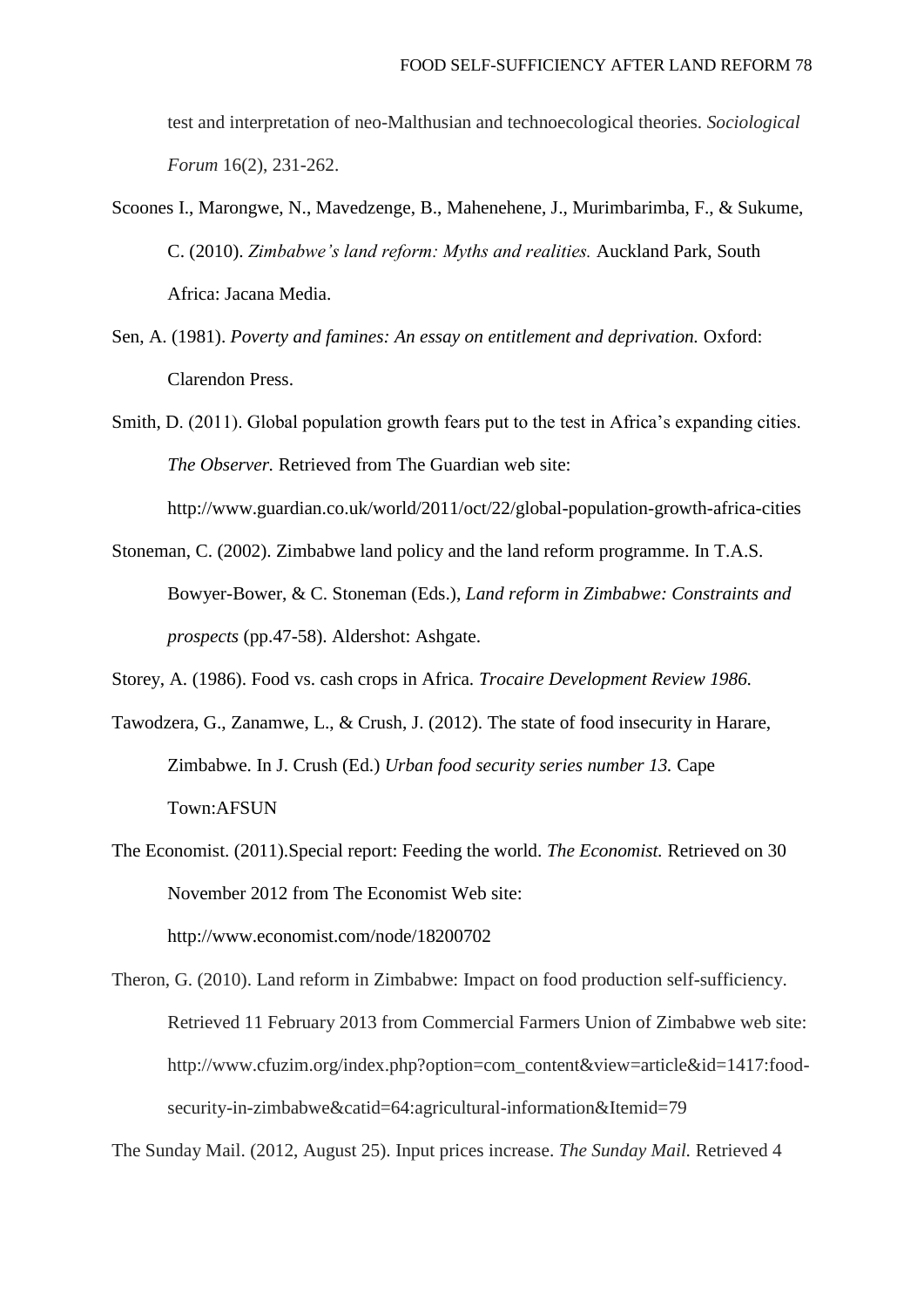March 2013 from Sunday Mail web site:

http://www.sundaymail.co.zw/index.php?option=com\_content&view=article&id=308  $07:$ input-prices-increase&catid=47:agriculture&ltemid=139

Thirtle, C., Atkins, J., Bottomley, P., Gonese, N., Govereh, J., & Khatri, Y. (1993). Agricultural productivity in Zimbabwe, 1970-90. *The Economic Journal*, *103*(417), 474-480.

Thomas, N. H. (2003). Land reform in Zimbabwe. *Third World Quarterly*, *24*(4), 691-712.

Tweeten, L. (1999). The economics of global food security. *Review of Agricultural Economics*, *21*(2), 473-488.

United Nations (n.d.) Retrieved October 11, 2012, from http://www.un.org/millenniumgoals/

- United Nations Capital Development Fund. (2007). *Food and the poor: How can democratic local governments reduce food insecurity in Africa?* New York: United Nations Capital Development Fund.
- United Nations Children's Emergency Fund. (n.d.). Retrieved 1 March 2013 from UNICEF web site: http://www.unicef.org/infobycountry/zimbabwe\_statistics.html
- van den Brink, R., Thomas, G., Binswanger, H., Bruce, J., & Byamugisha, F. (2006). *Consensus, confusion, and controversy: Selected land reform issues inn Sub-Saharan Africa.* Washington, D.C.: World Bank.
- von Blanckenburg, P. (1994). *Large commercial farmers and land reform in Africa: The case of Zimbabwe.* Aldershot: Avebury.
- Weiner, D. (1988). Land and agricultural development. In Stoneman, C (Ed.), *Zimbabwe's prospects: Issues of race, class, state, and capital in Southern Africa (pp. 63-89).* London: Macmillan Publishers Ltd.

Weiner, D., Moyo, S., Munslow, B., & O'Keefe, P. (1985). Land use and agricultural